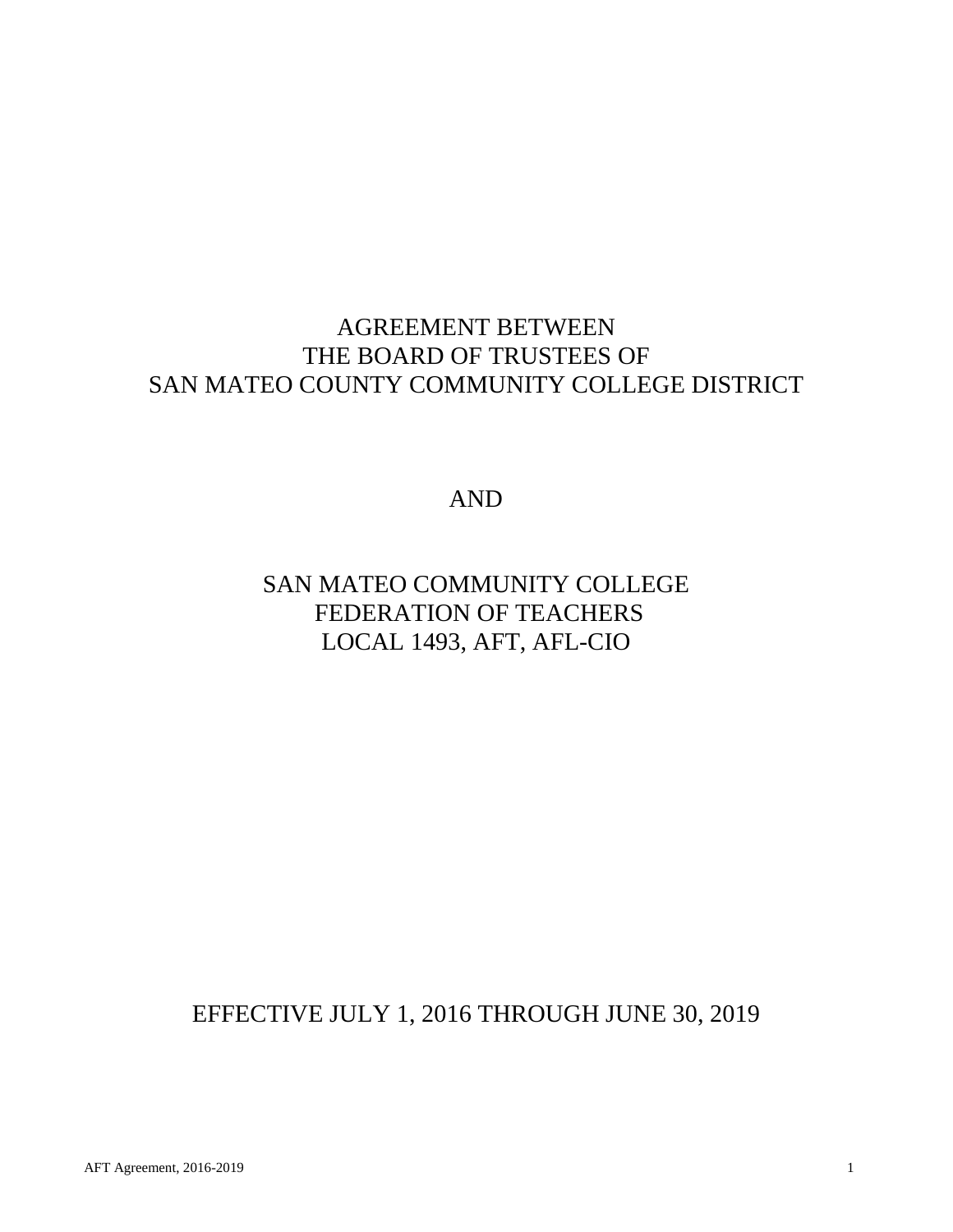## **Table of Contents**

| HTTP://WWW.SMCCD.EDU/EVALUATION-PROCEDURES/FILES/FACULTY-<br><b>EVALUATION-PROCEDURES.PDF</b> |  |
|-----------------------------------------------------------------------------------------------|--|
| TENURE REVIEW POLICY AND PROCEDURES                                                           |  |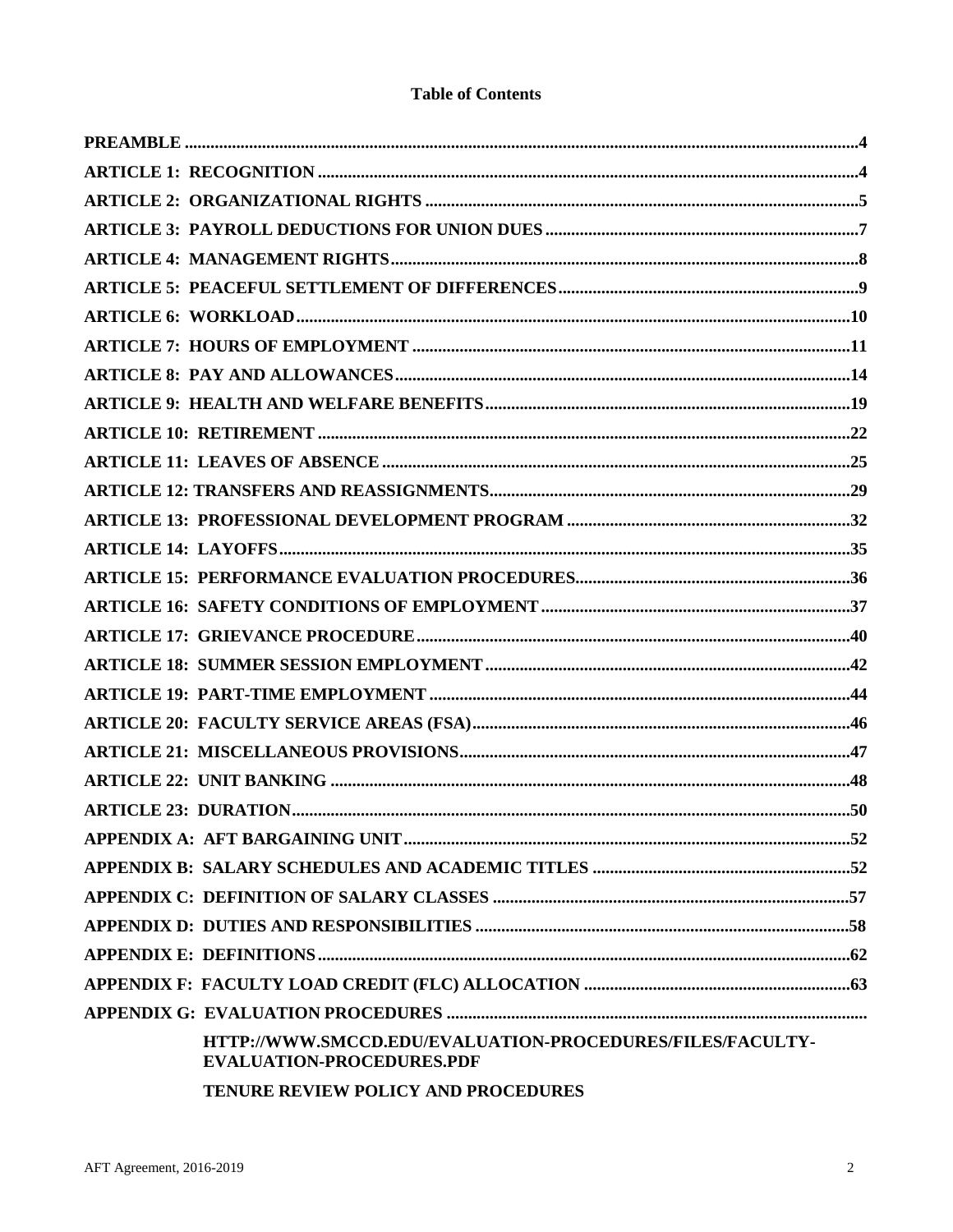## **EVALUATION PROCESS: IMPLEMENTATION GUIDELINES FOR REGULAR CLASSROOM FACULTY EVALUATION PROCESS REGULAR NON-CLASSROOM FACULTY EVALUATION POLICY AND PROCEDURES FOR ADJUNCT FACULTY**

**MEMORANDUM OF UNDERSTANDING BETWEEN AFT LOCAL 1493 AND THE SMCCCD: DISTANCE EDUCATION…………………………………………………………………………………….101**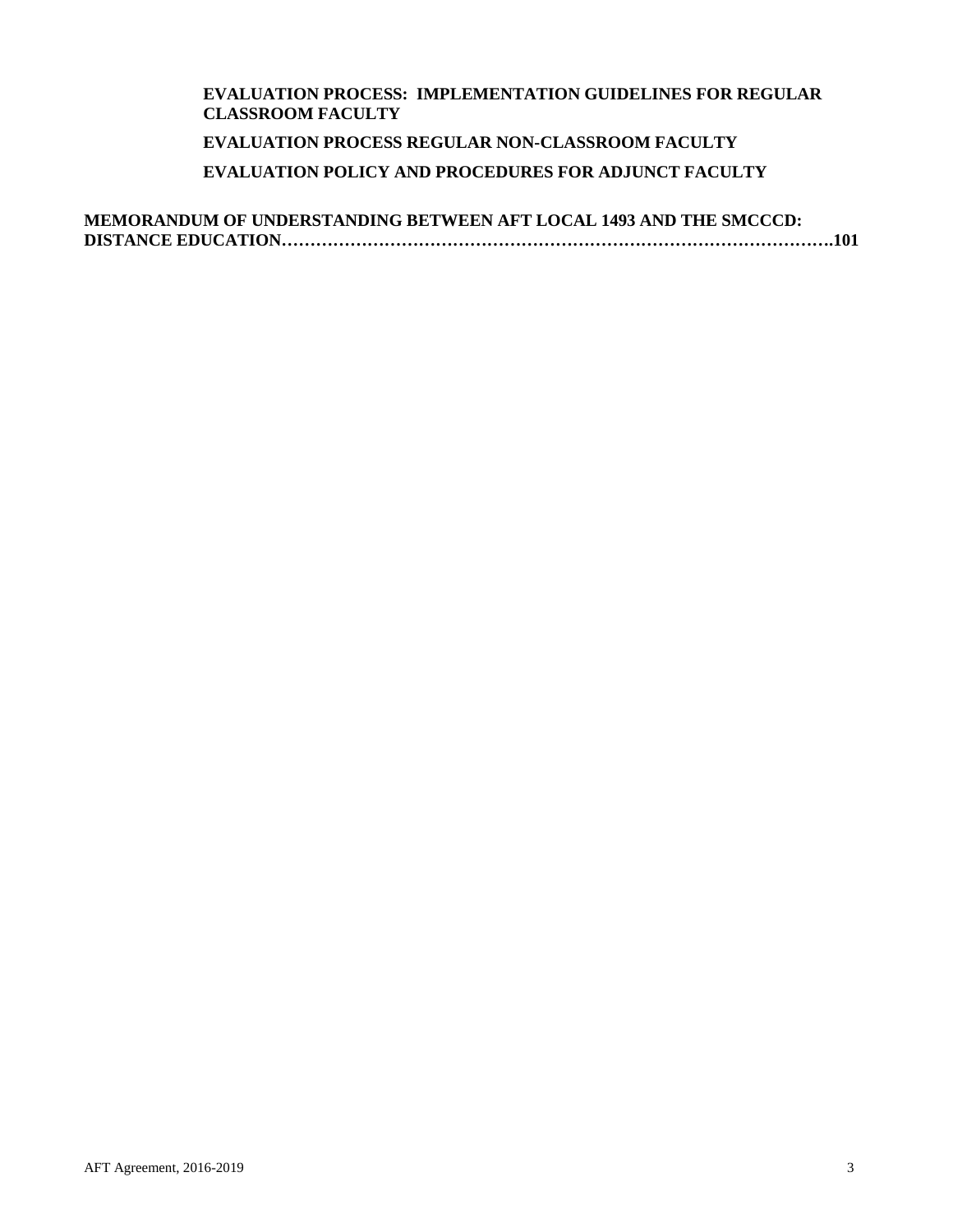## **PREAMBLE**

<span id="page-3-0"></span>The Board of Trustees of the San Mateo County Community College District, hereinafter referred to as the "Board" or the "District", and the San Mateo Community College Federation of Teachers, hereinafter referred to as the "Union", agree as follows:

## **ARTICLE 1: RECOGNITION**

- <span id="page-3-1"></span>**1.1 RECOGNITION AS EXCLUSIVE REPRESENTATIVE:** The Board hereby recognizes the San Mateo Community College Federation of Teachers as the exclusive and sole negotiation agent for the unit described in Appendix A of this Agreement.
- **1.2 BOARD NEGOTIATES SOLELY WITH UNION:** Pertaining to employees within this unit, the Board agrees not to meet and negotiate with any organization other than the Union for the duration of this Agreement. Further, the Board agrees not to negotiate individually with any employee during the duration of this Agreement on matters subject to meeting and negotiating.
- **1.3 UNION RECOGNIZES BOARD AS ELECTED REPRESENTATIVES:** The Union recognizes the Board as the duly elected representative of the people and agrees to negotiate only with the Board or its duly authorized representatives designated by the Board to act in its behalf. The Union agrees further that neither it nor any of its members or agents will attempt to negotiate privately or individually with any administrator or Board member.
- **1.4 UNION ONLY REPRESENTS INTERESTS OF UNIT MEMBERS:** The Union agrees that neither it nor its members or agents will attempt to represent, in any negotiations or grievances, the interests of anyone other than members of the unit described in Appendix A.
- **1.5 UNIT MAY BE EXPANDED BY MUTUAL AGREEMENT:** The bargaining unit may be expanded to other classes by mutual agreement of the Board and the Union. Disputed cases shall be submitted to the Public Employment Relations Board for a decision.
- **1.6 NO INTERFERENCE/DISCRIMINATION:** Neither the Board nor the Union shall interfere with, restrain, intimidate, coerce or discriminate against bargaining unit members because of the exercise of their rights to engage or not to engage in lawful Union activity.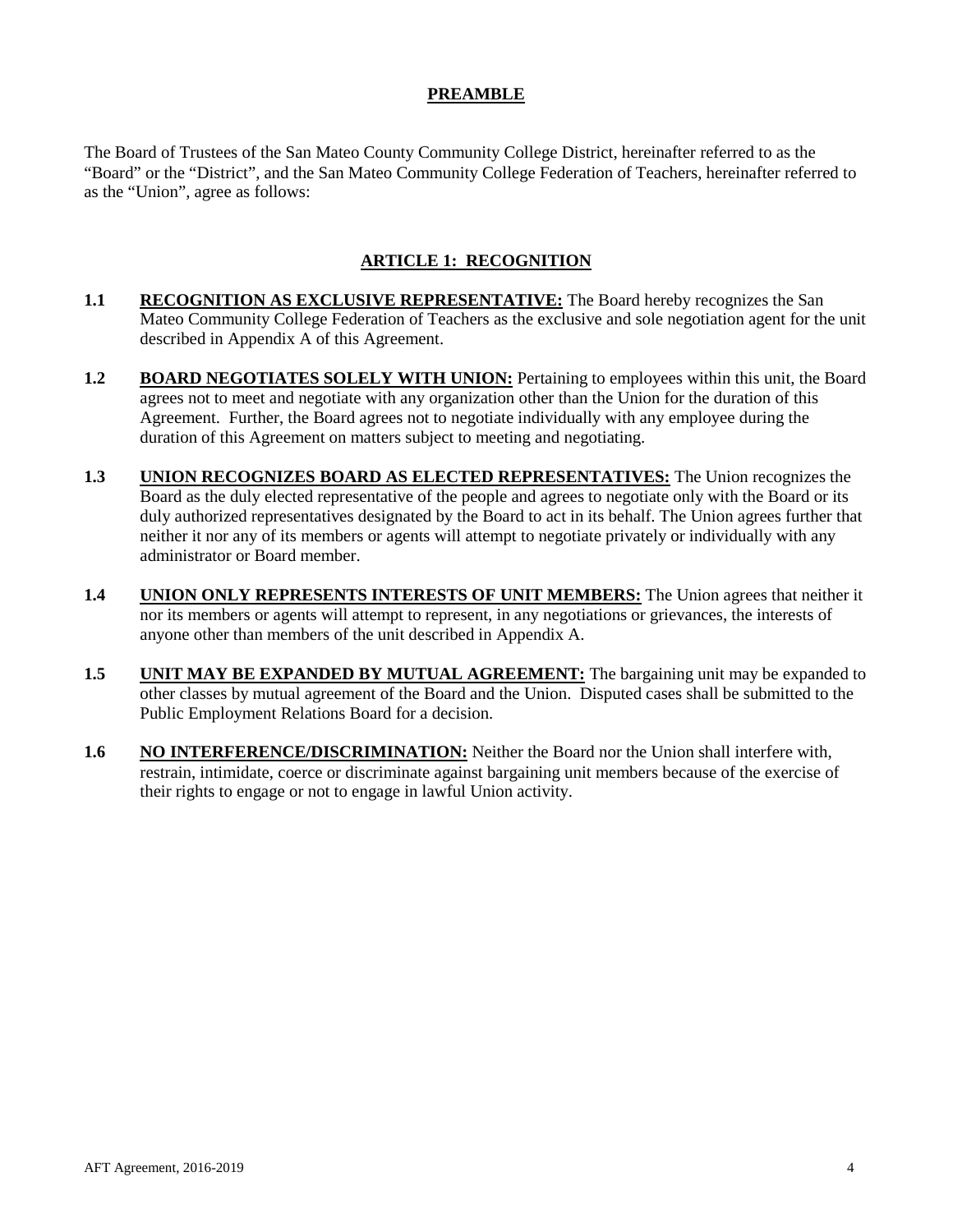## **ARTICLE 2: ORGANIZATIONAL RIGHTS**

- <span id="page-4-0"></span>**2.1 USE OF BULLETIN BOARDS/MAIL SERVICES:** The Union shall have the right to use institutional bulletin boards and District mail services subject to reasonable regulations; and the right to use institutional facilities at reasonable times for the purpose of conducting Union business concerned with the exercise of the rights guaranteed by statute. The Union also has the right to use District duplicating equipment, provided that the Union reimburses the District for the cost of supplies and labor.
- **2.2 LEAVE FACILITIES IN A CLEAN AND ORDERLY CONDITION:** The Union agrees to leave the facilities used in a clean and orderly condition.
- **2.3 TWO COPIES OF BOARD AGENDAS/MINUTES:** The Union shall have the right to receive two copies of the agenda and minutes of regular Board meetings sent by mail (including email) and directed to the President of the Union.
- **2.4 LIST OF UNIT EMPLOYEES AND JOB INFORMATION:** The Union shall have the right to be provided with a listing of all bargaining unit employees, their date of employment, and their primary job site within a reasonable time following request by the Union. Thereafter, the Union will be provided with a current listing of additions and deletions to the bargaining unit within a reasonable time after request.
- 2.5 **TIMES WHEN UNION MAY CONDUCT BUSINESS:** Union agents and representatives may conduct Union business with members of the unit at times other than those during which they are required to render service to the District. No one shall be allowed to distribute handouts or similar material in a manner that distracts employees who are on the job performing their duties.
- **2.6 REASSIGNED TIME FOR UNION BUSINESS:** The Union will receive the equivalent of 12 FLCs per semester of reassigned time for organizational activities. In addition, the District shall provide the equivalent of 12 FLCs per semester for the purpose of negotiations and the processing of grievances. The Union will notify the District as early as possible of the name(s) of the person(s) who will be credited with this reassigned time so that necessary modifications of schedules may be made. In addition, the Union can buy up to an additional nine (9) FLCs per semester.
- **2.7 AGENCY SHOP:** The District agrees to continue to grant AFT Local 1493 an agency shop, subject to the terms and conditions outlined below.
	- **2.7.1** The Union shall have a lawful notification to fee payers, informing them of their obligation under this provision of the contract and shall furnish the District with a current copy of such notification, or any amendments to such notification. The Union shall maintain a lawful appeal process including a hearing before a neutral decision-maker for challenging all or part of the agency fee, and procedures to hold in escrow any fees that are reasonably in dispute.
	- **2.7.2** Those employees in the bargaining unit not wishing to join the Union may choose to pay only an agency (service) fee not to exceed the amount permitted by law.
	- **2.7.3** In accordance with Government Code Section 3546.3, employees who, for religious reasons, object to joining or financially supporting employee organizations may instead donate their agency fee to one of the following "non-religious, non-labor organization or charitable fund exempt from taxation under Section  $501\textcircled{}(3)$  of Title 26 of the Internal Revenue Code." Employees are responsible for furnishing proof of contributions to the District and to AFT Local 1493.
		- 1. The Foundation for the SMCCCD
		- 2. Peninsula Community Foundation
		- 3. Peninsula Open Space Trust
		- 4. The American Red Cross
		- 5. United Way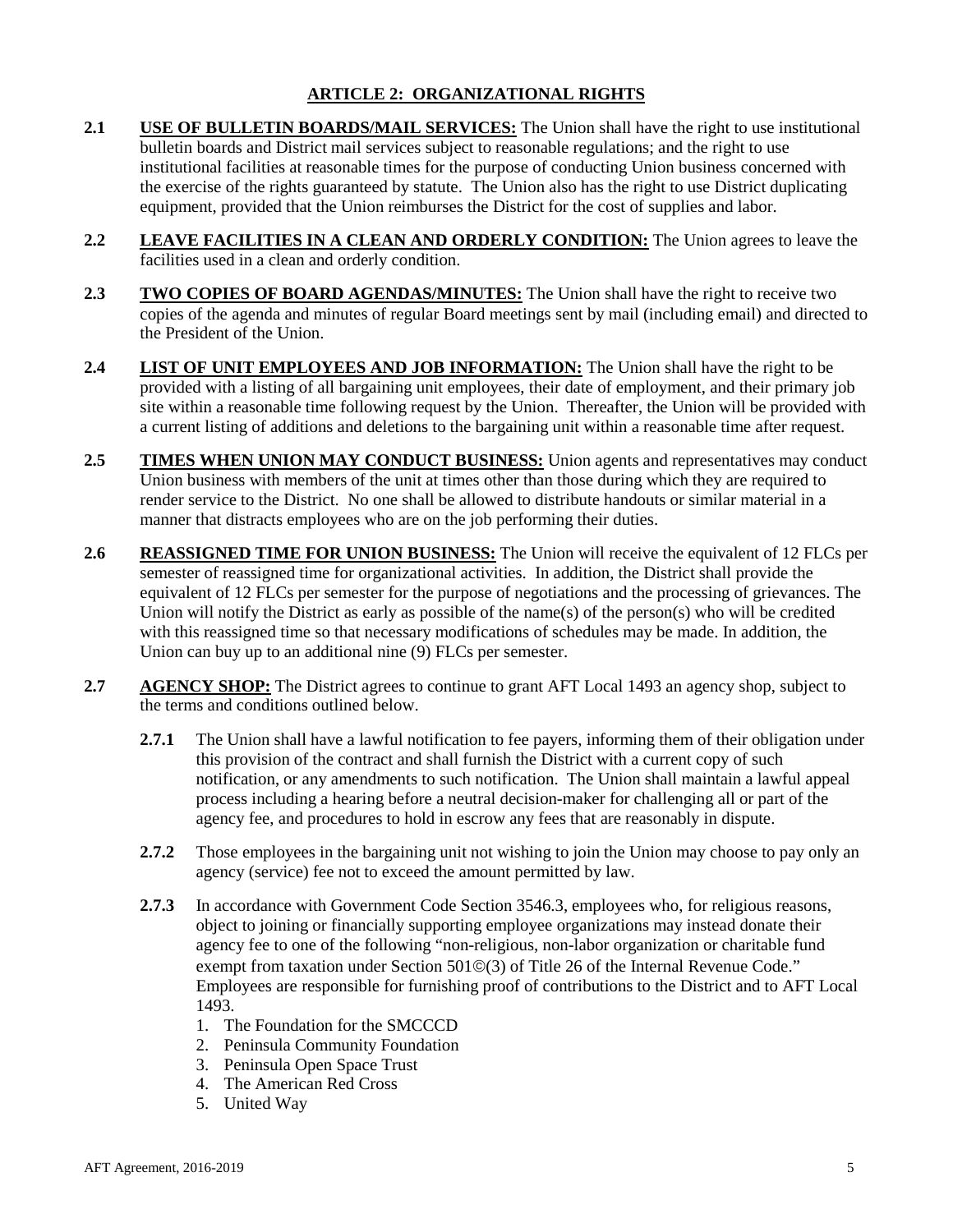- **2.7.4** The Union will give each member of the unit a form to complete on which they can indicate whether they want to join the Union, pay only the agency fees or object to payment based on religious belief. In the event an employee fails to indicate a choice, the agency fee will be assessed.
- **2.7.5** The Union is responsible for all required notifications to employees of their obligations under this Article and resolution of all employee disputes related to their obligations, including all costs related to such notifications and resolutions.
- **2.7.6** The Union agrees it shall reimburse the District for any and all litigation costs and attorney fees and shall hold the District harmless from any liability arising from any and all claims, demands, lawsuits or any other actions arising from any implementation or compliance with the Article, or District reliance on any list, notice, document, certification or authorization furnished under this Article by the Union.
- **2.7.7** The District and AFT Local 1493 agree that implementation of this Agency Shop agreement is intended to be consistent with all federal, state and local laws and regulations applicable to such agreements.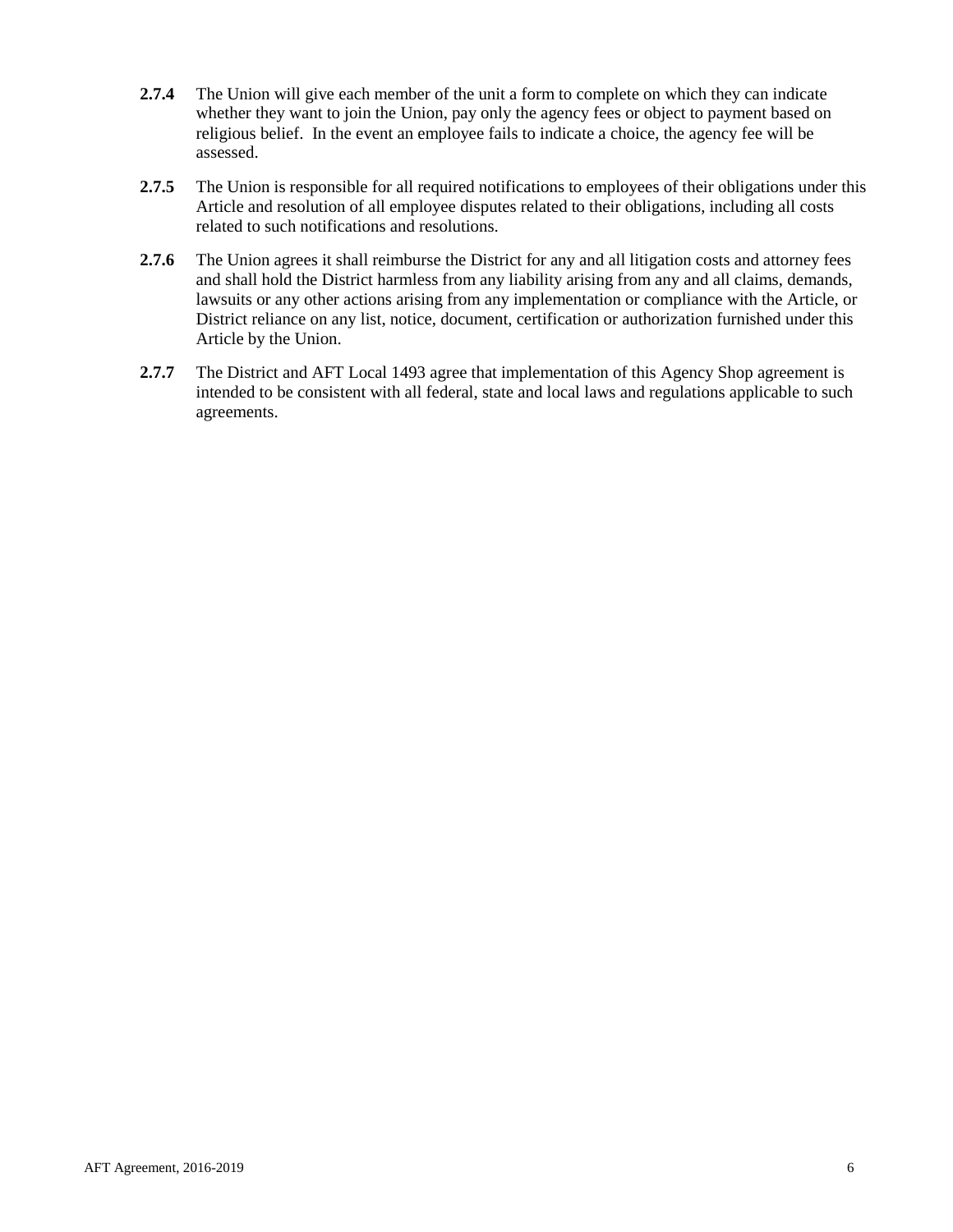## **ARTICLE 3: PAYROLL DEDUCTIONS FOR UNION DUES**

- <span id="page-6-0"></span>**3.1 AUTHORIZATION FOR DEDUCTIONS:** A unit member who is a member of the Union, or who has applied for membership, may sign and deliver to the District, on forms provided by the District, an assignment authorizing payroll deductions of Union dues. Such authorization shall continue in effect from year to year unless revoked in writing between June 15 and July 15 of any year.
- **3.2 DUES DEDUCTION SCHEDULE:** The Union shall inform the District about the amount of dues to be deducted from each unit member's monthly gross income (expressed as a percentage of gross income) and, pursuant to the authorization referenced in Section 3.1, the District shall deduct such amounts. In addition, pursuant to such authorization, the District shall, if so requested by the Union, withhold Union dues for Summer Session faculty.
- **3.3 NEW, CHANGED OR DISCONTINUED AUTHORIZATIONS:** The District shall not be obligated to put into effect any new, changed, or discontinued deduction until the pay period commencing thirty (30) days or more after such submission.
- **3.4 DISTRICT REMITS MONIES:** With respect to all sums for membership dues deducted by the District pursuant to employee authorization, the District agrees to remit, as soon as possible after each pay period, such monies to the Union's designee, accompanied by an alphabetical list of the names of unit members for whom dues deductions have been made, and indicating any changes from the list previously furnished.
- **3.5 UNION AGREES TO FURNISH INFORMATION:** The Union agrees to furnish any information needed by the District to fulfill the provisions of this Article.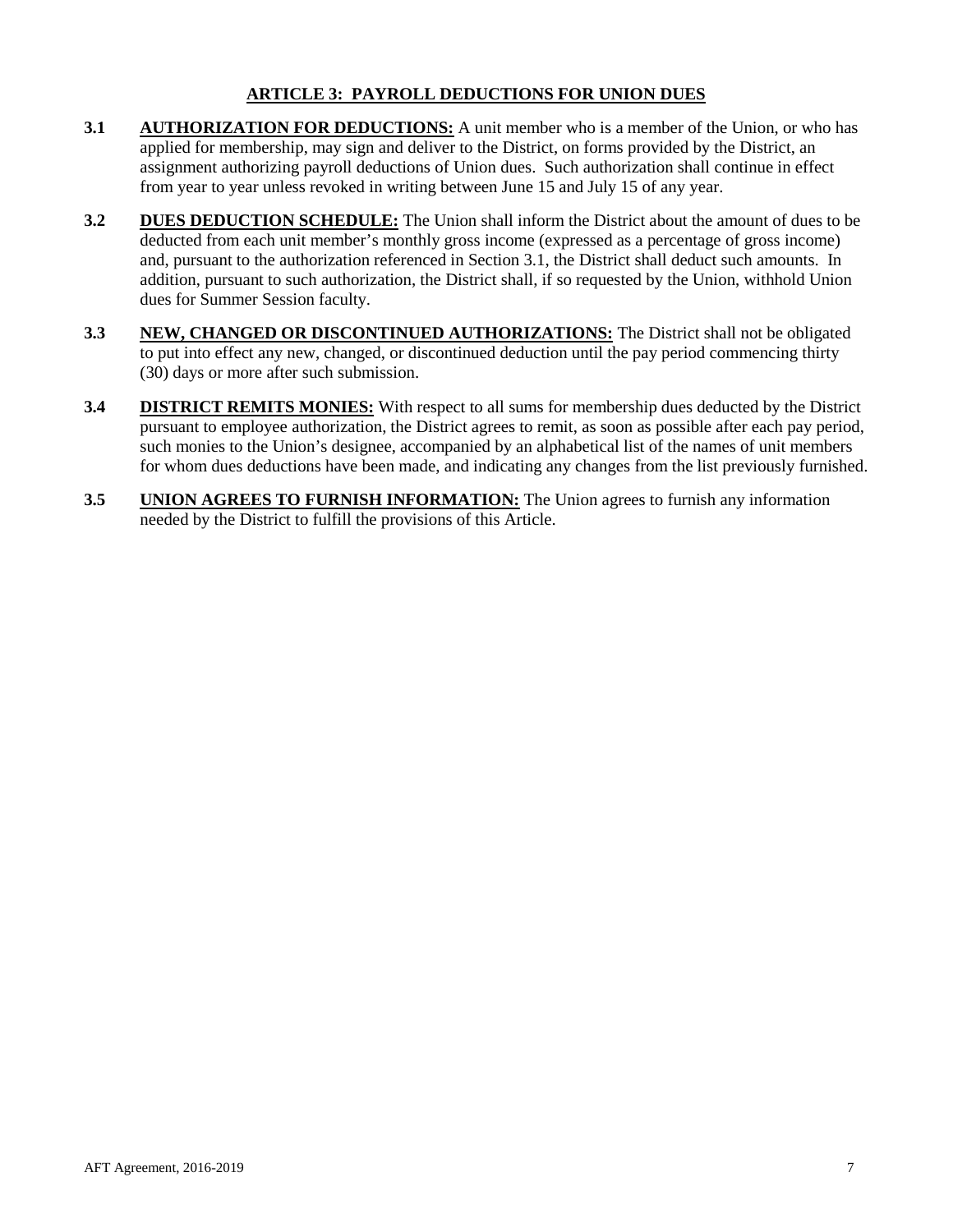## **ARTICLE 4: MANAGEMENT RIGHTS**

- <span id="page-7-0"></span>**4.1** The Board on its own behalf, and on behalf of the electors of the District, hereby retains and reserves unto itself, without limitations, all powers, rights, authority, duties and responsibilities conferred upon and vested in it by the laws and constitutions of the United States and the State of California including, but without limiting the generality of the foregoing, the following rights:
	- **4.1.1** To determine and administer policy.
	- **4.1.2** Subject to the provisions of the law, to hire all employees, to determine their qualifications, and the conditions for their continued employment, or their dismissal, demotion or promotion.
	- **4.1.3** To delegate to the Chancellor-Superintendent and other legally appointed officers, the operation of the colleges, the executive management and administrative control of the San Mateo County Community College District, its properties and facilities.
	- **4.1.4** The exercise of the foregoing powers, rights, authority, duties and responsibilities by the Board, the adoption of policies, rules and regulations, and practice in furtherance thereof, and the use of judgment and discretion in connection therewith shall be limited only by the specific and express terms of this Agreement.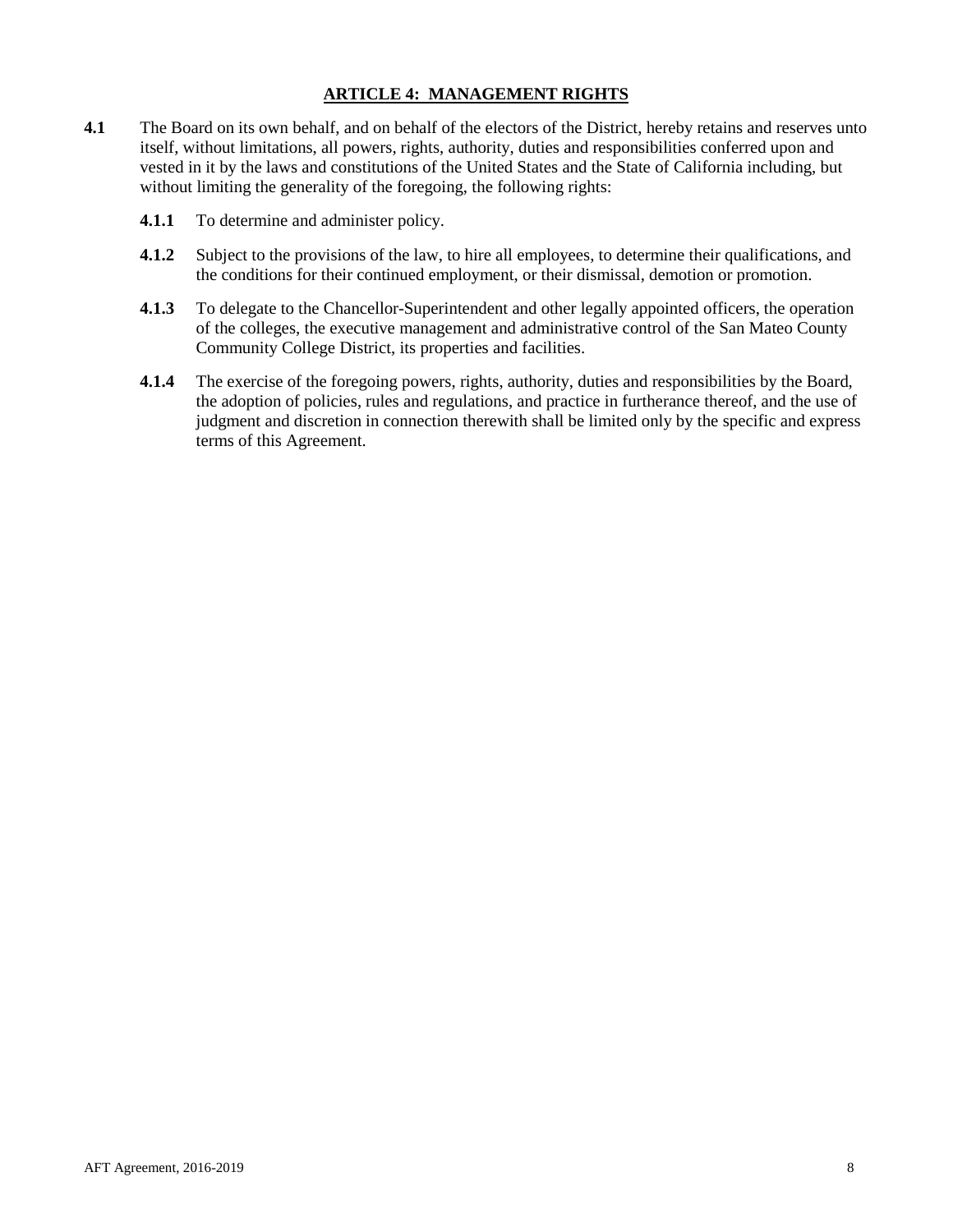## **ARTICLE 5: PEACEFUL SETTLEMENT OF DIFFERENCES**

- <span id="page-8-0"></span>**5.1 NO INTERFERENCE WITH OPERATION OF THE DISTRICT:** It is recognized that the need for continued and uninterrupted operation of the District is of paramount importance, and that there should be no interference with such operation.
- **5.2 NO LOCK OUT OF UNIT MEMBERS:** The District agrees that it shall not, during the term of this Agreement, lock out any unit member as a result of a strike by other District employees.
- **5.3 JUDICIAL RELIEF/DISCIPLINE FOR VIOLATIONS:** Nothing contained in this Agreement shall be construed to restrict or limit the District or the Union in its right to seek and obtain such judicial relief as it may be entitled to have under the law for any violation of this or any other Article, and to take such action as it deems necessary to discipline and/or discharge any employee for violation of this Article.
- **5.4 NO WAGES/BENEFITS DURING CONCERTED ACTIONS:** Employees shall not be entitled to any wages or benefits whatsoever, including but not limited to, life insurance, health insurance, vacations, wages, or any other compensation while engaged in any strike, concerted failure to report for duty, or other willful absence from their duties of employment.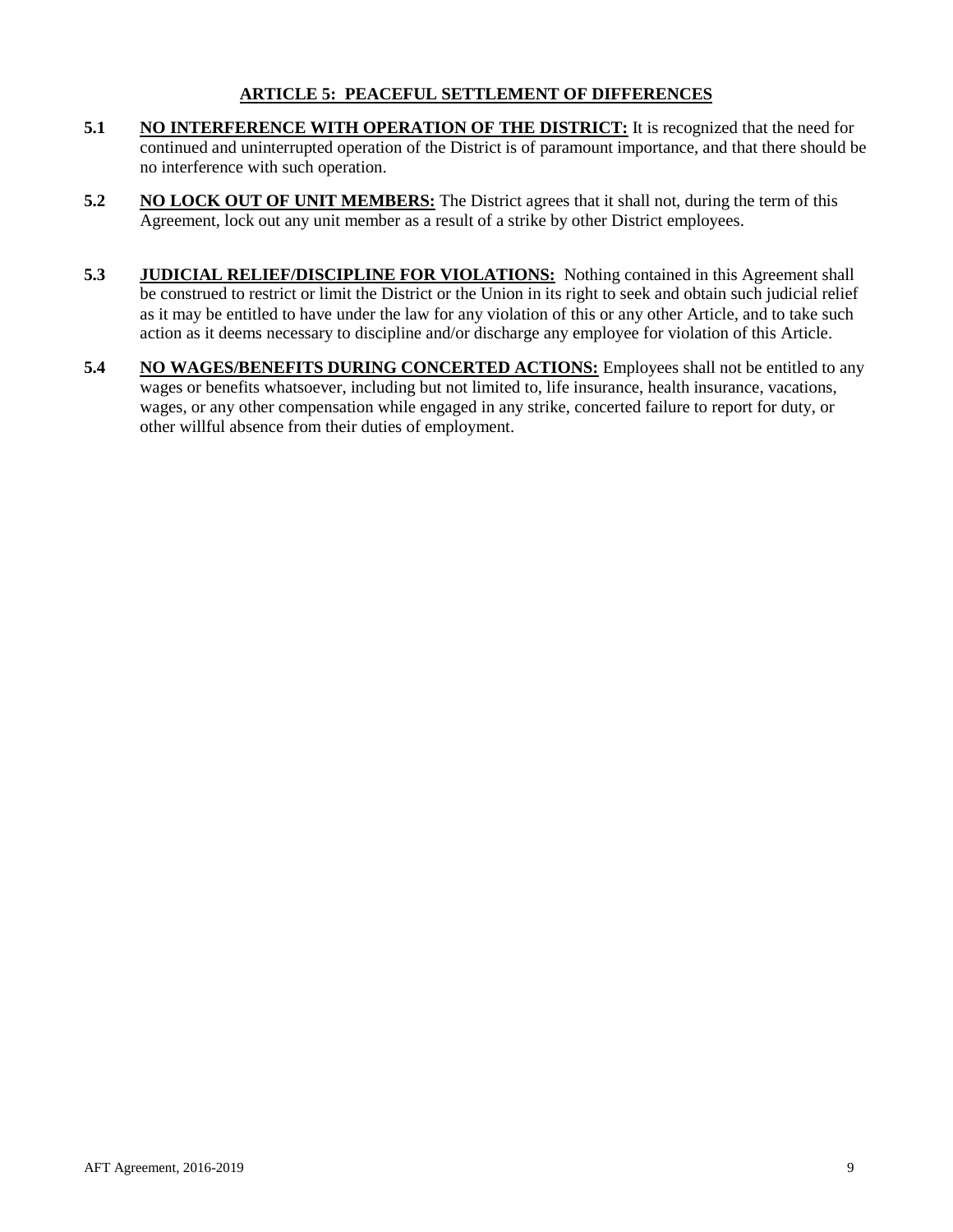## **ARTICLE 6: WORKLOAD**

<span id="page-9-0"></span>**6.1 FULL-TIME STATUS:** The basic computational unit used in determining faculty workloads is the Faculty Load Credit (FLC), defined such that a full-time unit member will be expected to provide services corresponding to thirty (30) FLCs per year. Unit members who are employed less than full time, but who are paid on the basis of the regular academic salary schedule, shall be expected to earn a proportionately reduced number of FLCs per academic year. The maximum number of FLCs assigned to a unit member in any semester will be eighteen (18), except as mutually agreed upon by the unit member and the District.

**6.1.1** The Faculty Load Credit (FLC) Allocation is listed in Appendix F.

- **6.2 DESCRIPTION OF FACULTY DUTIES:** While this Article deals with teaching, counseling, and learning resources assignments, these specific activities comprise only a portion of the responsibilities assigned to unit members who are paid on the basis of the regular academic employee salary schedule. Other activities that make up the remainder of the assignment of such unit members are listed in the following appendices:
	- 1. Appendix D-1 (Duties and Responsibilities of Instructors)
	- 2. Appendix D-2 (Duties and Responsibilities of Counselors)
	- 3. Appendix D-3 (Duties and Responsibilities of Librarians)
- **6.3 NUMBER OF PREPARATIONS:** Workload relative to the number of preparations shall be fair, reasonable, and equitable according to conventional past practices within the relevant disciplines or groups of disciplines. It is understood that the provisions of Section 6.3 and 6.3.1 shall not be subject to the grievance procedures of Article 17.
	- **6.3.1** Disagreements about the number of course preparations required of a faculty member for a particular semester are to be resolved through informal meetings of the affected faculty member and the appropriate Dean. Either party may invite a member of the staff to assist in the resolution. Disagreements, which cannot be resolved in this manner, may be forwarded to the next administrative level for resolution. Disagreements not resolved at that level may be forwarded to the College President for final resolution. Appeal to the College President concludes the process for resolving disagreements about the number of course preparations. This procedure applies only to this section of the contract, unless specifically cited elsewhere.
- **6.4 EVENING COURSE ASSIGNMENTS:** Normally, regular full-time academic instructors will not be assigned to more than one evening course as a part of their regular load, unless they request such an assignment. However, in circumstances where it is necessary to add an additional evening course in order to complete a full assignment, such additional evening course assignments may be made, provided that such additional assignments are fair, reasonable, and equitable according to conventional past practices within the relevant disciplines or groups of disciplines. It is understood that the provisions of Section 6.4 and 6.4.1 shall not be subject to the grievance procedures of Article 17.
	- **6.4.1** Disagreements about the number of evening course assignments required of a faculty member are to be resolved through informal meetings of the affected faculty member and the appropriate Dean. Either party may invite a member of the staff to assist in the resolution. Disagreements, which cannot be resolved in this manner, may be forwarded to the next administrative level for resolution. Disagreements not resolved at that level may be forwarded to the College President for final resolution. Appeal to the College President concludes the process for resolving disagreements about the number of evening course assignments. This procedure applies only to this section of the contract, unless specifically cited elsewhere.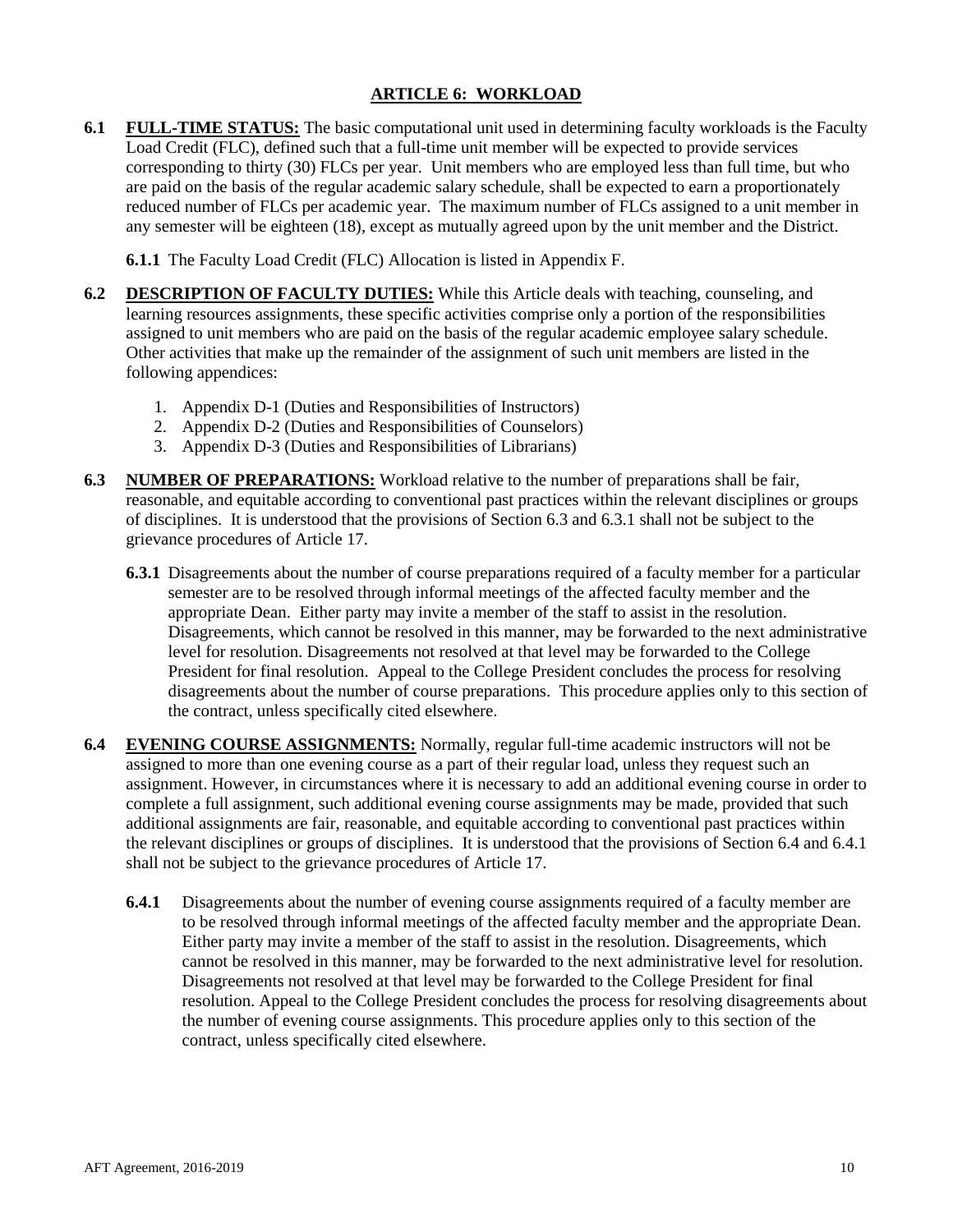## **ARTICLE 7: HOURS OF EMPLOYMENT**

- <span id="page-10-0"></span>**7.1 175 WORK DAY YEAR FOR REGULAR FACULTY:** The total required number of service days for each faculty member on a regular academic year contract shall not exceed the one hundred seventy-five (175) work days, including any flex or staff development days included in the academic calendar.
	- **7.1.1** The contract responsibility days of instructional faculty shall end once the total required number of service days is served and final grades and other official paperwork are submitted.
	- **7.1.2** The contract responsibility days of non-instructional faculty shall end at the conclusion of the final examination period
- **7.2 DEFINITION OF ACADEMIC YEAR:** The academic year consists of two (2) separate instructional semesters, each of which begin on the first day of instruction and end on the last day of final examinations.
- **7.3 ADOPTION OF ACADEMIC CALENDAR:** Following negotiations with the Union, the Board will adopt an annual academic calendar that conforms to all requirements mandated by state law and the conditions of this Agreement.
	- **7.3.1** When a declared holiday falls on Sunday, the succeeding workday not designated as a holiday shall be observed as the holiday. When a declared holiday falls on a Saturday, the preceding workday not designated as a holiday shall be deemed the holiday.
- **7.4 DEFINING OFFICE HOURS:** Office hours are defined as regularly scheduled times when faculty members are present in their assigned office or approved alternate location, and available for consultation with students.
- **7.5 Workweek for Full-time Instructional Faculty:** Full-time instructional faculty shall be present on campus in scheduled classes, offices or performing other assigned professional duties for a minimum of twenty-five (25) hours per week, prorated for regular and contract faculty with less than a full-time assignment. A faculty member may be assigned to less than a five-day per week schedule.
- **7.6 Workweek for Full-time Counseling Faculty:** Full-time counseling faculty shall be present on campus a minimum of thirty (30) hours per week, twenty-five (25) of which are for scheduled professional duties and five (5) of which are for performing other professional duties. Hours are prorated for regular or contract counselors with less than a full-time assignment.
- **7.7 Workweek for Full-time Librarians:** Full-time faculty librarians shall have a thirty-seven and one-half (37.5) hour workweek, of which thirty-two and one-half (32.5) hours are to be on campus for scheduled professional duties and five (5) of which are for performing other professional duties. Hours are prorated for regular or contract librarians with less than a full-time assignment.
- **7.8 Workweek for Full-time Non-Instructional Faculty:** Full-time college nurses and faculty assigned to other duties shall be present on campus in scheduled professional duties thirty-seven and one-half (37.5) hours per week, prorated for regular or contract college nurses and faculty assigned to other duties with less than a full-time assignment.
- **7.9 Minimum Elapsed Time:** The minimum elapsed time between the ending time of any regular workday assignment and the beginning of the following day's regular workday assignment will be eleven (11) hours, except by mutual agreement between the employee and the District.
- **7.10 FINAL EXAM PERIODS INCLUDED IN SERVICE DAYS:** Final examination periods are included within the required number of service days. Instructors must meet all assigned classes for final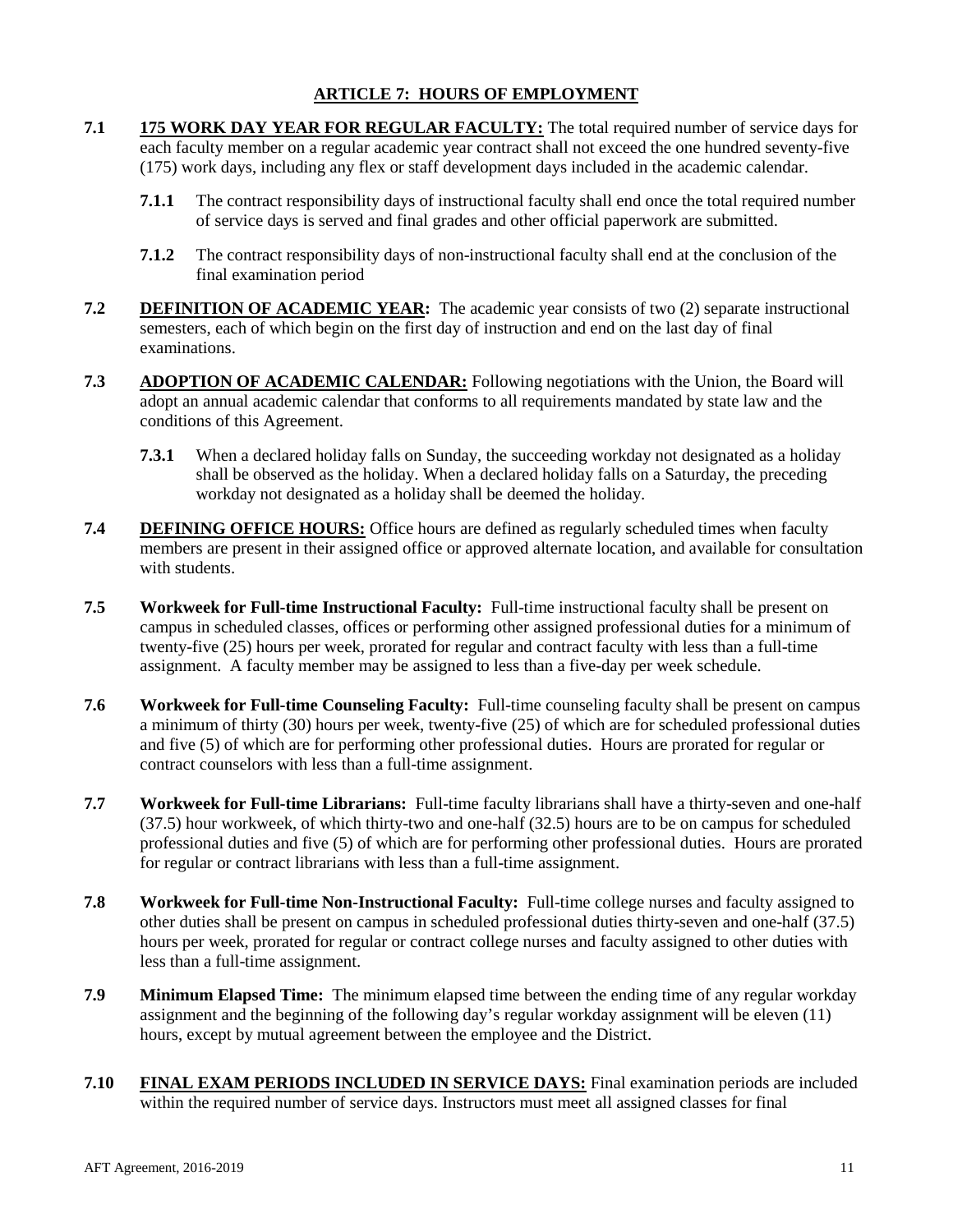examinations at the appropriate hour as published in the College final examination schedule, except by written permission in advance from the appropriate Vice President.

- **7.11 FLEX DAY OBLIGATIONS:** The District academic calendar may contain flex (staff development) days. The following provisions shall apply:
	- **7.11.1** Faculty members on a regular academic year contract shall participate in such flex days as part of their basic assignments. Regular faculty will be expected to participate in flex day activities for five (5) hours per flex day. As of October 1, 2017, there are six (6) flex days on the academic calendar. Of the six (6) flex days, two (2) are required and four (4) are flexible. For the 2017- 2018 academic year, there will only be one (1) required flex day in Spring 2018, which will be on January 12, 2018. Commencing with the 2018-2019 academic year, there will be one (1) required day in the Fall and one (1) required day in the Spring. Those days will be determined with the approval of the academic calendar for that year and are intended to be assigned on a college day.
	- **7.11.2** Part-time faculty members shall participate in flex activities as part of their basic assignments if the flex day falls on a scheduled workday. For example, if a part-time faculty member normally holds a class on a Monday and that day is a scheduled flex day and thus his/her normally scheduled class(es) is/are not held, the part-time faculty member who participates in the College flex activities, shall receive regular pay for the normal student contact hours that would have been worked that day. Those part-time faculty members identified above can elect to participate in a college-approved flex activity on an alternative day other than the College-designated flex day, show written verification of the activity, and receive regular pay for up to the normal student contact hours that the part-time faculty member is scheduled to teach on that day of the week.Requests for approved flex day pay must be submitted by the last day of final exams of the semester in which the flex activity occurred. Other part-time faculty members may voluntarily participate in flex activities but shall not receive pay for such activity if the activity occurs on <sup>a</sup> day when the faculty member is not teaching.
- **7.12 COUNSELING ASSIGNMENTS OUTSIDE REGULAR 175 DAYS:** The District and the counseling staff recognize that the dates needed for counseling services differ from the regular 175 day academic calendar and are essential to fulfilling the needs of students in the District. For that reason, faculty whose primary responsibility is counseling and whose annual teaching schedule allows for blocks of five (5) or more exchange working days within the academic year may be involuntarily assigned up to ten (10) working days of counseling duties different from the regular 175 day academic calendar, during semester breaks and/or Summer session. Involuntary assignments will only occur if there are not sufficient numbers of suitable volunteers.
	- **7.12.1** Whenever possible, voluntary assignments will be arranged in preference to involuntary assignments. It may not be that every counselor will be assigned by their administrator to work a full ten (10) days outside of the 175-day calendar because of the need for particular expertise or specialized program knowledge.
	- **7.12.2** The days of counseling duties different from the regular 175 day academic calendar will be scheduled on consecutive blocks of working days (for example, five consecutive working days at the beginning of the Fall and Spring semester), unless an exception is mutually agreed upon. For purposes of this section, Fridays during Summer session are not considered workdays. Normally, each day will consist of six hours total. However, upon mutual agreement between the counselor and supervisor, the total hours per day may be increased or decreased and the number of days worked outside the 175-day academic calendar may be increased beyond the ten (10).
	- **7.12.3** Those counselors who are assigned up to ten (10) days per year to work outside the 175 day academic calendar will receive exchange time during the 175 day academic calendar. "Exchange time" means that an equivalent amount of time may be taken off with full pay. The exchange days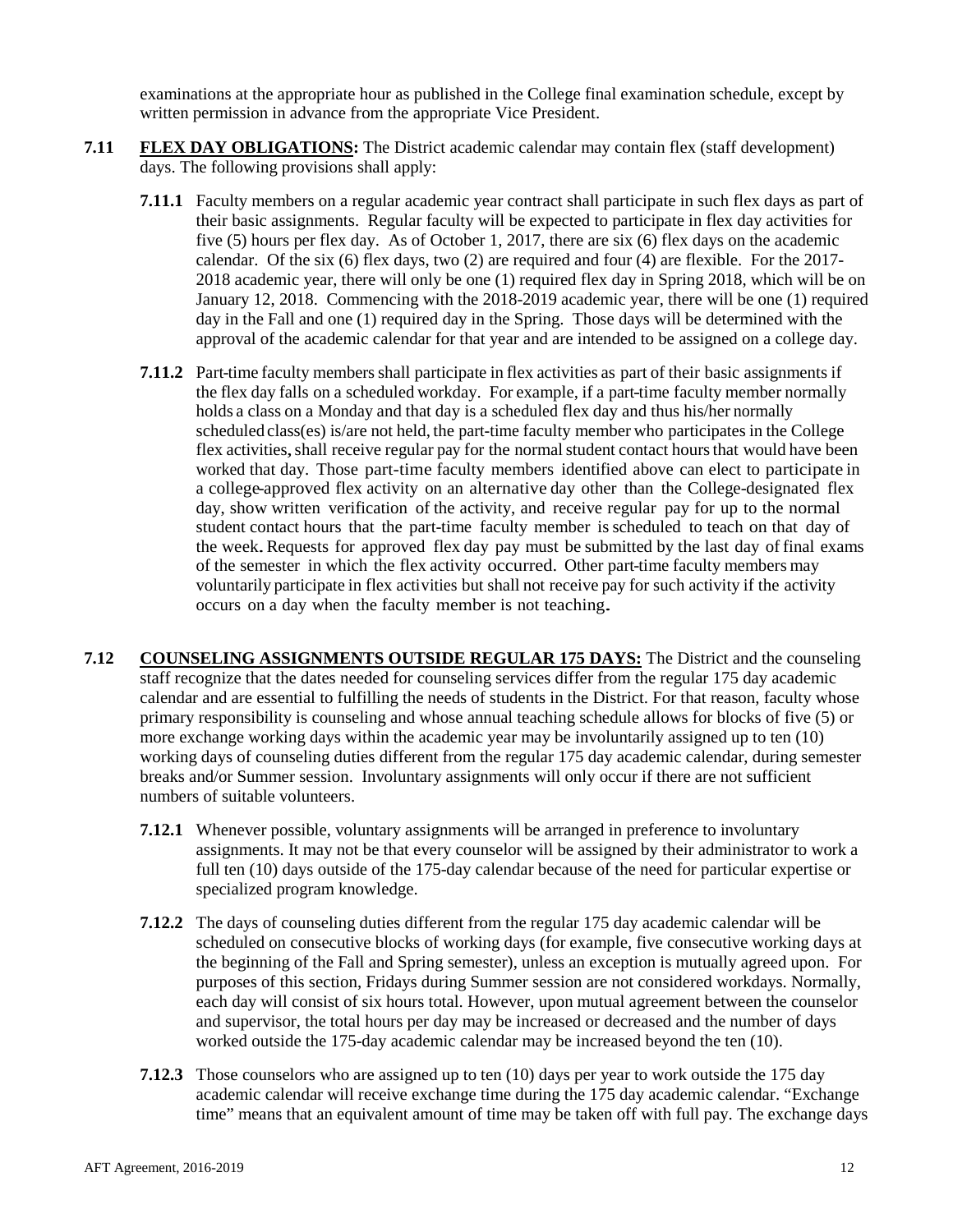may be taken on consecutive days unless an exception is mutually agreed upon. The regular tenmonth or twelve-month payment schedule for an employee's full-time salary will not be altered by any change of work schedule arranged as a result of this agreement.

- **7.12.4** Time assigned outside the academic year as well as the exchange time will be determined between the counselor and his/her supervisor prior to the assignment. A good faith effort will be made to find times that are reasonable and that achieves mutual benefit.
- **7.12.5** The District will provide one (1) semester advance notice to counselors of the need for their services outside of the 175-day academic calendar.
- **7.12.6** Counselors who volunteer for and are assigned time outside the 175-day academic calendar will be given priority for receiving assignments for days in addition to the 175-day calendar.
- **7.13 COMPENSATION:** Compensation for counseling/advising responsibilities beyond the total 175 day commitment will be either pay at the faculty overload lab rate, unit banking, or compensatory time, schedule permitting.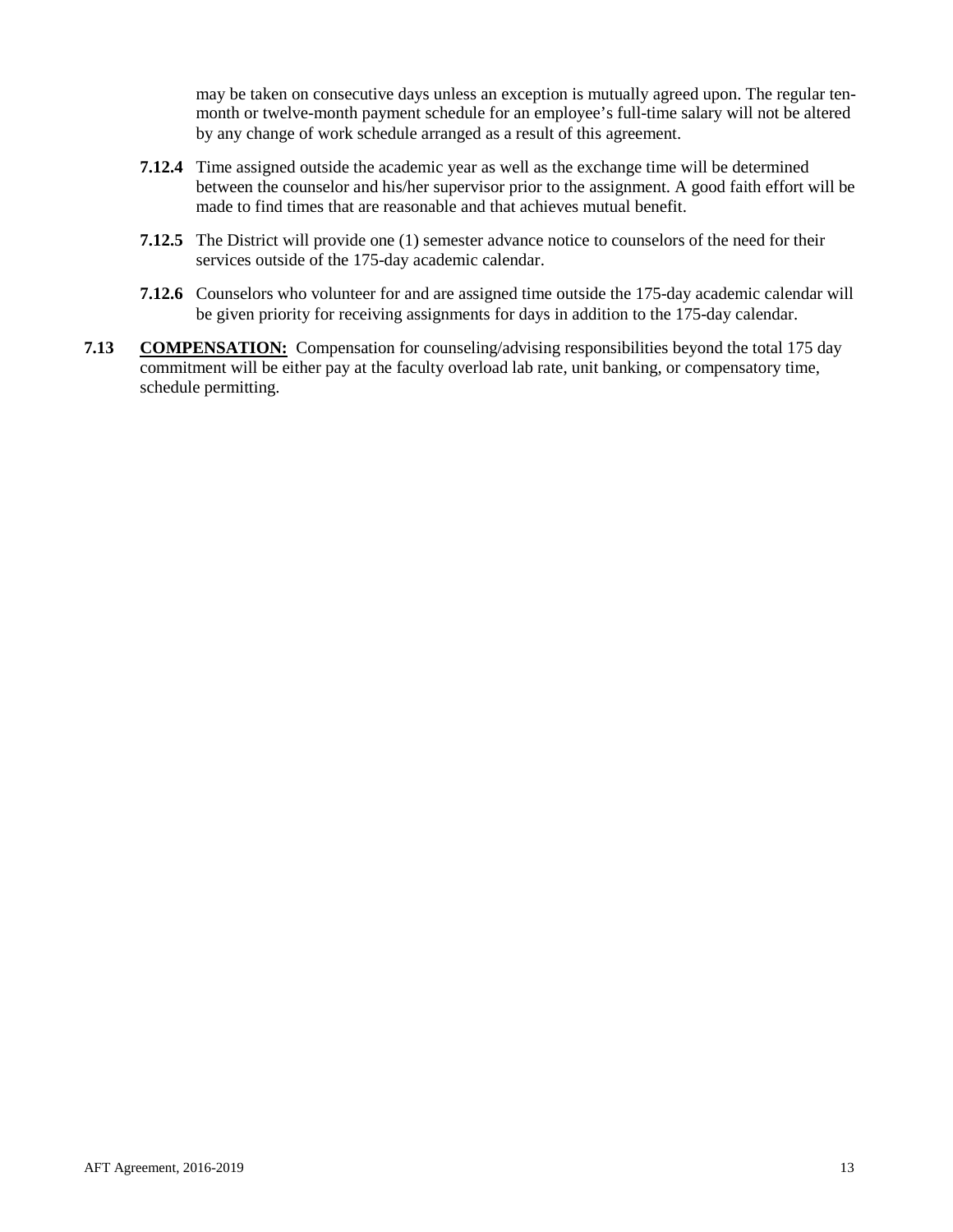## **ARTICLE 8: PAY AND ALLOWANCES**

- <span id="page-13-0"></span>**8.1 REGULAR FACULTY SALARY SCHEDULE:** The regular academic employees' salary schedule is listed in Appendix B. Wage increases for all full and part-time faculty will be as follows from July 1, 2016 through June 30, 2019:
	- 1. 3.25% effective with the beginning of the fall semester 2016
	- 2. 1.75% effective with the beginning of the fall semester 2017
	- 3. Fall semester 2018, District will inform AFT of the total compensation available by July 9, 2018. AFT will inform the District by August 13, 2018 how the total compensation available will be allocated.
- **8.2 PAYCHECK PROVISIONS:** The following procedures shall apply related to faculty paychecks:
	- **8.2.1** The annual salary for full-time regular employees will be paid over 10 months, commencing with the first month of the Fall semester, provided that employees who were paid on a September to June 10-month schedule as of June 30, 2016, shall continue to have the option to be paid on a September to June 10-month schedule. Deductions for retirement, State and Federal withholding taxes, and all other voluntary deductions are made over a 10-month period.
	- **8.2.2 Payroll Errors:** Proper salary grade and step placement is a joint responsibility of the employee and the District. All employees are to review their salary placement at least annually and should they believe that they are improperly placed on the salary schedule, they are to immediately bring this information to the attention of the District.
		- **8.2.2.1** Any payroll error resulting in insufficient payment for an employee in the bargaining unit shall be corrected, and a special payroll check issued no later than five (5) working days after the District has received both a written request from the employee and verification of the error. Otherwise, the supplemental amount will be included in the next regular paycheck following verification of the error.
		- **8.2.2.2** If the District overpays the employee, the employee shall, upon realizing the fact or upon notification from the District, repay the full amount of such overpayment. If the overpayment is \$100 or less, the employee shall have the overpayment deducted in the next paycheck. For overpayments exceeding \$100, the repayment schedule shall be equal to the number of months the employee was overpaid. For example, an employee who was overpaid a total of \$300 over a period of three months shall have \$100 deducted for the three months. Employees who leave the District or go on unpaid leaves prior to complete repayment shall have the remainder of the overpayment deducted from their final check. If the final check is insufficient to cover the amount owed, the employee will submit the necessary funds to the District within 30 calendar days.

**8.2.3 Direct Deposit:** The District will make payment via direct deposit for payroll checks to all faculty members, unless special circumstances require a paper check to be issued. Employees who were receiving a paper check as of June 30, 2016 will continue to have the right to receive a paper check.

- **8.3 PLACEMENT OF REGULAR FACULTY MEMBER ON SALARY SCHEDULE:** Placement of an individual on the regular academic employee salary schedule is based upon academic preparation and teaching experience or acceptable equivalent.
	- **8.3.1** Salary classes based upon academic preparation are defined in Appendix C.
	- **8.3.2** If they are to be recognized for salary placement, units taken after the award of the Bachelor's degree must ordinarily be upper division or graduate units granted by an accredited college or university.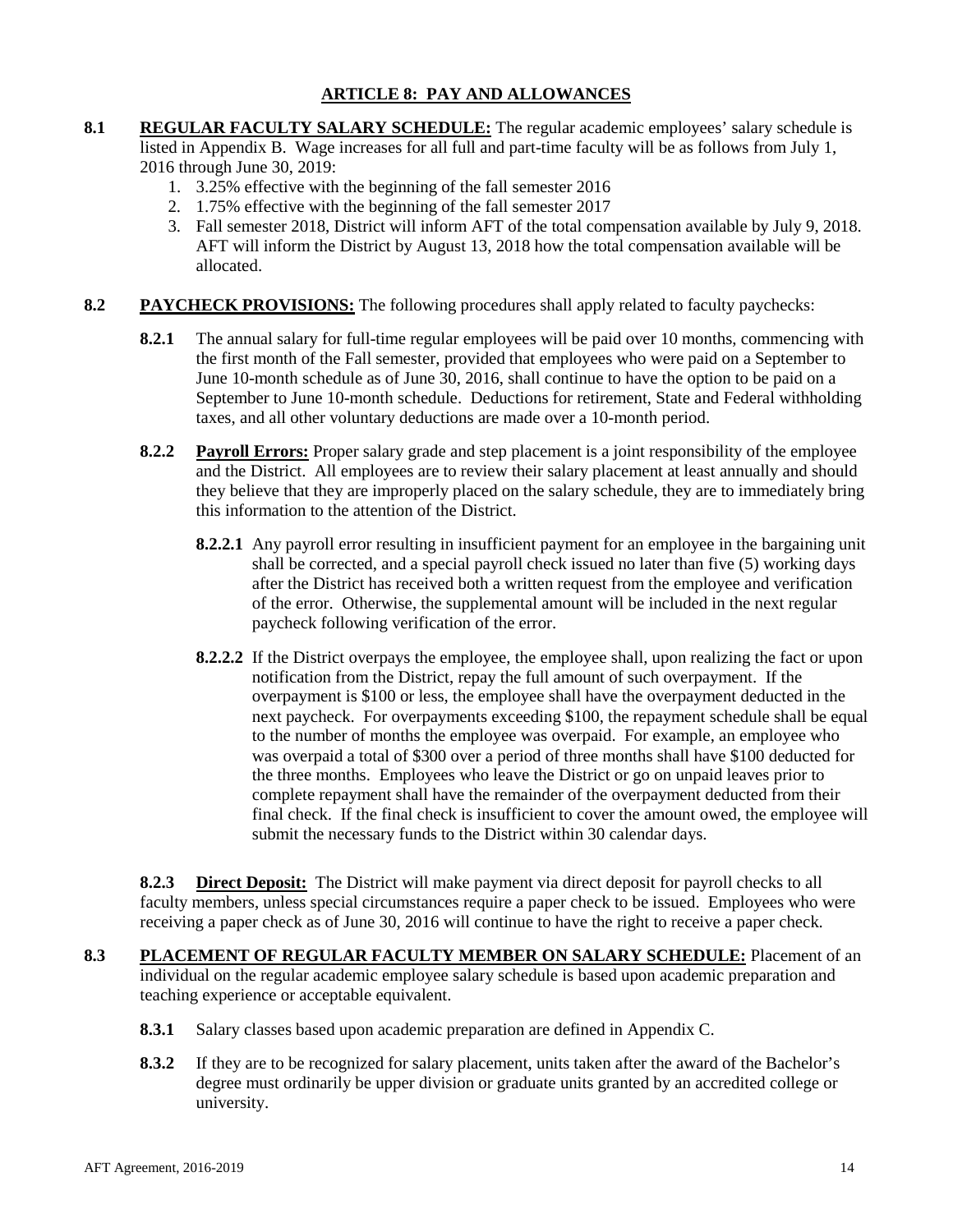- **8.3.3** For salary placement purposes, academic degrees and units must be earned from accredited institutions of higher education. Academic degrees from unaccredited colleges and universities, both foreign and domestic, will be acceptable provided that either:
	- 1. the registrar of an accredited institution of higher education certifies that the degree in question is the equivalent of an earned academic degree granted by his/her institution; or
	- 2. the degree serves as the basis for the award of a post-doctoral research fellowship from an accredited institution of higher education.
- **8.3.4** "Accredited institution of higher education" means an institution of higher education in the United States or its territories, accredited by a United States regional accrediting association which awards accreditation to institutions of higher education as one of its predominant activities, or by a recognized professional organization which awards accreditation to institutions of higher education for training in that profession.
- **8.3.5** Degrees and academic units to be credited for salary schedule placement must be verified from original transcripts to which the college or university seal or registrar's signature has been affixed. For new employees, transcripts must be received by the Office of Human Resources by the end of the month in which original employment begins. Verification of membership in the California Bar must be by official documentation certifying that the employee is eligible to practice law in the State of California.
- **8.3.6** Step placement on the regular academic employee salary schedule is based upon prior teaching experience or acceptable equivalent. High school and college-level teaching experience as a regular faculty member will be recognized on a year-for-year basis. Teaching experience between grades 1 and 8 (elementary) will be counted as one-half the value of teaching experience in grades 9 and higher. A new contract academic employee with 0 to 3 years of prior experience and whose first day of service begins on or after July 1, 2001 will be placed on Step 1. For a new contract employee with four (4) or more years of prior experience, such experience will be recognized, year for equivalent year, up to a total of seven (7) years for a maximum initial placement at Step 5 The Chancellor may recommend initial placement above Step 5 in exceptional circumstances that affect the interest of the District. The Chancellor will inform the Union president of such recommendation. The following chart illustrates initial placement according to this section:

| 0-3 yrs. Experience | Step 1 |
|---------------------|--------|
| 4                   | Step 2 |
| 5                   | Step 3 |
| 6                   | Step 4 |
| 7 or more           | Step 5 |

- **8.3.7** Part-time teaching will be credited on the basis of its equivalent in full-time teaching at the institution where the teaching occurred.
- **8.3.8** Related vocational experience, and professional experience other than teaching in regular faculty status, will be evaluated on the basis of duration and closeness of relationship to the teaching assignment in this District. One year of teaching experience will be allowed for each two years of full-time, fully related professional or vocational experience, or its equivalent in part-time experience. Years of service spent as an apprentice, or years of service spent achieving the equivalent of journeyman status, will not be counted. Years of service, whether paid or unpaid, which were spent as a part of a required program leading to a higher academic degree or certificate will not be counted.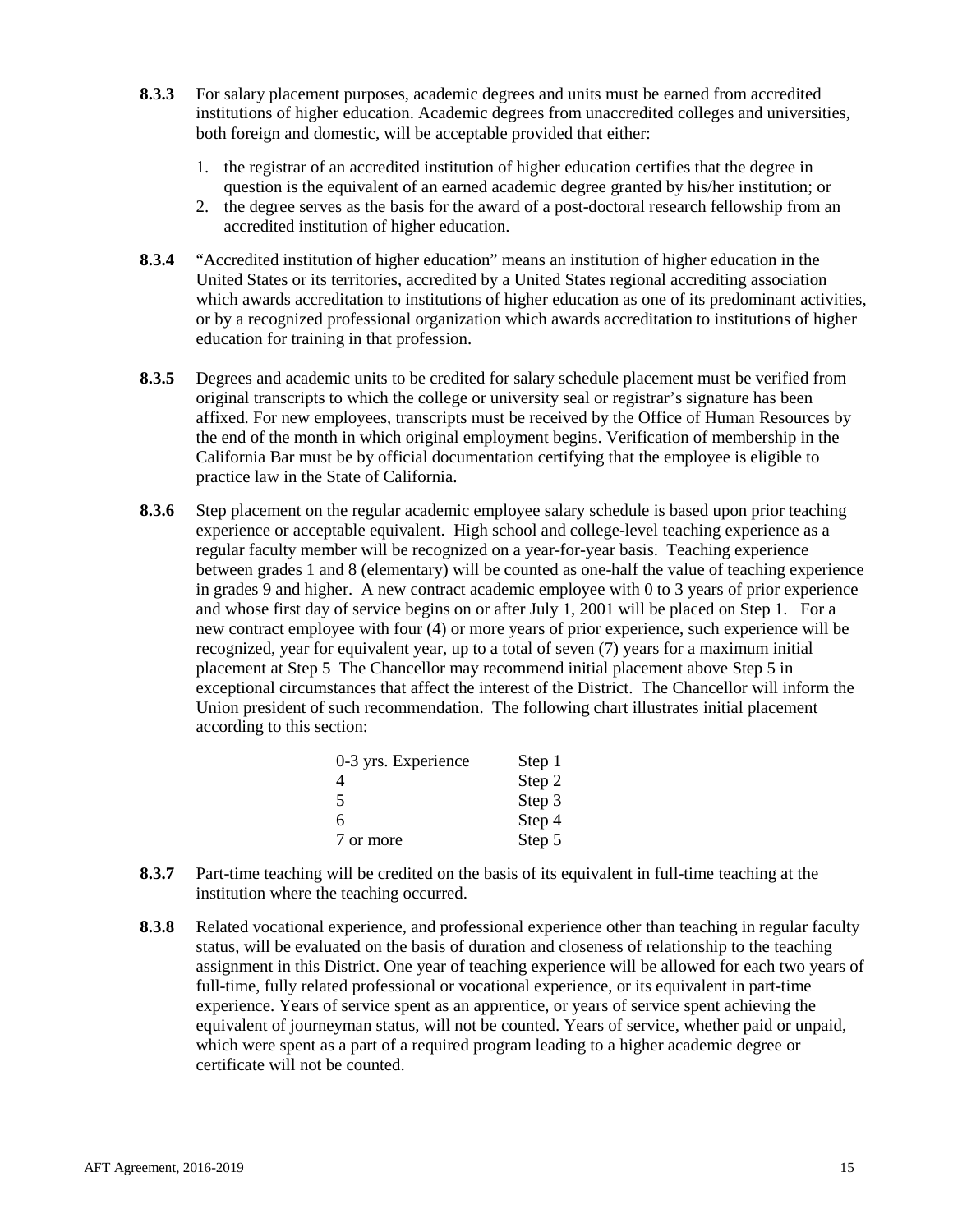- **8.3.9** Letters of verification of all experience used for step placement on the salary schedule must be received by the Office of Human Resources by the end of the month in which original employment begins.
- **8.4 CLASS ADVANCEMENT:** To qualify for class advancement on the regular academic employee salary schedule, academic personnel will notify Human Resources that they have received an advance degree by July 15th and submit evidence of the advanced degree from an accredited college or university or evidence of a sufficient number of units to meet requirements for class advancement on the salary schedule. As proof of completion, official transcripts must be submitted prior to August  $31<sup>st</sup>$  of the year for which the change in salary placement is requested. Class advancements are processed only during the month of August of each year, and modify the employee's salary for the full college year.
	- **8.4.1** For class advancement purposes, an academic employee may submit without prior approval:
		- 1. Upper division and graduate units, offered by accredited colleges and universities, relevant to the instructor's teaching field.
		- 2. Education courses required for a credential or degree appropriate to the instructor's field in community college teaching.
	- **8.4.2** Other courses must be individually approved by the Vice Chancellor of Human Resources. Prior approval of courses in which an academic employee plans to enroll should be obtained to ensure that units will be applicable for advancement on the salary schedule. Such requests for prior approval should be submitted to the employee's immediate supervisor, who will attach his/her recommendation and forward them through the Vice President to the Vice Chancellor of Human Resources. The Vice Chancellor of Human Resources will then approve or disapprove, in full or in part, and so inform the instructor, the Vice President, and the immediate supervisor.
- **8.5 STEP ADVANCEMENT ON REGULAR SCHEDULE:** To qualify for step advancement on the regular academic employee salary schedule, an employee's term of service must encompass seventy-five percent (75%) or more of the school days in the college year, or seventy-five percent (75%) or more of the school days in two semesters within a three-year period.
	- **8.5.1** From Step 1 through Step 8, employees will advance at the rate of one step per year. Two years of service at Step 9 are required for advancement to Step 11. Three years of service at Step 11 are required for advancement to Step 14. Four years of service at Step 14 are required for advancement to Step 18. Five years of service at Step 18 are required for advancement to Step 23.
	- **8.5.2** All step advances on the salary schedule are normally effective at the beginning of the Fall semester. However effective spring 1999, step advances for regular, full-time faculty whose service begins in Spring semester and who meet the requirements of Section 8.5, will advance to the next step on a Spring anniversary date rather than the Fall anniversary date.
- **8.6 REQUIRED SERVICES OUTSIDE THE NORMAL WORK YEAR:** Academic employees may occasionally be asked to work extra days that are not a part of the 175-day academic year. To the extent that funds have been budgeted and specific assignments approved by the appropriate administrator, required services involving a minimum of six (6) hours of work will be compensated on a per diem basis. For less than a full day of work, academic employees will be compensated at the special rate of the Parttime or Faculty Overload Salary Schedule.
	- **8.6.1** The per diem rate is six hours at the special rate, Step 10 of the appropriate hourly salary schedule.
	- **8.6.2** Academic employees who are expected to work beyond the normal 175-day academic year because of serving on a screening committee for new employees will be paid at the special parttime rate for actual hours worked in session with the committee or at the per diem rate, whichever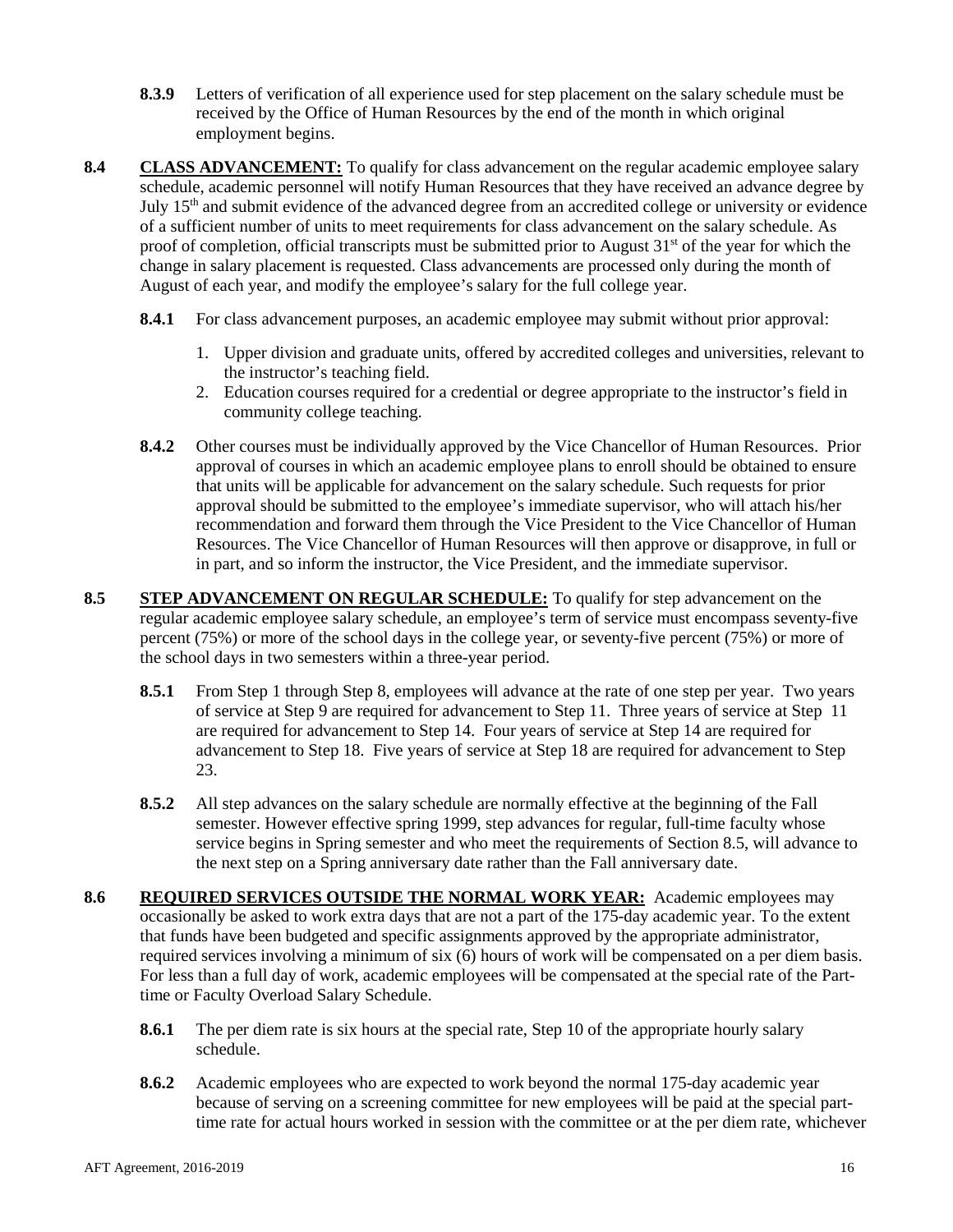is less. Any such work must be necessary and have prior approval of the College President or the Chancellor.

- **8.7 SALARY DEDUCTIONS FOR ABSENCE WITHOUT PAY:** When an academic employee whose compensation is based upon the regular academic employee salary schedule is absent for reasons which do not justify the use of any of the forms of authorized leave with pay, a fraction of the employee's annual salary will be deducted. The fraction will be the number of days absent divided by the number of days in the teaching year.
	- **8.7.1** When a deduction for a partial day of absence becomes necessary, the fraction of a day absent will be computed by dividing the number of hours of absence by the total number of hours the employee is scheduled to be on campus on that day, including office hours.
- **8.8 PART-TIME SALARY SCHEDULE:** The part-time employees' salary schedule is listed in Appendix B. It applies to academic employees with assignments of sixty percent (67%) or less of full time for the college year. It also serves as the basis of compensation for summer session assignments and of additional compensation for full-time academic employees assigned beyond their regular full-time assignments. Summer Session compensation will be based on the part-time employee salary schedule in effect during the previous Spring semester.
- **8.9 PLACEMENT ON PART-TIME SALARY SCHEDULE:** Placement of an individual on the part-time employee salary schedule is based upon academic preparation and teaching experience or acceptable equivalent.
	- **8.9.1** Degrees and units are used to determine step placement on the part-time employee salary schedule in accordance with the following rules:
		- **8.9.1.1** Persons holding an earned doctorate, or who are members of the California Bar, will be given two (2) years of teaching equivalency, to be added to the total of the years credited as a result of evaluating teaching and related experience.
		- **8.9.1.2** Persons holding a valid Master's degree, or a life vocational credential will receive zero (0) years of teaching equivalency.
		- **8.9.1.3** Persons holding only a Bachelor's degree and any number of units taken after the award of the degree will have one (1) year of teaching equivalency subtracted from the years credited for teaching and related experience.
		- **8.9.1.4** Persons holding only an A.A. degree and any number of units short of a Bachelor's degree will have three (3) years of teaching equivalency subtracted from the total years credited for teaching and related experience.
		- **8.9.1.5** One (1) year and no years of college are assigned a value of negative four (4) years of teaching equivalency and treated as above.
	- **8.9.2** Both teaching and related work experience will be evaluated as set forth in Sections 8.3. of this Agreement. As with the regular academic employee salary schedule, high school and college level teaching experience will be recognized on a year-for-year basis up to five years. The maximum initial step placement on the part-time employee salary schedule will be at Step 8, except for holders of an earned doctorate or members of the California Bar, for whom the maximum initial placement will be at Step 9.
- **8.10 PLACEMENT ON PART-TIME SCHEDULE UPON RETURN:** Part-time faculty returning to the District who have been in paid academic status during two semesters (summer sessions are acceptable in lieu of semesters) within a three-year period shall be advanced a step on the salary schedule beginning in the Fall Semester.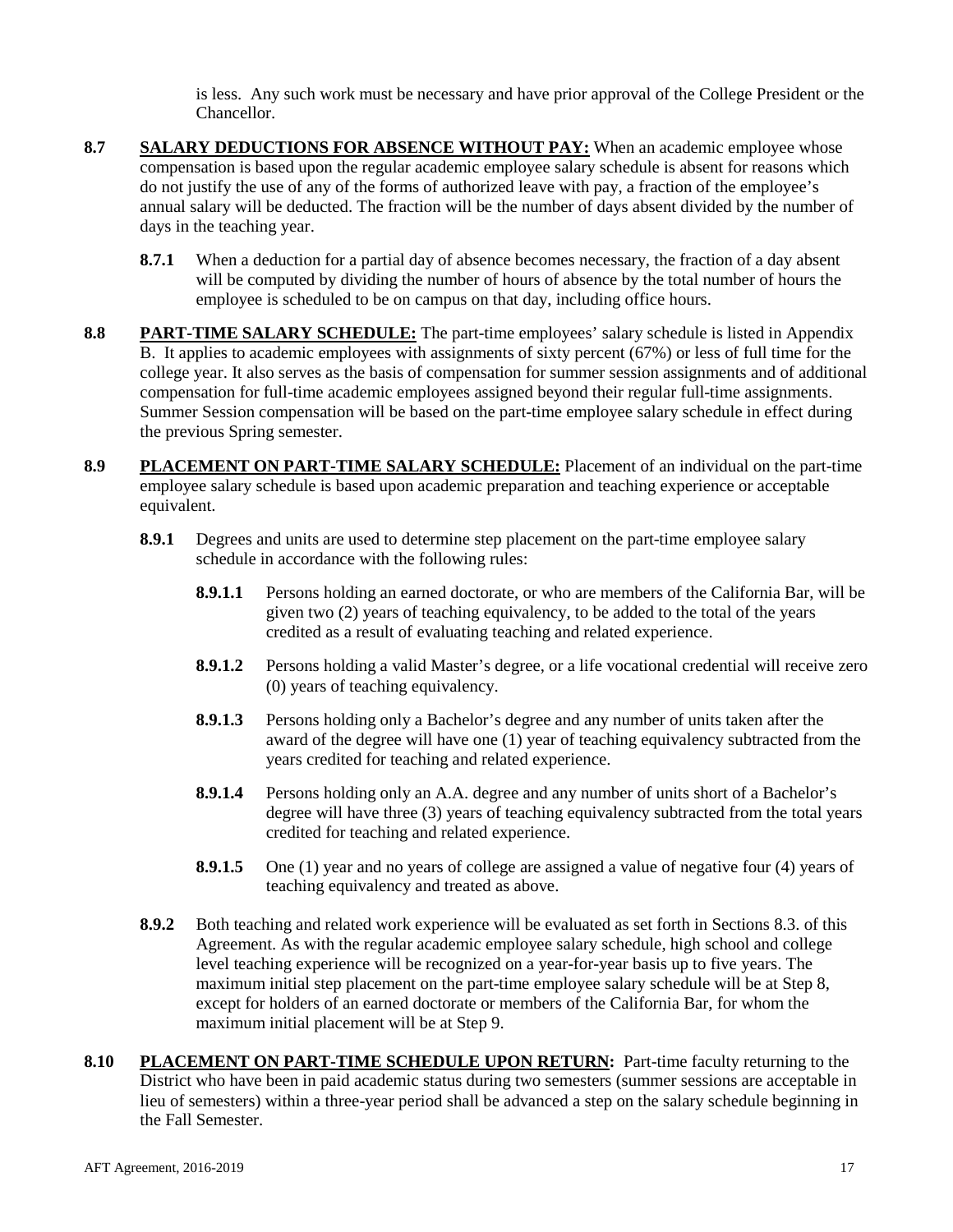Part-time faculty returning to the District after a break of more than three years shall be placed on the salary schedule at a step no lower than the step at which they were paid when they left the District.

- **8.11 STEP ADVANCEMENT ON PART-TIME SCHEDULE:** To qualify for step advancement on the part-time employee salary schedule, an employee must have served in paid academic status during two semesters (summer sessions are acceptable in lieu of semesters) within a three-year period. Step advancements will be made only at the beginning of the Fall semester.
- **8.12 PART-TIME COUNSELING SERVICES PAY RATE:** Counseling service, when compensated on a part-time basis, will be paid at the appropriate hourly laboratory rate.
- **8.13 SUBSTITUTE PART-TIME PAY RATES:** Substitute instructors, librarians, and counselors will be paid at the substitute's step of the appropriate column of the part-time salary schedule.
- **8.14 LARGE CLASS PAY:** A large class for the purpose of additional compensation under the terms of this Article is defined as having 70 or more students enrolled at census.

Deans will engage in a collaborative process with department faculty to determine which courses can be appropriately designated as "large classes".

Eligible courses are those that meet general education, UC, and CSU requirements, those that meet graduation requirements, major requirements, and vocational courses required for a certificate, degree, or transfer. (Ineligible courses are television courses, open skills labs, Cooperative Education, all matriculation activities, team sports, team taught courses, independent study, and all courses numbered in the 600's and 700's.

Assignment to teach a large class is voluntary.

Additional compensation is at the special rate of pay and does not affect the FLC for the course. The compensation is consideration for the extra time needed for required paperwork.

Additional weekly compensation for large classes:  $70-94$  students 3 hours

95-119 students 4 hours 120-144 students 5 hours 145-169 students 6 hours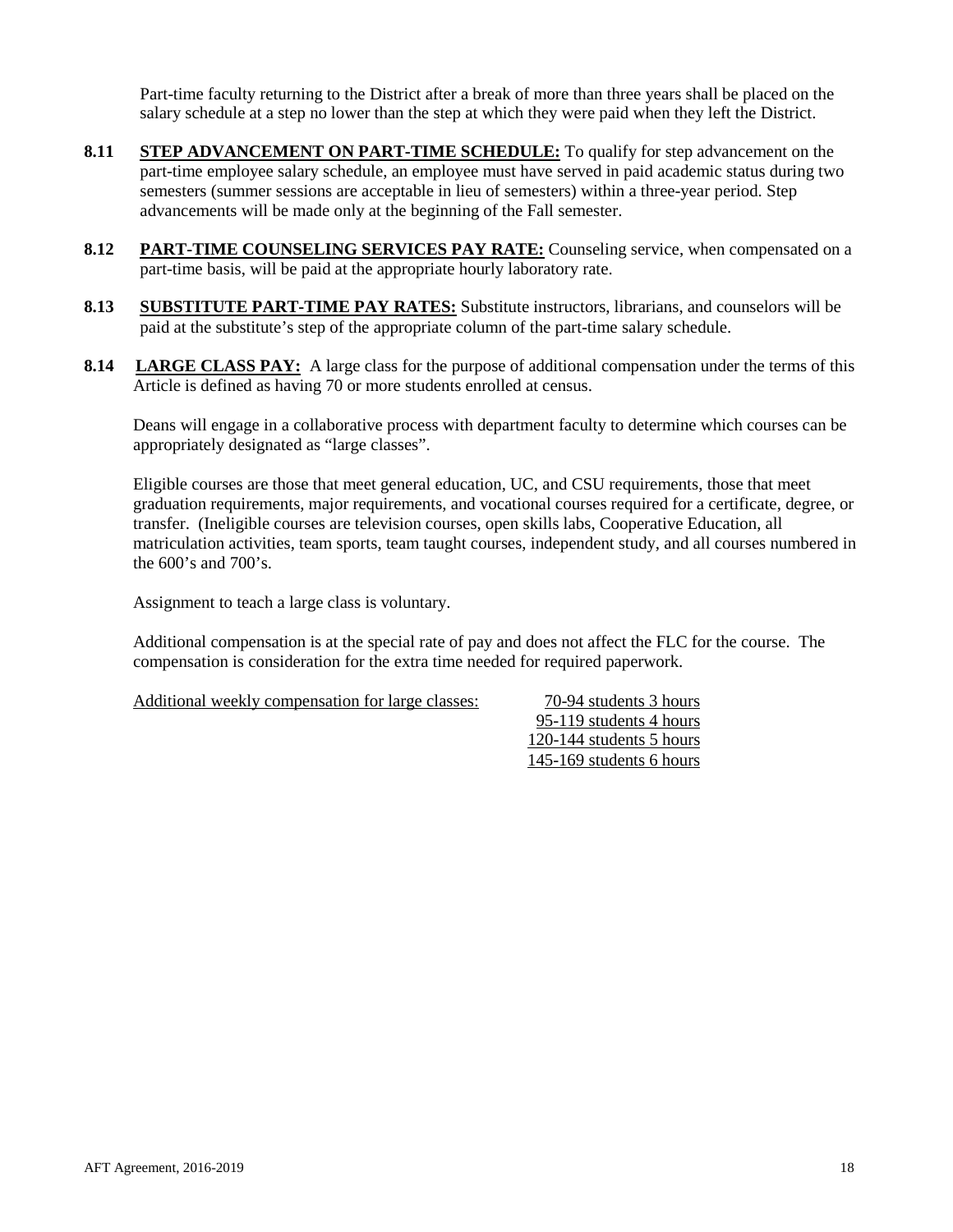## **ARTICLE 9: HEALTH AND WELFARE BENEFITS**

- <span id="page-18-0"></span>**9.1 PERS MEDICAL AND HOSPITAL PLAN:** The District will provide the PERS Medical and Hospital Plan for employees and retirees in accordance with rules and regulations established by PERS.
	- **9.1.1** Should a carrier withdraw from the PERS Umbrella plan, members of the unit will select from one of the remaining PERS options.
- **9.2 MEDICAL PREMIUM CAP AMOUNT:** Effective January 1, 2017, the District will contribute up to the following amounts as appropriate towards PERS medical coverage premiums:

| Employee only:                        | \$789.00 per month    |
|---------------------------------------|-----------------------|
| Employee plus one dependent:          | $$1,319.97$ per month |
| Employee plus two or more dependents: | $$1,703.41$ per month |

Effective January 1, 2018, the District will contribute up to the following amounts as appropriate towards PERS medical coverage premiums:

| Employee only:                        | $$825.00$ per month   |
|---------------------------------------|-----------------------|
| Employee plus one dependent:          | $$1,394.97$ per month |
| Employee plus two or more dependents: | $$1,828.41$ per month |

9.2.1 Deduction of Medical Benefit Premiums: Subject to and consistent with the requirements of federal and state law, when unit members are paid on an August through May schedule, those members shall have their portion of the medical coverage premiums for June and July deducted in equal installments from their January, February, March, April, and may paychecks. When unit members are paid on a September through June schedule, those members shall have their portion of the medical coverage premiums for July and August deducted in equal installments from their February, March, April, May and June paychecks.

- **9.3 DISTRICT WILL PAY PREMIUM INCREASES FOR OTHER BENEFITS:** The District will pay the increased costs of dental insurance, life insurance, salary continuation insurance, and Medicare Part B.
- **9.4 DENTAL INSURANCE:** The District will provide each eligible employee and eligible dependents with Delta Dental Plan (DDP) or the coverage provided by Private Medical-Care Inc. (PMI). The plans are described in detail in the benefits handbook available in the Office of Human Resources. The maximum dental coverage in any one calendar year shall be \$2000.
- **9.5 LIFE INSURANCE:** The District will provide each eligible employee with a term life insurance policy covering the employee and eligible dependents. The life insurance plan is described in detail in the benefits handbook available in the Office of Human Resources. Effective March 1, 2001, the term life insurance coverage shall equal one time the employee's annual base salary.
- **9.6 SALARY CONTINUATION INSURANCE:** The District will provide each eligible employee with salary continuance insurance to cover disability after the employee's sick leave balance has been exhausted. The salary continuance insurance plan is described in detail in the benefits handbook available in the Office of Human Resources. The maximum monthly benefit for unit members shall be \$5,000 per month.
- **9.7 VISION INSURANCE:** The District will provide each eligible employee and eligible dependents with Vision Service Plan (VSP) Plan C.
- **9.8 MEDICARE PART B COVERAGE:** The District will pay the premiums for Medicare Part B coverage for an eligible retiree and/or spouse/eligible domestic partner over 65 years of age.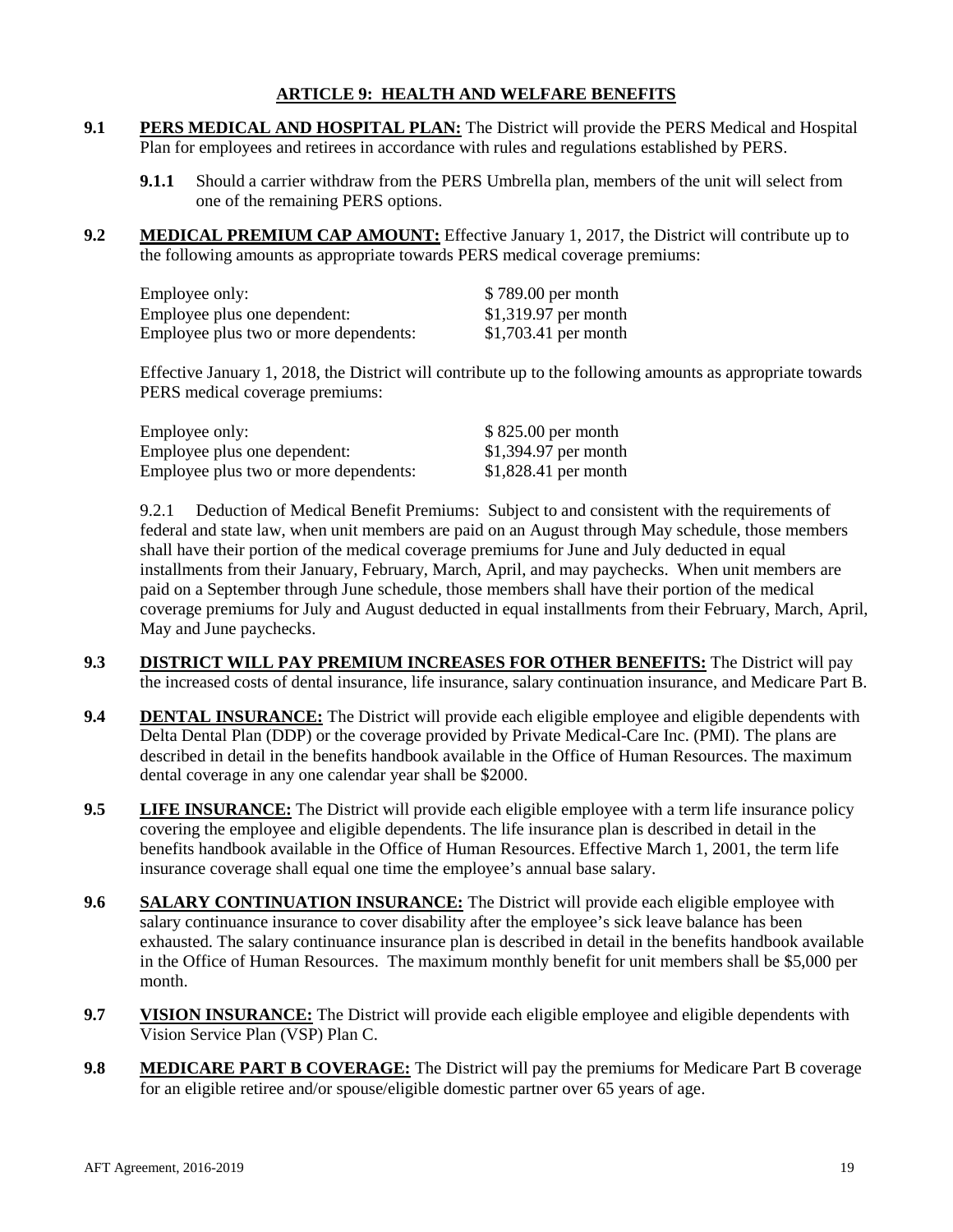- **9.9 ELIGIBILITY RULES:** To be eligible for the benefits described in this Article in any given semester or academic year, a full-time regular academic member of the unit must be employed at more than sixty percent (60%) of full time. A full-time regular academic employee may retain eligibility for the benefits described in this Article in the case of mutually agreed upon reduction of assignment, provided that the reduced assignment is at least fifty percent (50%) of full time.
- **9.10 ELIGIBLE DEPENDENTS/DOMESTIC PARTNERS:** Eligible dependents/domestic partners are those specified in the contracts between the District and the insurance carriers.
	- **9.10.1** The District agrees to include domestic partner benefits in the PERS Health Plans offered by the District. The definition of domestic partner shall be that used by PERS Health Plans. If the definition of a domestic partner used by PERS changes, the District shall implement the change on the effective date allowed by PERS. Domestic partners shall comply with all registration requirements required by state law or PERS, and shall complete all necessary declarations and statements of financial liability. Forms are available in the Office of Human Resources.
	- **9.10.2** The District agrees to include domestic partner benefits in the dental and vision plans offered by the District. In order to be considered a domestic partner, the following criteria must be met:
		- 1. The two individuals are each other's sole domestic partner and intend to remain so indefinitely.
		- 2. Neither individual is married to, or legally separated from anyone else nor has had another domestic partner within the prior six (6) months (unless the relationship terminated due to death).
		- 3. Both individuals are at least eighteen (18) years of age and mentally competent to consent to contract.
		- 4. Neither individual is related by blood to a degree of closeness that would prohibit legal marriage in the state in which the individuals reside.
		- 5. The individuals co-habit and reside together in the same residence and intend to do so indefinitely. The individuals have resided in the same household for at least six (6) months.
		- 6. The individuals are not in the relationship solely for the purpose of obtaining benefits coverage.
		- 7. The individuals have engaged in a committed relationship of mutual caring and support and are jointly responsible for each other's common welfare and living expenses. The individuals interdependence is demonstrated by at least two (2) of the following:
			- Proof of domestic partnership from the California Secretary of State (required for domestic partnership medical coverage under the Public Employees' Retirement System).
			- Common ownership of real property (joint deed or mortgage agreement) or a common leasehold interest in property.
			- Common ownership of a motor vehicle.
			- Driver's license listing a common address.
			- Proof of joint bank accounts or credit accounts.
			- Proof of designation as the primary beneficiary for life insurance or retirement, benefits, or primary beneficiary designation under a partner's will.
			- Assignment of a durable property power of attorney or health care power of attorney.
	- **9.10.3** Dependent children of domestic partners are eligible for coverage if they have been legally adopted by the District employee and are unmarried, primarily dependent on the employee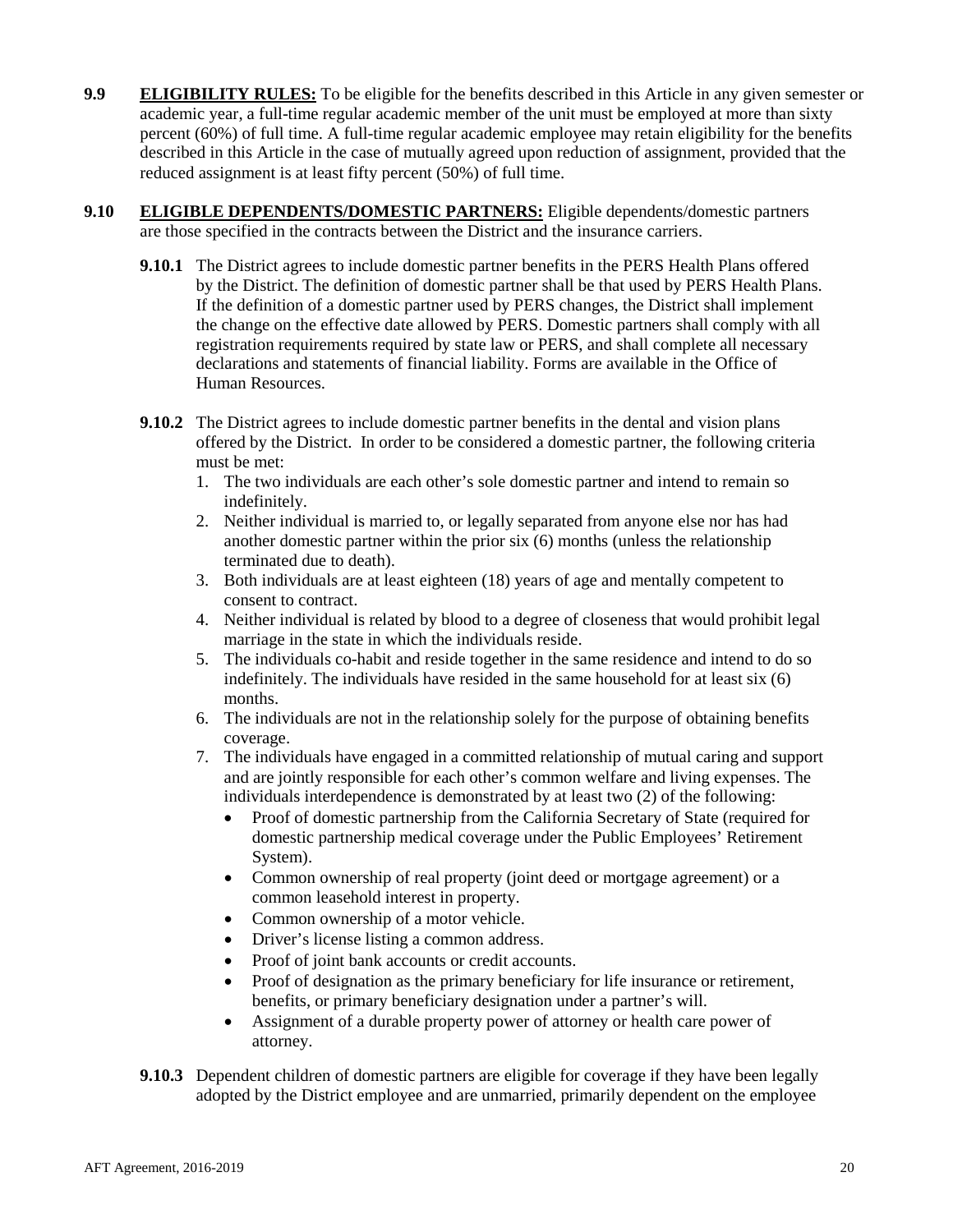for support, and meet the age, school, and all eligibility requirements of the various medical, dental and visions plans.

- **9.11 SURVIVOR BENEFITS:** If a member of the unit meets the eligibility requirement for retiree medical benefits specified in Section 10.1 and dies before retirement, medical and dental benefits will be provided by the District for the unmarried surviving spouse/domestic partner as provided for the unmarried surviving spouse/domestic partner of an eligible retiree in Section 10.1.
- **9.12 MEDICAL STIPEND FOR PART-TIME FACULTY:** As of Fall Semester 2015, the District will provide up to \$1000.00 per period and increased subsequently, if State funding fully covers the increased cost of providing this stipend for reimbursement of employee incurred health benefit costs to all part-time employees who are employed in the District at 40% or more of a full-time load (6/15 FLC) and complete a 40% load. The reimbursement will be paid for the periods July through December and January through June.
	- **9.12.1** The stipend shall be used to reimburse part-time faculty who qualify for reimbursement under these provisions for premium costs only from enrollment in any HMO, PPO, or indemnity health plan licensed and registered by either the California Department of Insurance or the California Department of Corporations.
	- **9.12.2** Employees wishing to be reimbursed for medical expenses under this article must initiate the request on a District form. The employee must furnish documentation (cancelled check, paid statement) showing that the employee had been purchasing health insurance during the instructional period for which the employee was otherwise not eligible for reimbursement from any other source. This request is to be submitted only to the division dean at the College where the employee receives his/her paycheck. The division dean will forward the request to the Vice Chancellor of Human Resources for approval and processing of the reimbursement.
		- **9.12.2.1** The reimbursement request must be submitted as follows: a) the 15<sup>th</sup> of November for the period covering July 1<sup>st</sup> through December  $31^{st}$ ; b) the 15<sup>th</sup> of May for the period covering January 1<sup>st</sup> through June 30<sup>th</sup>.
- **9.13 IRC 125 PLAN:** The District will maintain a program that implements the Internal Revenue Code Section 125 and provides for before tax employee contributions to non-District covered health and dependent care costs.
	- **9.13.1** Part-time employees who are assigned at least one semester length course may participate in this plan during that semester. The limit for earnings to be set aside for an eligible part-time employee's medical benefits is \$400 per semester, \$1,200 per year. The limit for earnings to be set aside for an eligible part-time employee's dependent care benefits is \$1,666 per semester, \$5,000 per year. Part-time employees will enroll separately for each semester of participation.
- 9.14 Affordable Care Act Requirements and the District's Right to Modify Benefits: Both the AFT and the District have the right to reopen negotiations on the health insurance provisions of this Agreement in the event the District is subject to a penalty, tax, fine or increased costs as a result of requirements of the Affordable Care Act.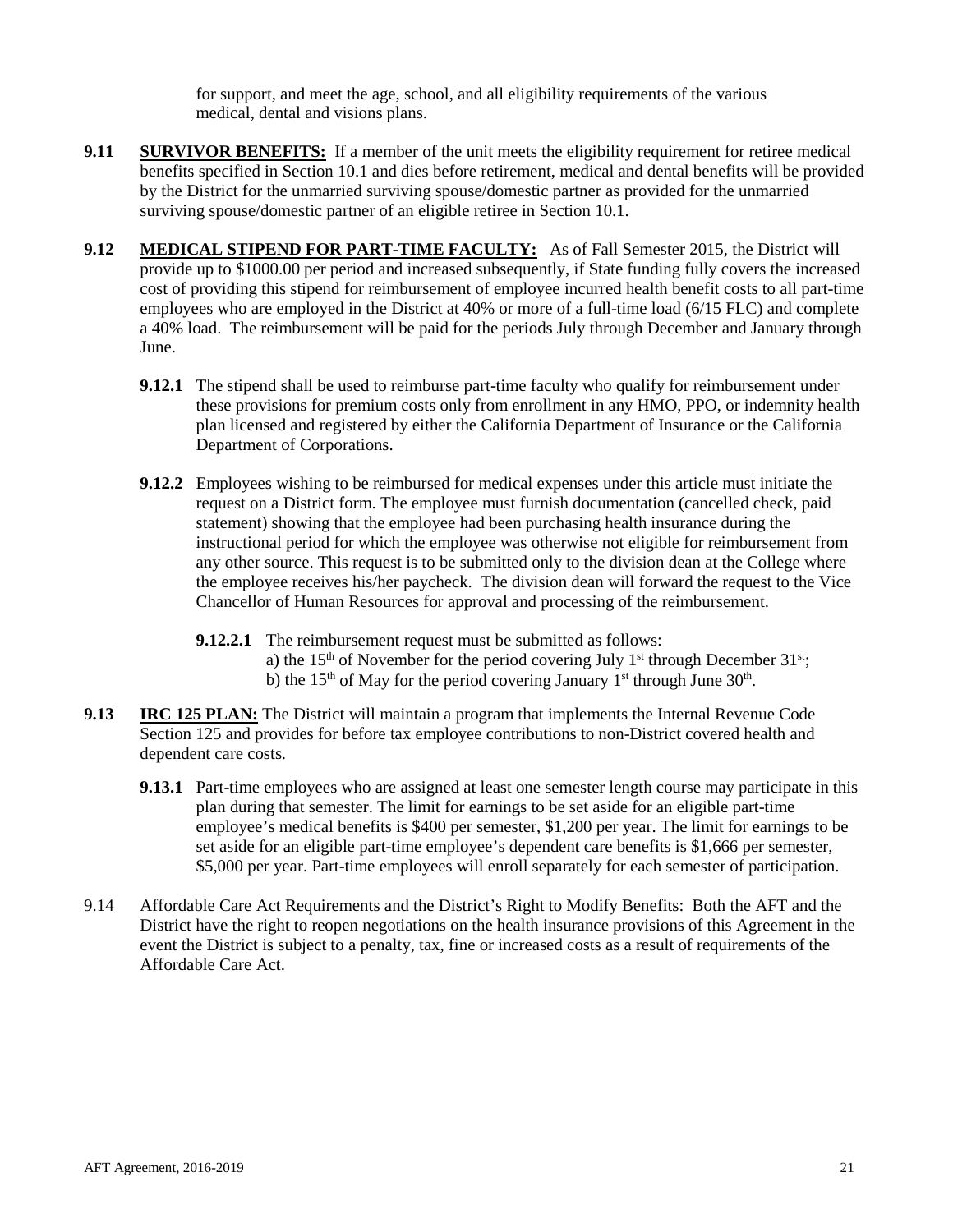- <span id="page-21-0"></span>**10.1 RETIREE MEDICAL AND DENTAL BENEFITS:** The following procedures shall apply to retiree medical and dental benefits.
	- **10.1.1 Employed Prior to January 1, 1987:** The District will pay lifetime medical and dental insurance premiums for retirees and eligible spouse/domestic partners who were employed by the District as Contract I employees prior to January 1, 1987 and met the eligibility criteria. The eligible retired member of the unit, and that member's spouse/domestic partner at the time of the member's retirement, shall be eligible for continuation of benefits during the life of the retired member of the unit, and, following the death of the retired member, during the life of the unremarried surviving spouse/domestic partner. The surviving spouses/domestic partners of deceased retirees are continued on benefits without interruption as long as they remain unmarried. The domestic partner benefit portion applies only to those retirees who retired on January 1, 2000 or after.
	- **10.1.2 Employed On 1/1/1987 through 9/7/1993:** For those employed as Contract I employees on January 1, 1987 through September 7, 1993, the maximum amount paid by the District for retiree medical benefits would be the amount the District would have been required to pay had the retiree selected the appropriate Kaiser Health Plan. The eligible retired member of the unit, and that member's spouse/domestic partner at the time of the member's retirement, shall be eligible for continuation of benefits during the life of the retired member of the unit, and, following the death of the retired member, during the life of the un-remarried surviving spouse/domestic partner. The surviving spouses/domestic partners of deceased retirees are continued on benefits without interruption as long as they remain unmarried. The domestic partner benefit portion applies only to those retirees who retired on January 1, 2000 or after.
	- **10.1.3 Employed On or After 9/8/1993:** For unit members whose first day of paid service commences on or after September 8, 1993, the maximum amount paid by the District for retiree health benefits (medical and dental) shall be \$450/month until the employee becomes eligible for Medicare Part B. At that time, the District will then pay, for the employee only, the lowest cost medical plan available within the agreement between the parties.
	- **10.1.4 10 Years of Service Required – Employed Prior to 9/8/1993:** For those hired prior to September 8, 1993, to be eligible for District-paid retiree medical and dental benefits, the retiree must have ten (10) full years of service with the District, be at least 55 years of age, and the age at retirement of the retiree (in full years) when added to the number of completed full years of service must total 75 or more. For a year of service to be counted, the assignment must have been such that the employee was eligible for medical insurance benefits if such benefits were available to employees.
	- **10.1.5 20 Years of Service Required – Employed On or After 9/8/1993:** For unit members whose first day of paid service commences on or after September 8, 1993, to be eligible for District-paid retiree medical and dental benefits, the retiree must have twenty (20) full years of service within the District, must be at least 55 years of age, must be currently employed by the District at the time of retirement, and the age at the time of retirement of the retiree (in full years), when added to the full years of service, must total 75 or more. For a year of service to be counted, the assignment must have been such that the employee was eligible for medical insurance benefits if such benefits were available to employees.
- **10.2 PHASE-IN RETIREMENT PLAN:** Eligible members of the unit may phase in their retirement program through reduction of workload from full-time to part-time duties in accordance with provisions of the Education Code.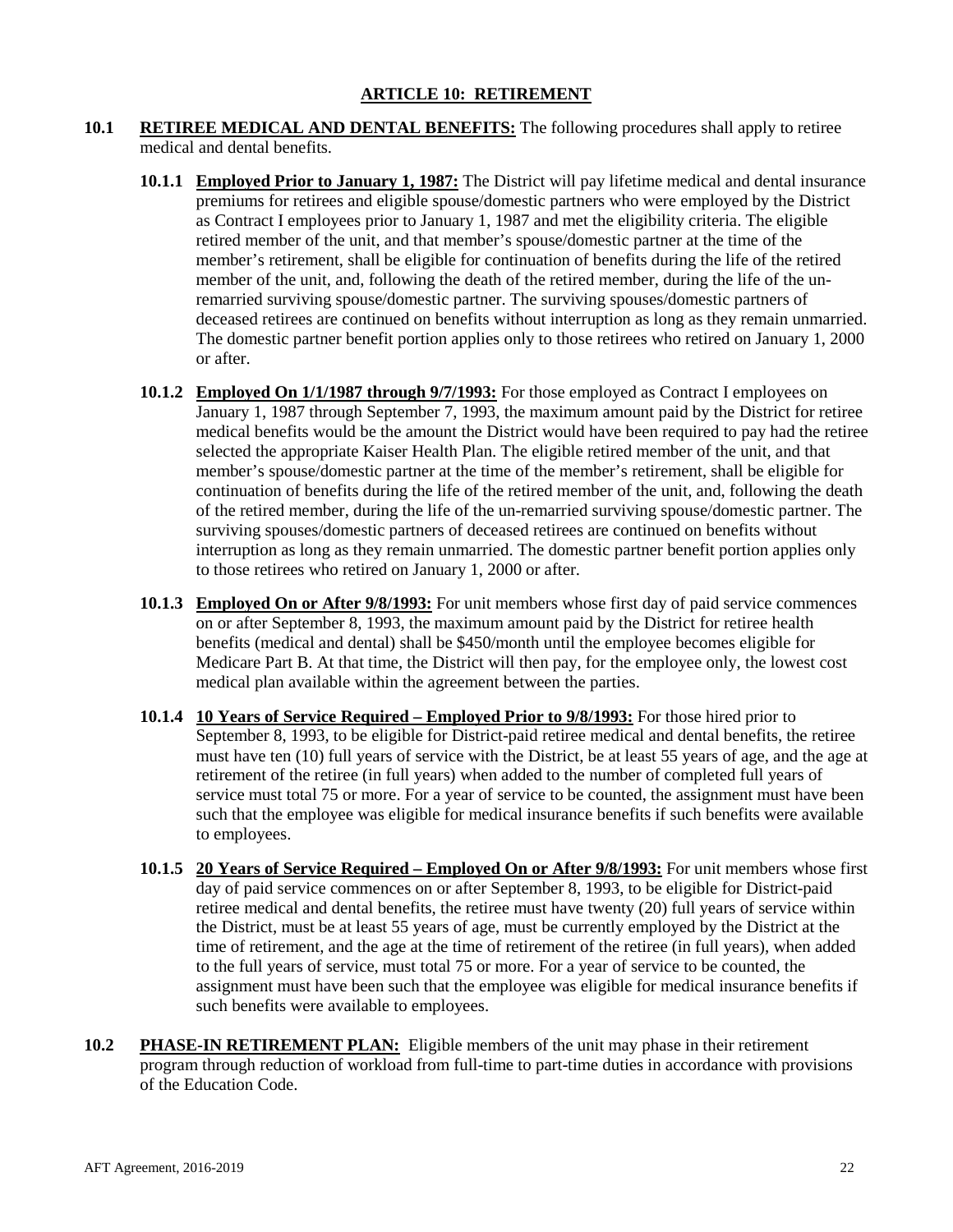- **10.2.1** To be eligible to apply for this option, an employee must have reached age 55 and must have been employed full-time in positions requiring certification for at least ten (10) years of which the immediately preceding five (5) years were full-time employment.
- **10.2.2** The District and the employee shall contribute to the appropriate retirement fund as prescribed by law.
- **10.2.3** The employee shall receive health benefits as provided full-time academic employees.
- **10.2.4** The schedule of part-time employment shall be mutually agreed upon by the District and the employee, and shall be in the best interests of the educational program of the District.
- **10.2.5** At the conclusion of ten (10) years of such part-time employment, the employee shall fully retire from all employment with the District.
- **10.3 POST-RETIREMENT EMPLOYMENT PLAN:** Subject to the approval of the Board of Trustees and the recommendation of the responsible administrator, a member of the unit who is retired from service may be employed by the District in an academic position subject to the following conditions:
	- **10.3.1** A member of the unit who retires can request an assignment for a minimum of one (1) semester up to six (6) semesters during which the retiree would provide professional services for a maximum of 9 FLCs per academic year. Members initially approved for less than six (6) semesters may request additional assignments in the subsequent two (2) years, up to a total of six (6) semesters. The faculty member and the responsible administrator will sign a contract stipulating to the duration of the post-retirement contract. The rate of compensation shall be provided in the Post-Retirement Salary Schedule listed in Appendix B, and will increase by any percentage of negotiated salary increase during each year of this agreement. In no case shall the rate of compensation for 9 FLCs or less exceed the maximum earnings limitation imposed by the State Teachers Retirement System (STRS).
	- **10.3.2** The assignment would be in the retiree's areas of expertise and would take into account the retiree's desires and the District's needs.
	- **10.3.3** The Division's Peer Review Committee will conduct student evaluations in each of the postretiree's classes during the first year of post-retirement service, unless the post-retiree was evaluated during his/her last year of regular service. The committee will assess instructional performance based on the results of the student evaluations. The District may undertake disciplinary or non-renewal procedures independent of the evaluation process for one or more of the grounds set forth in Section 87732 of the Education Code. The post-retiree will have a hearing before the Chancellor or designee. At the hearing, the District must present evidence of the unsatisfactory performance or behavior and the post-retiree shall have the right to present any evidence to refute the allegations. The Chancellor or designee will render a decision in writing. If the post-retiree disagrees with this decision, he/she has the right to appeal it to the Board. If requested by the post-retiree, AFT shall have the right to represent the post-retiree in the hearing process with the Chancellor and/or Board.
	- **10.3.4** Post-retirement faculty are entitled to the same leaves as provided to part-time hourly employees. Leave is earned for each semester worked. Such leaves will accumulate only for the maximum six-(6)-semester period of post-retirement employment, will not be forwarded to the State Teachers Retirement System (STRS), and has no monetary value.
	- **10.3.5** The retired employee may be reemployed if able to pass a physical examination prescribed by the STRS.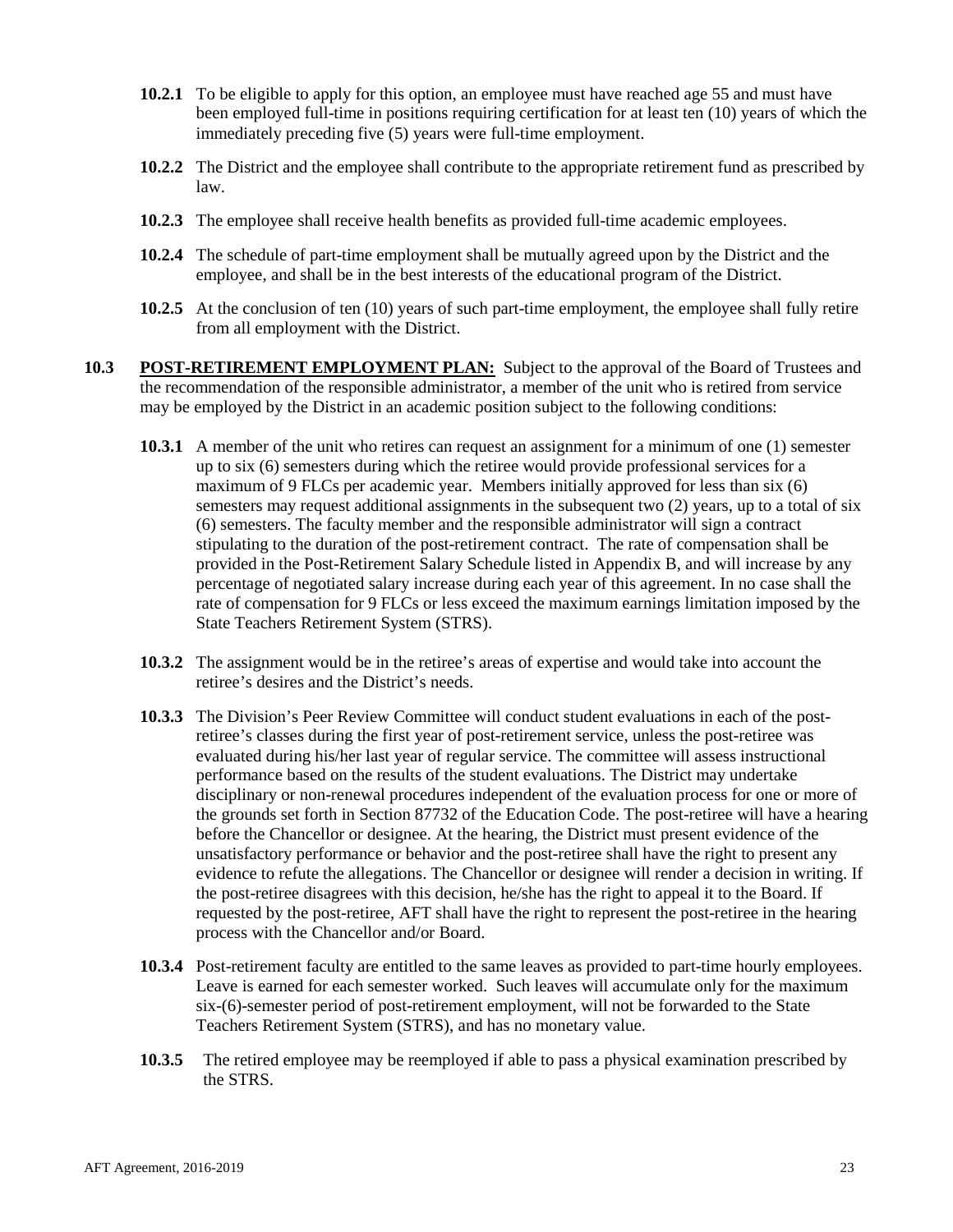- **10.3.6** Unless mutually agreed to by the District and the retiree, the option not to accept an assignment as specified in Section 10.3.1 would constitute, for the employee, a termination of the program specified in Section 10.3.
- **10.4 STRS CASH BALANCE PROGRAM FOR PART-TIME FACULTY:** The District will offer the STRS Cash Balance Program as an optional benefit to all part-time faculty in lieu of participation in Social Security and/or the regular STRS defined benefit retirement plan. The parties recognize that the STRS Cash Balance Program calls for a payroll contribution of 4% of regular salary from the employee and 4% from the District as the employer contribution. Part-time faculty will participate in one of three plans: the STRS Cash balance Program, the STRS defined benefit or Social Security. New employees who do not make a selection during initial employment sign-up shall default to the STRS Cash Balance Program.
- **10.5 STRS SERVICE CREDIT FOR PART-TIME FACULTY:** The District will implement the STRS service credit reporting changes for part-time instructional faculty subject to STRS rules which may be amended from time to time, allowing for one year of service credit for 525 hours of employment per year.

## **10.6 SPECIAL RETIREMENT PRIVILEGES:**

**10.7.1** Full and part-time faculty members that retire with at least 20 years of service and who retire in good standing shall be eligible for a District-issued identification card identifying the employee as a retiree of the District.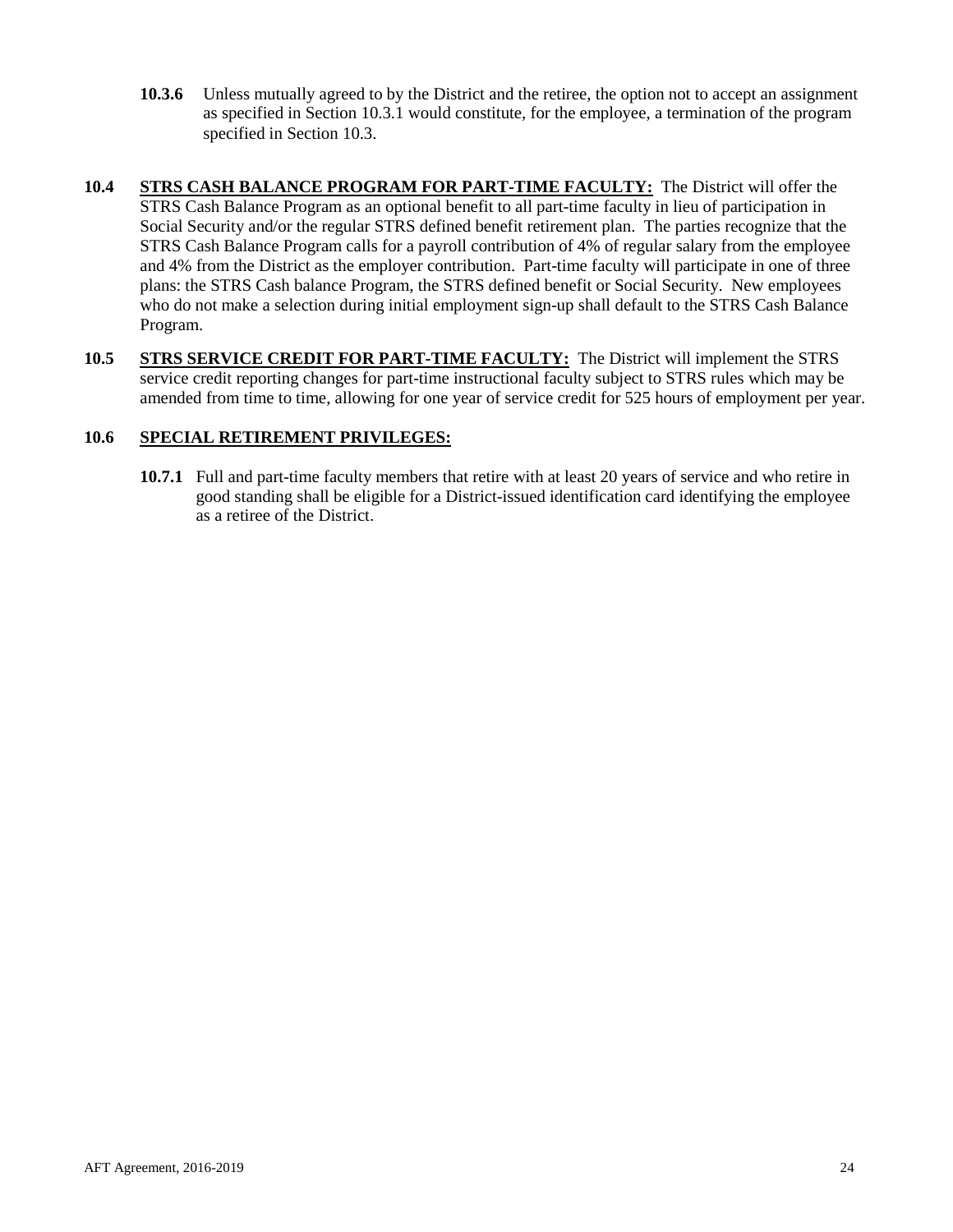## **ARTICLE 11: LEAVES OF ABSENCE**

- <span id="page-24-0"></span>**11.1 SICK LEAVE:** Leave of absence for illness or injury will be provided by the District.
	- **11.1.1** An employee who is employed full time (15 FLCs) each semester shall be entitled to five (5) days leave of absence for illness or injury per semester. An employee who is employed for less than full time each semester will receive the proportional number of days of leave.
	- **11.1.2** Academic employees (does not apply to day-to-day substitutes) shall be granted one day of sick leave if employed for the full (at least six weeks) Summer Session. This sick leave may be accumulated along with other District sick leave. Any sick leave granted or accumulated through continued employment in this District may be used according to this article.
	- **11.1.3** A unit member who is absent due to illness or injury for less than one full day shall have deducted from the accrued sick leave bank 2.5 hours. A unit member who is absent due to illness or injury for a full day shall have 5.0 hours deducted from the accrued sick leave bank.
	- **11.1.4** The full amount of the leave granted each year under this section shall be available on the first day of each academic year and need not be accrued prior to taking such leave.
	- **11.1.5** If absence because of illness or injury extends beyond the number of days of the employee's accumulated sick leave, the district will pay partial salary for a period not to exceed five (5) school months. The payment shall be the difference between the employee's salary and the substitute's pay, if a substitute is employed, or the amount that would have been paid a substitute on Step I of the appropriate schedule, should it be unnecessary to employ a substitute. This partial salary benefit begins upon the expiration of sick leave. The five-school-month limitation begins with the first day of absence involving the illness or injury.
	- **11.1.6** Unused full paid sick leave granted under this section may be accumulated from year to year provided there is no break in service. For a part-time employee, a break in service is defined in 19.1.3.
	- **11.1.7** Upon retirement, eligible employees will be credited with additional service time for unused sick leave, according to procedures prescribed by law.
	- **11.1.8** An absence affidavit shall be signed by any person absent because of illness or injury and medical verification may be required by management to make proper determination of eligibility for benefits under this section.
	- **11.1.9** Unused sick leave accrued in California public elementary schools, secondary schools, or community colleges may be transferred in accord with Education Code Section 87782. Official verification of unused sick leave should be forwarded to the Office of Human Resources, where it will be credited to the employee's sick leave balance.
	- **11.1.10** If an employee is granted an unpaid leave of absence for illness or injury after all paid sick leave has expired, the District will continue benefits specified in Article 9 for a period of five (5) months from the beginning of the unpaid leave. Thereafter, during the unpaid leave, employees may continue membership and group coverage by payment of premiums at their own expense.
	- **11.1.11** Leave for an employee under quarantine will be handled the same as if the employee were ill.
	- **11.1.12** Upon request, the District shall make available to each contract, regular, and full-time temporary employee, and each part-time employee who is a member of the unit, his/her accumulated sick leave balance and his/her sick leave entitlement for the current academic year.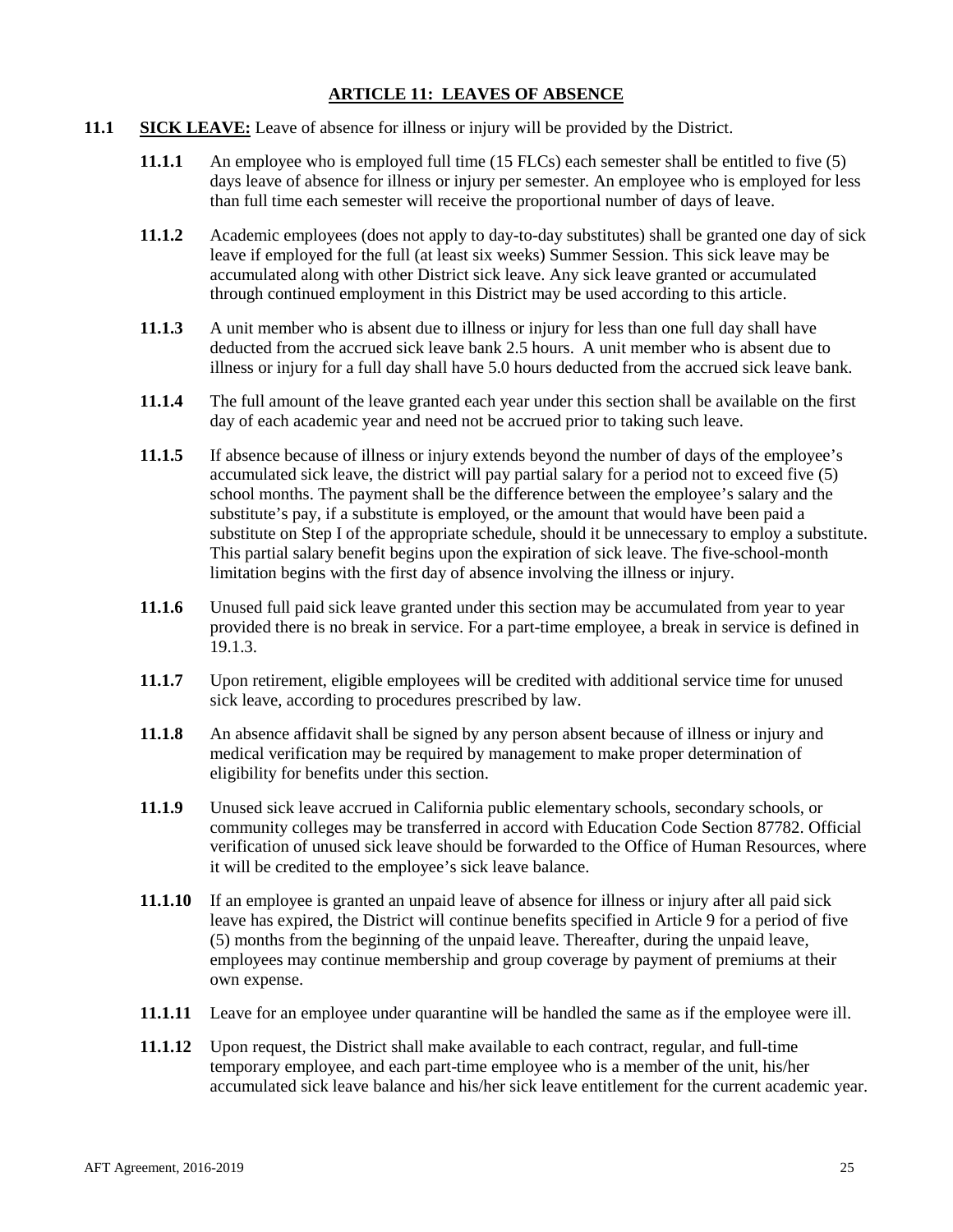## **11.2 INDUSTRIAL ACCIDENT OR ILLNESS LEAVE:** Industrial accident or illness leave will be provided as specified in this section.

- **11.2.1** The accident or illness must have arisen out of and in the course of employment, and must be accepted by the Worker's Compensation administrator as a bona fide injury or illness.
- **11.2.2** In any one fiscal year, allowable leave for each industrial accident or illness will be limited to the number of days of temporary disability but shall not exceed sixty (60) working days.
- **11.2.3** Allowable leave under this section shall not be accumulated from year to year.
- **11.2.4** The leave under these rules and regulations will commence on the first day of the absence.
- **11.2.5** Industrial accident or illness leave will be reduced by one day for each day of authorized absence regardless of any temporary disability indemnity award.
- **11.2.6** Maximum salary during any one period will not exceed the normal salary rate. An employee provided an award under Worker's Compensation will endorse in favor of the District the daily wage award earned during the sixty (60) working day period. The District in turn, will pay the absent employee his/her full normal wage for each day of absence during the sixty (60) working day period.
- **11.2.7** If an accident or illness occurs at a time when the full sixty (60) days will overlap into the next fiscal year, the employee is entitled to only that amount remaining at the end of the fiscal year in which the injury or illness occurred, for the same illness or injury.
- **11.2.8** If an employee exhausts the sixty (60) working days of entitlement and is still unable to return to duty, the employee will commence to use sick leave. The daily wage award made under Worker's Compensation will continue to be endorsed to the District. The District will pay the difference between the daily Worker's Compensation award and the normal daily rate of pay. Accumulated or available sick leave, however, will be reduced only by that amount required to provide a full day's wage when added to the Worker's Compensation award for each day of absence.
- **11.3 FAMILY ILLNESS LEAVE:** An employee may use accrued sick leave to attend to a child, parent, sister, brother, grandparent, grandchild, son-in-law, daughter-in-law, mother-in-law, father-in-law, spouse/domestic partner, domestic partner's child, domestic partner's parents, any person who has legally filled the role of a parent, or a relative living in the immediate household of the employee who is ill. Such time will be deducted from the employee's regular sick leave account. An absence affidavit shall be signed by any person absent using Family Illness Leave and medical verification may be required by management to make proper determination of eligibility for benefits under this section.
- **11.4 BEREAVEMENT LEAVE:** Paid bereavement leave up to three (3) days per occurrence, or five (5) days if out-of-state travel is involved, will be allowed for death of the child, parent, sister, brother, grandparent, grandchild, son-in-law, daughter-in-law, mother-in-law, father-in-law, spouse/domestic partner, domestic partner's child, domestic partner's parents, any person who has legally filled the role of a parent, or a relative living in the immediate household of the employee.
	- **11.4.1** Upon request of the employee, paid bereavement leave of two (2) days per occurrence will be granted in the event of the death of a sister-in-law or brother-in-law, and such leave will be deducted from the employee's regular sick leave account.
	- 11.4.2 An employee may use their sick leave for any relative not covered by 11.4 or 11.4.1. This benefit permits an employee to use up to three (3) days for in-state travel or up to five (5) days for out of state travel per occurrence.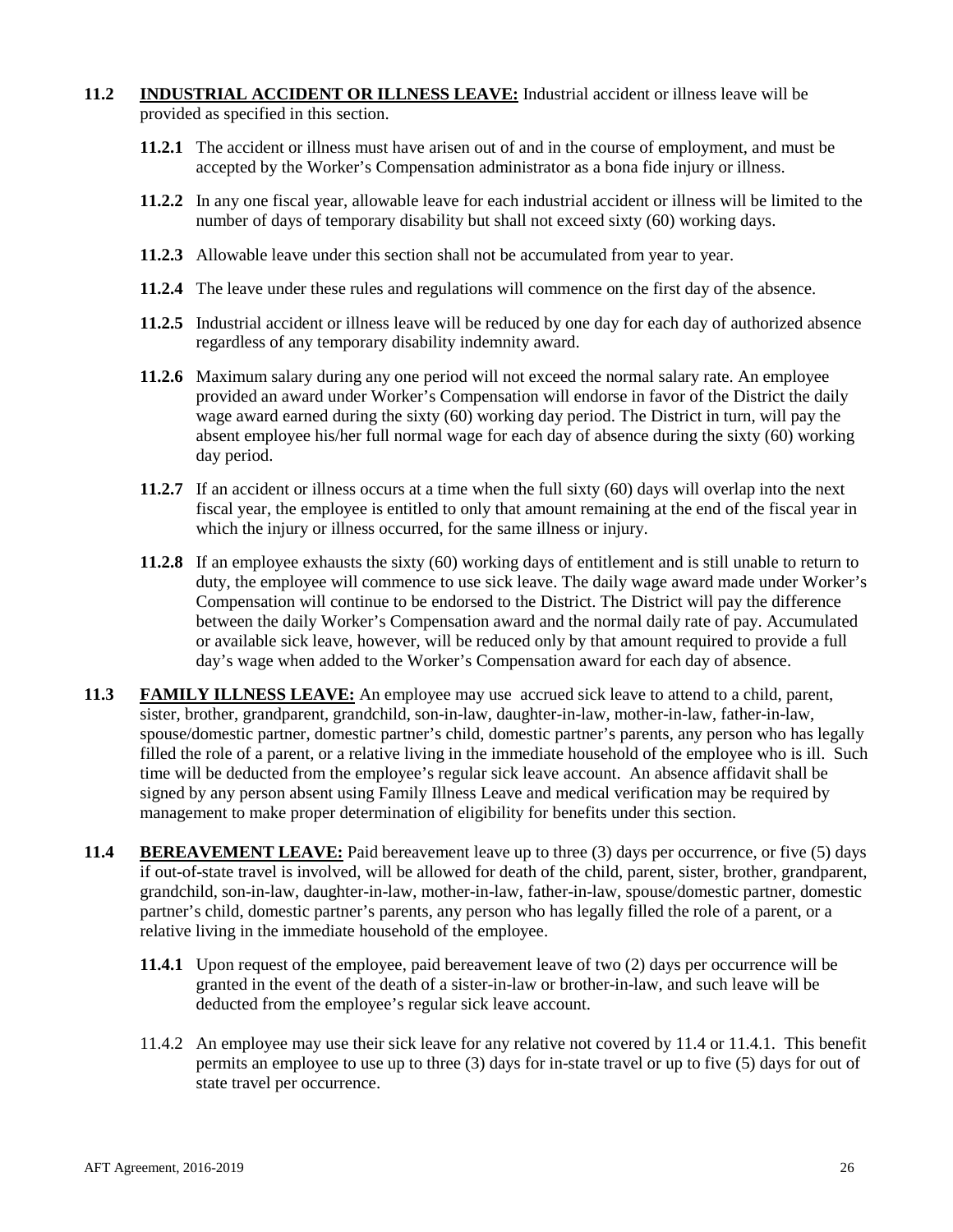- **11.5 PERSONAL NECESSITY LEAVE:** In case of personal necessity, a member of the unit may draw on accumulated sick leave not to exceed seven (7) days in any fiscal year for any one or any combination of the following purposes:
	- 1. Accident involving the employee's person or property or the person or property of the employee's immediate family.
	- 2. Imminent danger to his/her home occasioned by an event such as flood or fire, serious in nature, which under the circumstances the employee cannot reasonably be expected to disregard, and which requires the attention of the employee during his/her assigned hours of service.
	- 3. Additional days beyond the three (3) or five (5) granted in Section 11.4.
	- 4. Appearance in court or before an administrative tribunal as a litigant, party, or witness under subpoena or official administrative order.
	- 5. Religious holidays on which the employee would otherwise be required to work.
	- 6. Such other reasons as approved by the District.
	- **11.5.1** Personal necessity leave shall be limited to circumstances serious in nature that the employee cannot reasonably be expected to disregard. Absences pursuant to this leave provision normally necessitate the employee's immediate physical presence elsewhere and involve matters that cannot be accomplished at any other time.
	- **11.5.2** Prior approval is required for all personal necessity leave days except for those described in Section 11.5-1 or 11.5-2 and for up to two of the seven days which may be used without prior approval or subsequent documentation.
- **11.6 EXCHANGE TEACHING LEAVE:** Upon the recommendation of the Chancellor-Superintendent and approval by the Board of Trustees, a leave of absence of not more than two consecutive semesters may be granted for exchange teaching. Eligibility for health and welfare benefits shall follow eligibility rules specified in Article 9.9. During an unpaid leave, employees may continue membership and group coverage by payment of premiums at their own expense.
- **11.7 MILITARY LEAVE:** Military leave of absence will be granted as provided for in the Military and Veterans' Code of the State of California. Such leave must be verified by copy of the military orders requiring military duty.
- **11.8 JURY DUTY:** A member of the unit who is ordered to appear in court for jury duty on any day upon which he/she is required to render service to the District shall receive full salary less an amount equal to any fees received. Any specific amount provided for meals, mileage, and/or parking allowance provided by the court shall not be considered as part of the amount received for jury duty or witness fees.
- **11.9 MATERNITY/CHILD BONDING LEAVE:** The Board of Trustees shall grant maternity and/or child bonding leave without pay to members of the unit in accordance with the Family Medical Leave Act, the California Family Rights Act, and the District Policy on Leaves of Absence. Accumulated sick leave may be used for any period of time that the employee must be absent from work as prescribed by the physician in accordance with the provisions of the Family Medical Leave Act and the California Family Rights Act.. Such leave shall run concurrently with sick leave, extended leave and any other leave granted under the provisions of this Agreement. As with other leave without pay, no sick leave benefits shall accrue to employees on an unpaid portion of maternity/child bonding leave.
- **11.10 PAID LEAVE FOR ATTENDING CONFERENCES, SPECIAL MEETINGS, ETC.:** An employee may be granted a paid leave for the purpose of attending a conference or special meeting, or engaging in other temporary assignment in the performance of duties on the approval of the Chancellor or his/her designee.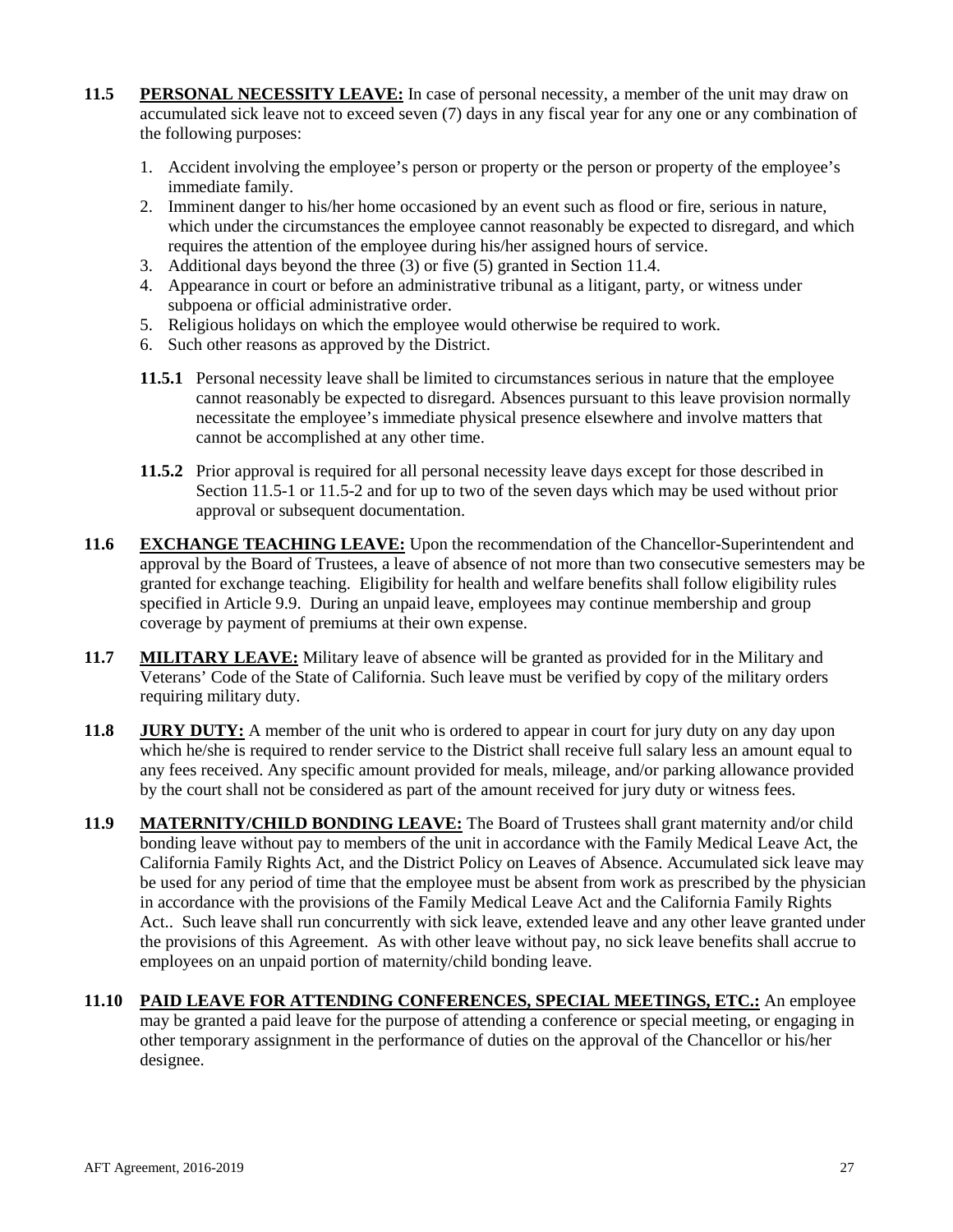- **11.11 OTHER LEAVE EITHER PAID OR UNPAID CAN BE REQUESTED:** A leave of absence may be granted to an employee on a paid or unpaid basis upon the request of the employee and the approval of the Board.
- **11.12 NO BREAK IN SERVICE FOR TAKING A LEAVE:** Absence under paid leave shall not be considered a break in service and all benefits accruing under the provisions of this Agreement shall continue to accrue under such absence. An unpaid leave shall not be considered a break in service (for seniority purposes) but the individual shall not accrue other benefits provided under the provisions of this contract during the period of the leave.
- **11.13 PRIOR APPROVAL OF OTHER LEAVES:** Approval of absences other than for leaves specified in this article must be obtained in advance from the designated supervisor and will result in a reduction in salary of one day's pay for each full day of absence.
- **11.14 FAMILY MEDICAL LEAVE ACT (FMLA) AND CALIFORNIA FAMILY RIGHTS ACT (CFRA) BENEFITS:** In accordance with the provisions of the Family Medical Leave Act and the California Family Rights Act and the District Policy on Leaves of Absence, family care leave will be applied concurrently with employee sick leave, extended leave, industrial accident/injury leave and/or other applicable paid District leaves.
- **11.15 CATASTROPHIC LEAVE:** The District shall create a catastrophic leave program as follows:
	- **11.15.1** Faculty members may donate one sick leave day per fiscal year to each person suffering a catastrophic illness; however, each employee must retain at least 22 sick leave days (approximately one work month) for his/her own account.
	- **11.15.2** Donated sick leave will be recorded sequentially. As required by Education Code Section 87045 or its successor provisions, donated sick leave cannot be returned to the donor even if it is unused.
	- **11.15.3** Any Faculty member who received eligible sick leave credits under this program shall first exhaust all paid leave he/she has accrued.
	- **11.15.4** The Vice Chancellor of Human Resources and the President of AFT shall determine whether or not to grant a request for "Catastrophic Leave" based on verification by a medical doctor as to the nature of the illness or injury, anticipated length of absence and the prognosis for recovery.
	- **11.15.5** The number of sick days that can be received by an employee is limited to fifty (50) days per fiscal year.
	- **11.15.6** If a faculty member is probationary at the time of taking a catastrophic illness leave, that faculty member's probationary status will resume upon return to work from catastrophic illness leave. Donated sick leave time is not counted towards attainment of regular status.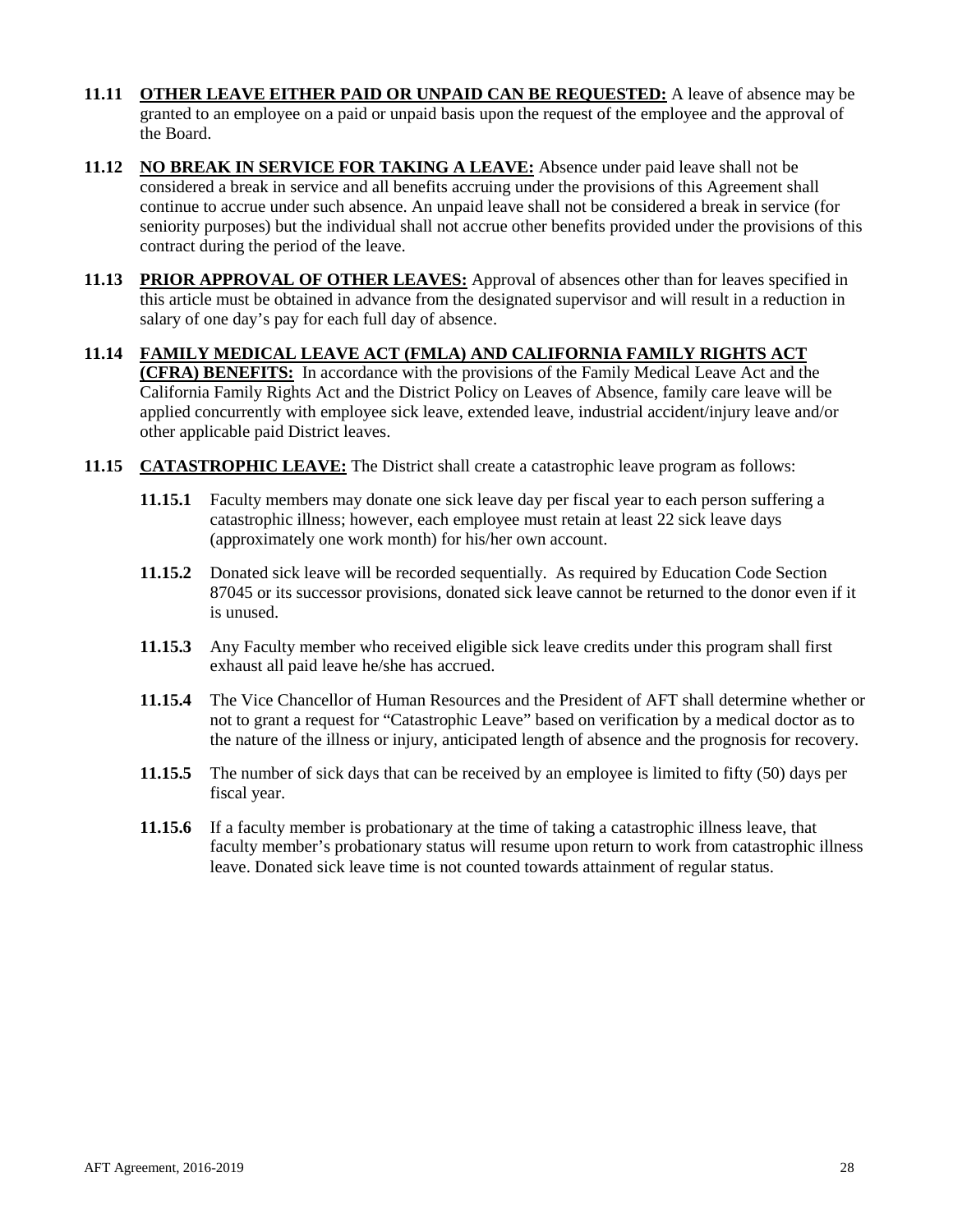## <span id="page-28-0"></span>**ARTICLE 12: TRANSFERS AND REASSIGNMENTS**

- **12.1 ASSIGNMENT OF EMPLOYEES:** Each member of the unit is assigned by Board action. Within Board authorization, the Chancellor has the authority to assign all employees as to location of assignment and specific hours of employment in harmony with conditions specified in this Agreement. An employee gains status and employment rights as an employee of the District, but not as an employee of a specific college.
- **12.2 TWO TYPES OF TRANSFER:** Two types of transfers will be addressed in this article: voluntary transfers (employee initiated) and involuntary transfers (District initiated). A college with faculty available for transfer will be referred to as the **sending college** and a college requiring faculty will be referred to as the **receiving college**.
- **12.3 VOLUNTARY TRANSFERS ARE PREFERABLE TO INVOLUNTARY:** Whenever possible, voluntary transfer will be arranged in preference to involuntary transfer.
- **12.4 VOLUNTARY TRANSFERS:** Voluntary transfers shall be handled as follows:
	- **12.4.1** All unit members will be notified of the opening of full-time faculty positions at each college in the District by notice via electronic mail or by posting the notice in the vicinity of the faculty mailboxes.
	- **12.4.2** An instructor desiring to transfer to another college may submit a transfer request to the division dean of the sending college.
	- **12.4.3** If the request is approved by the division dean, he/she will then forward it to the receiving college within ten  $(10)$  days of the request date.
	- **12.4.4** No transfer request shall be denied for reasons other than the one that the transfer would cause actual harm to the educational program at the sending college or the receiving college.
	- **12.4.5** If, during the academic year in which the request was submitted, a vacancy occurs at the receiving college, the faculty member having requested transfer will be considered before any new employee is recruited.
	- **12.4.6** When the receiving college has made its decision, the instructor will be notified. Upon request, the instructor who is denied transfer will be provided with written notification of the reason for the denial.
- **12.5 INVOLUNTARY TRANSFERS:** Involuntary transfers may be effected: (1) when an employee must take a split-load assignment at two colleges in order to fill his/her full annual workload, or (2) to avoid a layoff under reduction-in-force conditions, or (3) whenever an opening is declared at one college in a teaching field in which there is an anticipated teacher surplus at another college, and no one has volunteered to transfer.
	- **12.5.1** Regardless of the reason for transfer, the procedures for involuntary transfer will be put into effect in sufficient time for the transferring instructor to be notified no later than four weeks prior to the beginning of the semester in which the transfer will take place.
	- **12.5.2** The following procedures shall cover required split load assignments:
		- **12.5.2.1** When a split-load is required in order to complete an employee's full annual workload, every effort will be made to restrict all classes on any given day to one college only.
		- **12.5.2.2** The Board will reimburse the employee for any mileage from one college to the other incurred as a result of a split-load assignment, but will not reimburse the employee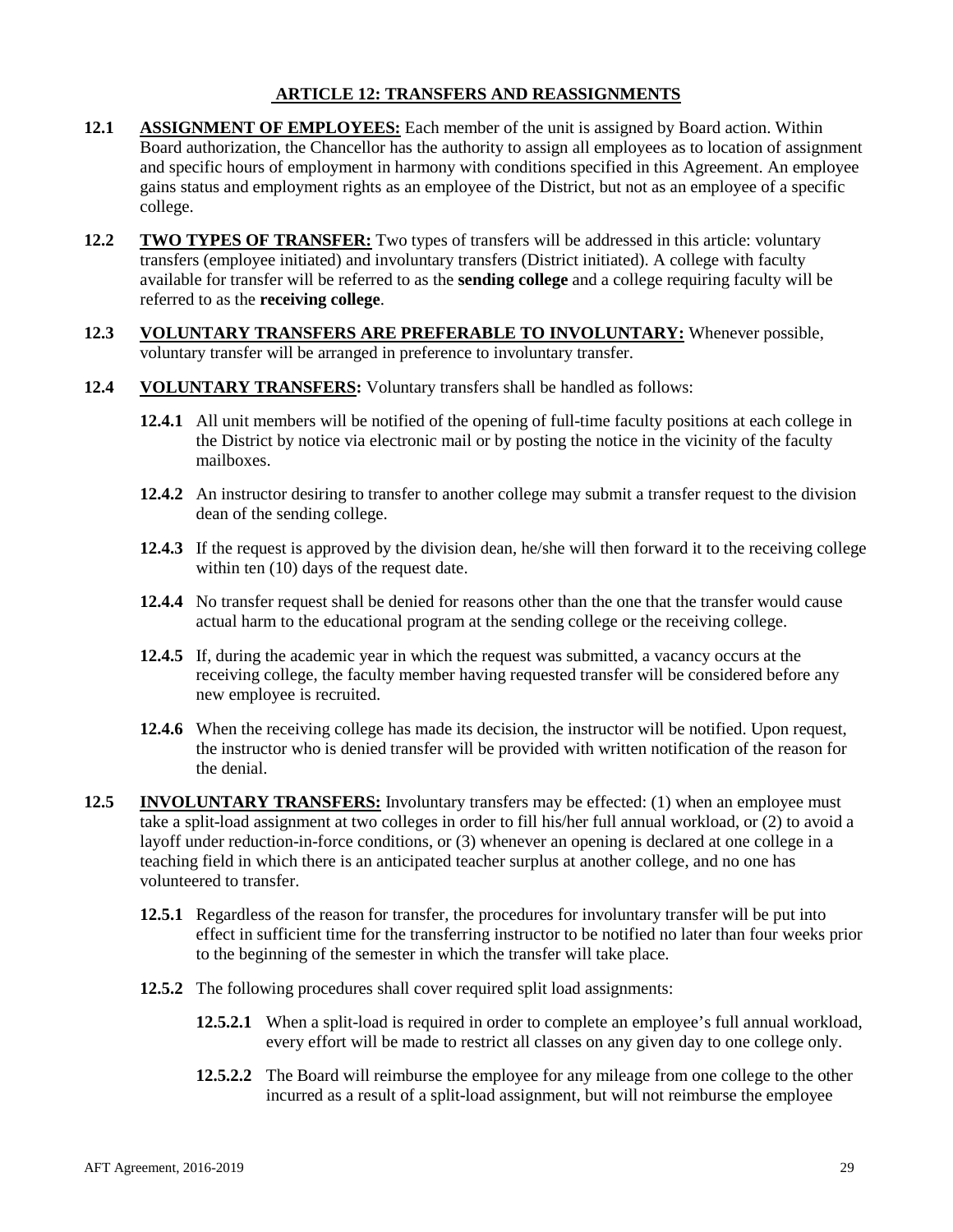from home to the first assignment of the day; nor for the trip home from the last assignment of the day.

- **12.5.2.3** The instructor will not be requested to serve on college committees at more than one college during any semester.
- **12.5.2.4** The instructor will be formally evaluated at no more than one college during any semester. The instructor will normally be evaluated at the college of his/her major assignment.
- **12.5.2.5** Extensions of involuntary split-load assignments from semester to semester will be avoided in every instance where possible.
- **12.5.3** Transfers that result from staff reduction in a particular kind of service at a given college will be by reverse seniority with the least senior employee who is credentialed and competent at the sending college being transferred first. If transfer of this employee would result in actual harm to the educational program of the sending college, then the next least senior employee would be transferred. If vacancies exist at more than one college, the most senior employee who is credentialed and competent will be given a choice of colleges.
- **12.5.4** When an opening is declared at one college in a field in which there is an anticipated teacher surplus at another college, and there is no volunteer for transfer, the following procedure will be followed:
	- **12.5.4.1** The division dean of the sending college will, if possible, forward a list of the two (2) least senior instructors whose teaching disciplines, training, credential, and experience qualify them to fill the announced vacancy to the appropriate division dean of the receiving college. If transfer of one or both of these employees would result in actual harm to the educational program of the sending college, the next least senior employee(s) would be listed. The division dean will also immediately inform the instructors so listed that they are available for transfer.
	- **12.5.4.2** The division dean at the receiving college will select the one who is judged best qualified to fit the requirements of the receiving college.
	- **12.5.4.3** All parties concerned will be promptly notified of the transfer decision.
- **12.5.5** An involuntarily transferred instructor may return to his/her sending college under the following circumstances:
	- **12.5.5.1** Any instructor involuntarily transferred may return to the sending college, upon his/her request, after two years at the receiving college, provided that at least one FTE in his/her teaching field is currently being filled by part-time employees at his/her former college.
	- **12.5.5.2** At any time following an involuntary transfer, if a full-time teaching position for which the transferred instructor is qualified becomes available at the sending college, the transferred instructor may return to the sending college upon his/her request.
- **12.6 REASSIGNMENT:** A member of the unit may be assigned to perform a specified service in a faculty service area (FSA) other than the faculty service area of his/her principal current assignment only if the employee is either credentialed or meets minimum qualifications to perform the specified service and satisfies any one of the criteria listed below:
	- 1. Holds a major or a Master's or Doctorate degree appropriate to the specified service
	- 2. Performed the specified service in this District during the current year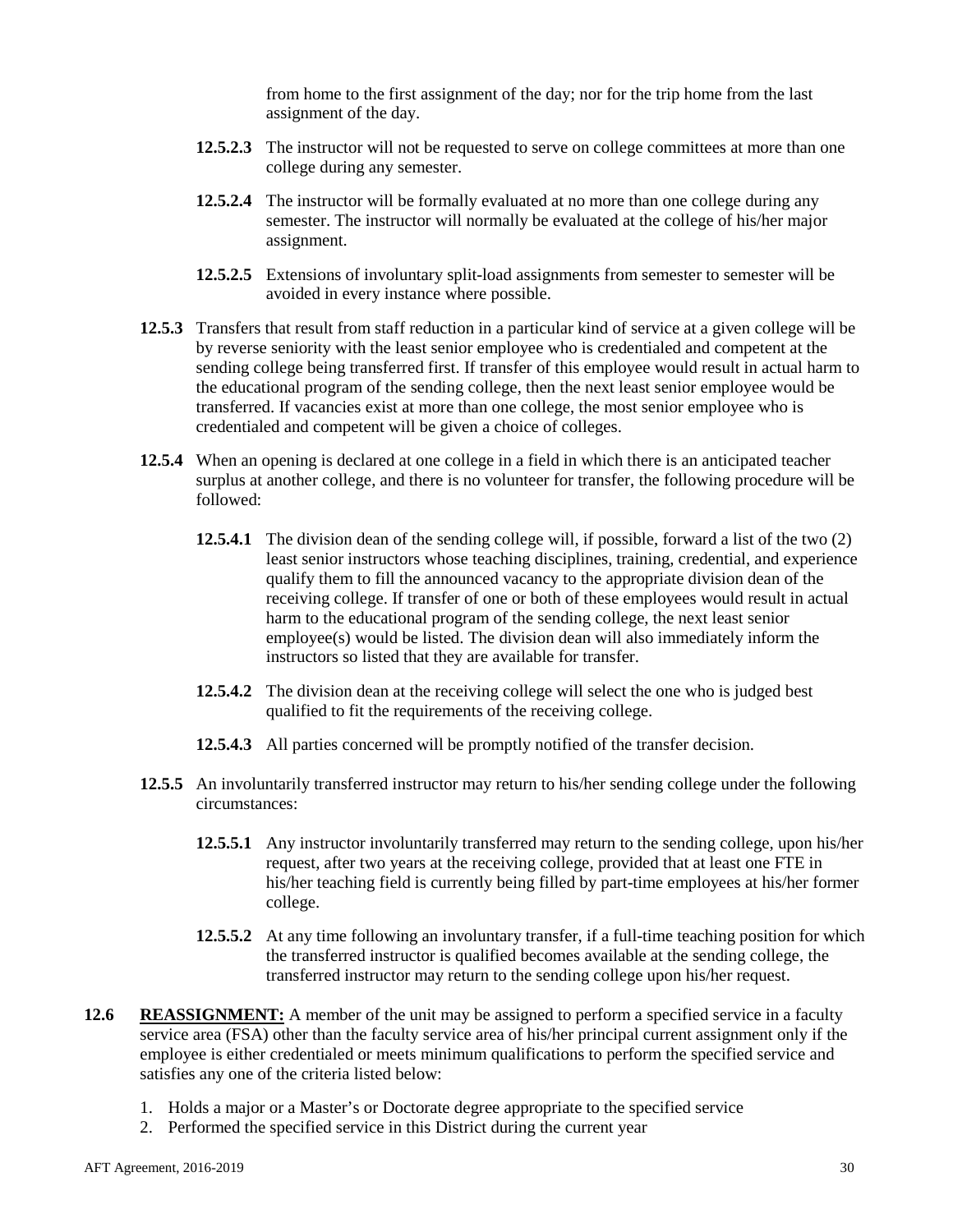- 3. Performed the specified service in this District during at least four semesters within the last seven years
- 4. Has the specified service as a major on an applicable California credential
- 5. Performed the specified service as his/her principal assignment at the time he/she was granted tenure in this District.
- **12.6.1** Whenever possible, voluntary reassignment will be arranged in preference to involuntary reassignment.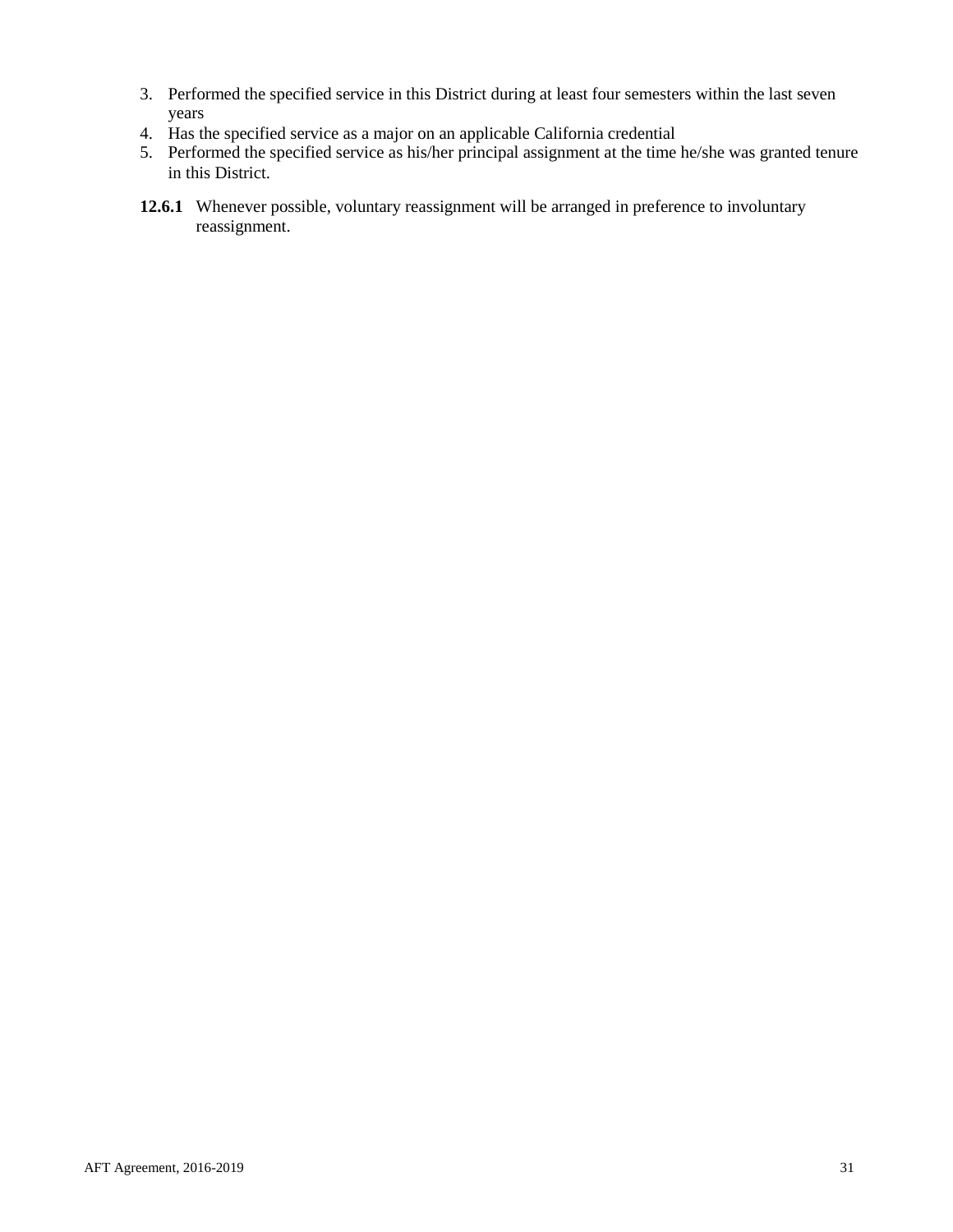## **ARTICLE 13: PROFESSIONAL DEVELOPMENT PROGRAM**

- <span id="page-31-0"></span>**13.1 PURPOSE:** There shall be an Academic Employee Professional Development Program to provide opportunities for the individual professional development of regular academic employees for the purpose of maintaining and enhancing the excellence of the educational programs of the District. The main thrust of this program is to update, retrain, and extend the expertise of faculty to meet the current and future needs of our students in accordance with college priorities.
- **13.2 <b>OPTIONS:** The leave options available through the Professional Development Program include the following:
	- 1. conference/professional meeting attendance;
	- 2. short-term projects defined as activities of three (3) weeks or less;
	- 3. long-term projects defined as activities of more than three (3) weeks up to a full semester; and
	- 4. extended leaves defined as full release from regular duties for an academic year.

Long term projects and extended leaves are intended to provide full release from regular duties and enable unit members to respond to changing educational conditions and to engage in substantive professional growth projects. These professional development options allow time for advanced formal coursework, independent study, work experience, programs of study and/or research and other beneficial activities which do not fall under regular faculty responsibilities. Intellectual property created during an extended leave or a long-term project is the property of the faculty member unless other specific agreements have been made with the District.

- **13.3 LEVEL OF FUNDING FOR PROGRAM:** The level of funding will be one percent (1%) of the District budget for regular academic and third- and fourth-year tenure track academic employees of the unit.
	- **13.3.1** District funds will be allocated to the three colleges in amounts corresponding to the ratio of the numbers of regular academic and third- and fourth-year tenure track academic employees at each college.
	- **13.3.2** The college budget will be augmented by these amounts, categorically funded for this purpose.
	- **13.3.3** All projects funded for the following fiscal year must carry over committed monies from the current fiscal year.
	- **13.3.4** Ending balance funds in a fiscal year can be carried over to the next fiscal year. This fund carryover will not reduce the following year's allocation for that college.
- **13.4 COMPENSATION:** All participants will receive their regular pay and fringe benefits for leaves up to a full semester. For projects with full release from regular duties for an academic year, participants will receive all fringe benefits and eighty percent (80%) of their regular pay.
	- **13.4.1** Participants on extended leaves may use previously banked time to bring their compensation up to 100% during a leave.
	- **13.4.2** Overload pay or reassigned time activities shall not be used to bring compensation up to 100% while participants are on an extended leave.
- **13.5 DISTRICT'S SUPPORT:** The following are allowable costs.

**13.5.1 PERSONNEL:** Necessary instructor replacement costs.

**13.5.2 REGISTRATION FEES:** Reimbursement of registration fees to attend conferences, workshops, seminars, or other projects as approved by the Professional Development Committee.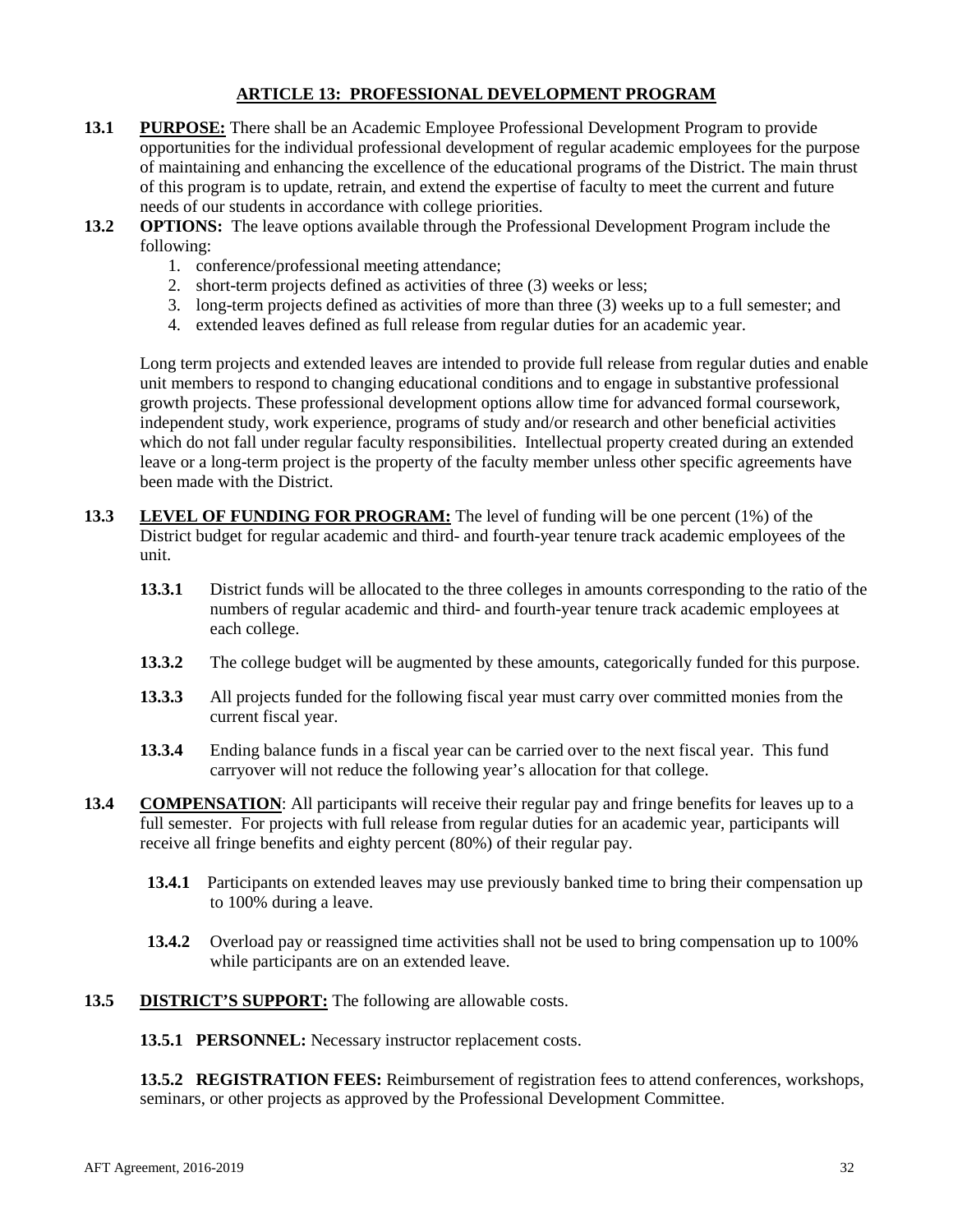**13.5.3: OTHER:** Course enrollment fees/tuition and/or travel/lodging costs may be reimbursed at the discretion of each college's Professional Development Committee.

- **13. 6 COSTS TO THE EMPLOYEE:** All expenses not listed on section 13.5 above will be borne by the participant
- **13.7 REPLACEMENT:** Part-time faculty will be used as a replacement for a unit member participating in any approved Professional Development project Part-time faculty may have an assignment up to 67% of a full-time load as a long term project or an extended leave replacement. If the District opts to replace a program participant with a full-time leave replacement, the costs to the Professional Development Program will be calculated as if the participant had been replaced with part-time hourly faculty.
- **13.8 TYPES OF ACTIVITIES FOR SHORT- AND LONG-TERM PROJECTS:** The activities may be completed at a college, university, or in any other appropriate environment. The activities will be of the following four types, and must result in demonstrable benefit to the students of the District:
	- 1. Participation in workshops, colloquia, seminars, or training sessions.
	- 2. Retraining—acquiring new skills to be used in new areas and/or in improving and updating existing skills.
	- 3. Advanced study—engaging in systematic graduate studies and/or activities directly related to identified college priorities.
	- 4. Research—engaging in a variety of activities such as original work in one's field of expertise, extensive reading and summarizing of knowledge in a specific area, perfecting techniques and processes applicable to one's assignment.

## **13.9 TYPES OF ACTIVITIES FOR LONG-TERM PROJECTS AND EXTENDED LEAVES:** For

leaves of a full semester or an academic year, activities will be considered according to one or more of the following categories, all categories being considered equally:

- a. Retraining of applicant to allow for future new assignment in a needed area;
- b. Study, project or activity that provides an applicant with opportunities to upgrade skills and knowledge for current or future assignments;
- c. Study, project or activity for the improvement of curriculum, educational delivery, student personnel services or other support services;
- d. Study, project or activity for development or revision of certificate or degree program;
- e. Study, project or activity related to feasibility or revision of new or existing programs.

## **13.10 ELIGIBILITY**

- i. Regular and third- and fourth-year tenure track academic employees are eligible for short- and long-term projects with no restriction on the frequency of participation.
- ii. All regular academic employees who have completed six (6) years of continuous paid service with the District directly preceding the term of the requested leave are eligible for extended leaves. District authorized paid leaves will not constitute a break in service.
- iii. Part-time faculty shall be eligible to apply for and participate in short-term or long-term Professional Development activities, but may only take a short-term leave.
- **13.11 SELECTION PROCESS:** The Professional Development Committee on each campus shall consist of three AFT appointed faculty members, one Academic Senate appointed representative and two administrators.
	- **13.11.1** The Chairperson will be a faculty member chosen by the Committee. Each member has one vote.
	- **13.11.2** A majority (four votes) is required to select a leave request for approval.<br>**13.11.3** The Committee will screen the preliminary proposals. Faculty members who
	- The Committee will screen the preliminary proposals. Faculty members whose preliminary proposals are acceptable may be requested to submit detailed proposals for final approval.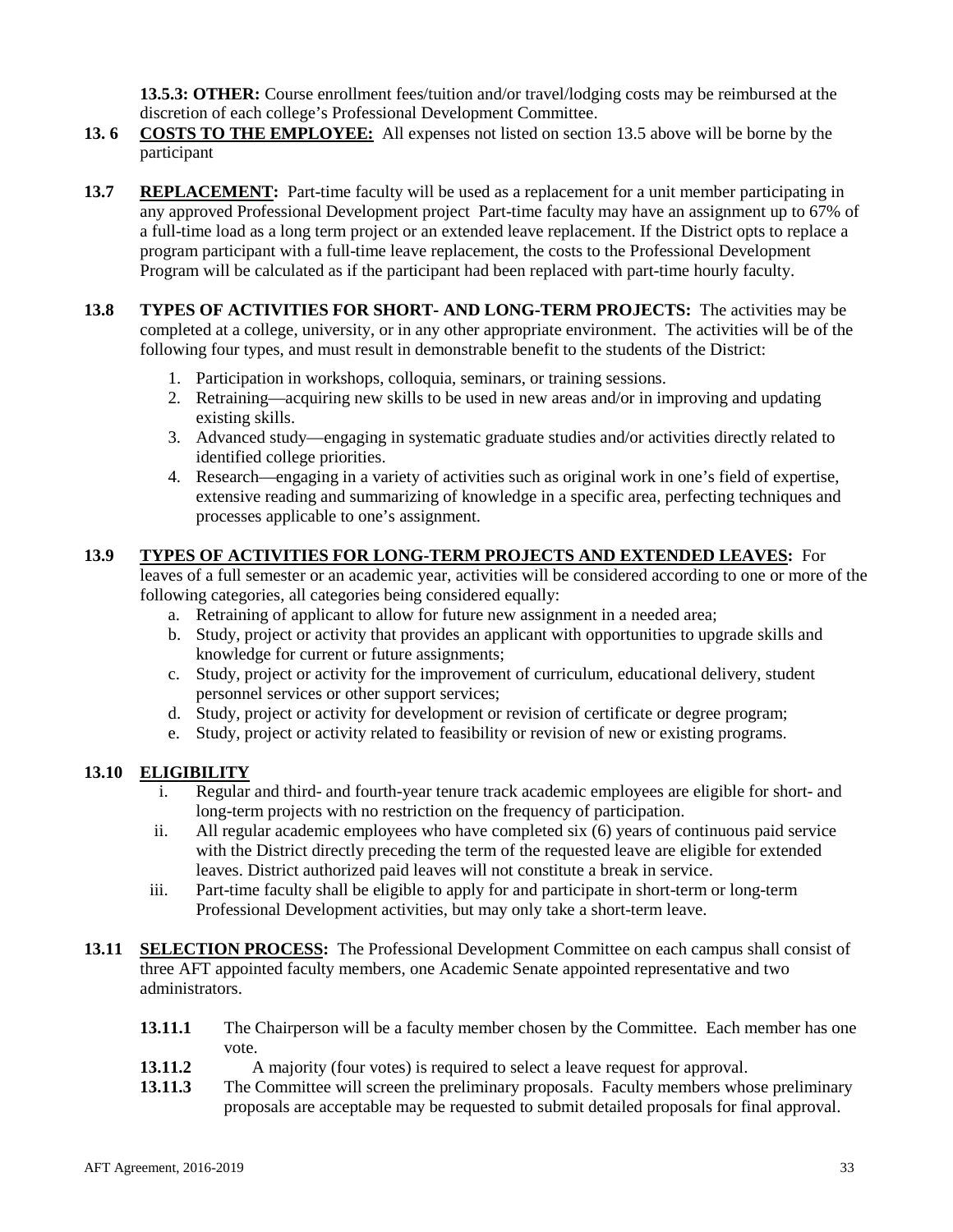- **13.11.4** The Committee will submit a prioritized list of projects to the President of the college who will be responsible for granting final approval after consultation with the appropriate Dean. Such approval shall be granted or denied within 15 school days of receipt after all of the project documentation has been submitted.
- 13.11.5 Selection for extended leaves will be governed by a) potential of future service to the District and students; b) relative merits of application; and c) seniority.
- **13.11.6** Applicants whose requests have been denied by the Committee shall be informed, in writing, of the reasons for denial.
- **13.11.7** It is the intent of this program to fund a reasonable mix of short and long-term projects as well as extended leaves.
- **13.12 APPLICATION PROCEDURES FOR SHORT-TERM PROJECTS:** Eligible faculty initiate the selection process by submitting a proposal to the Professional Development committee. The proposal will include: a) an estimated budget; b) a plan for replacement of the faculty member (if necessary); c) a brief statement of purpose; and d) a plan for sharing the results of the activity.

## **13.13 APPLICATION PROCEDURES FOR LONG-TERM PROJECTS AND EXTENDED LEAVES:**

Eligible faculty must submit a proposal to the Professional Development Committee by the mid-semester preceding the commencement of the project. Each application must be accompanied by a) an outline of the planned project, program, activity or work experience including a statement of purpose and objectives; b) a description of the activities involved; c) a plan for sharing or applying the result of the activity; and d) an estimated budget and a plan for replacement of the faculty member.

## **13.14** TIMELINES:

- 1. Short projects may be submitted for approval throughout the semester, typically thirty (30) days prior to the commencement of the project.
- 2. Long-term projects and extended leaves will be submitted for review no later than the midsemester preceding the commencement of the project.
- **13.15 RETURN FROM LEAVES:** Within thirty (30) days after returning to regular duties, each leave recipient will submit one or more of the following, providing evidence of having met the objectives stated in the initial application. Documentation will be submitted to the Professional Development Committee**.** 
	- 1. A transcript of courses taken and grades earned;
	- 2. A report on the educational benefits of project or activity undertaken;
	- 3. A description of plans for application of new skills and knowledge to teaching assignment and/or campus program;
	- 4. Letter from an employer verifying work experience;
	- 5. Samples of creative work, summary of research, and other evidence of original work produced as a result of leave.

The Professional Development Committee may request further evidence beyond that which is submitted by the recipient; such evidence must be submitted within two weeks of the Committee's request.

**13.16 RETURN OBLIGATION:** Recipients of extended leaves for an academic year must work for the District for two years after returning from such leave. Recipients of a long-term leave for a full semester must work for the District for one year after returning from such leave. If a faculty member fails to fulfill this return obligation, the District has the right to recover the total cost of salary and benefits, unless otherwise mutually agreed to between the District and faculty member**.**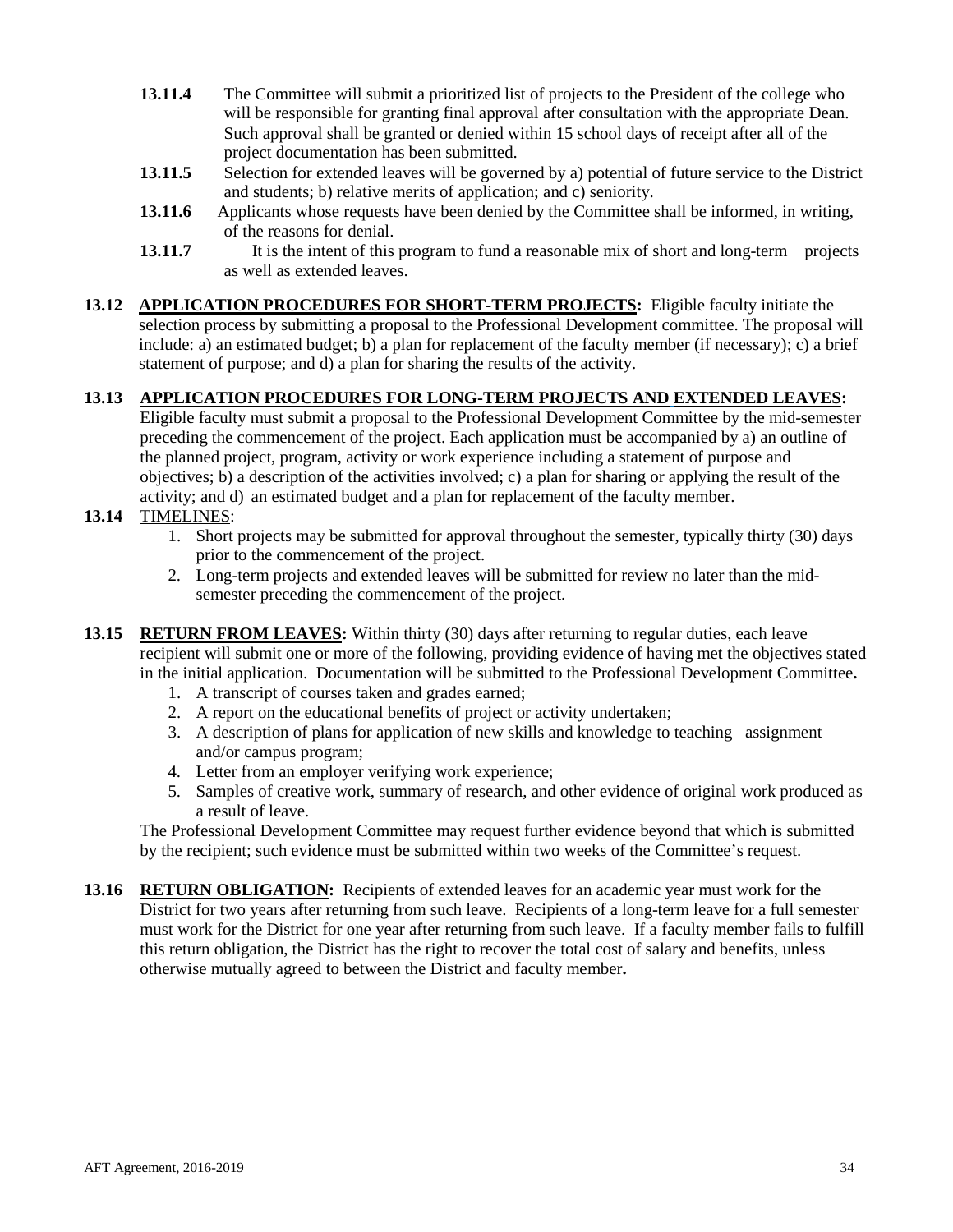## **ARTICLE 14: LAYOFFS**

- <span id="page-34-0"></span>**14.1 UNION WILL BE NOTIFIED OF POTENTIAL LAYOFFS:** When it is reasonably certain that faculty layoffs are to be recommended in specific areas, the Union will be notified of the contemplated action and the reasons therefore. It is understood that the Education Code prohibits the retention of a junior employee when a more senior employee who holds an FSA and competent to perform the service is laid off.
- **14.2 UNION WILL BE NOTIFIED OF THE NUMBER OF LAYOFFS:** At the time that members of the unit are informed that recommendations have been made that their services will not be required for the ensuing year, the District will notify the exclusive representative as to the names and number of members of the unit who have received such notice.
- **14.3 EMPLOYEES' NAMES SHALL BE CONFIDENTIAL UNTIL HEARING OR WAIVER:** Until the employee has requested a hearing or has waived his/her rights to a hearing, the names of the individuals given notice of layoff will remain confidential by the District and the Union.
- **14.4 SENIORITY LISTS PROVIDED TO THE UNION:** The District will provide the Union with a current seniority list of contract and regular employees, which will include the employee, their worksite, and the current FSA(s) on file. Any change or revision in the seniority list will be reported immediately to the Union. Seniority, worksite, and FSA information may be provided through separate lists if the District so chooses.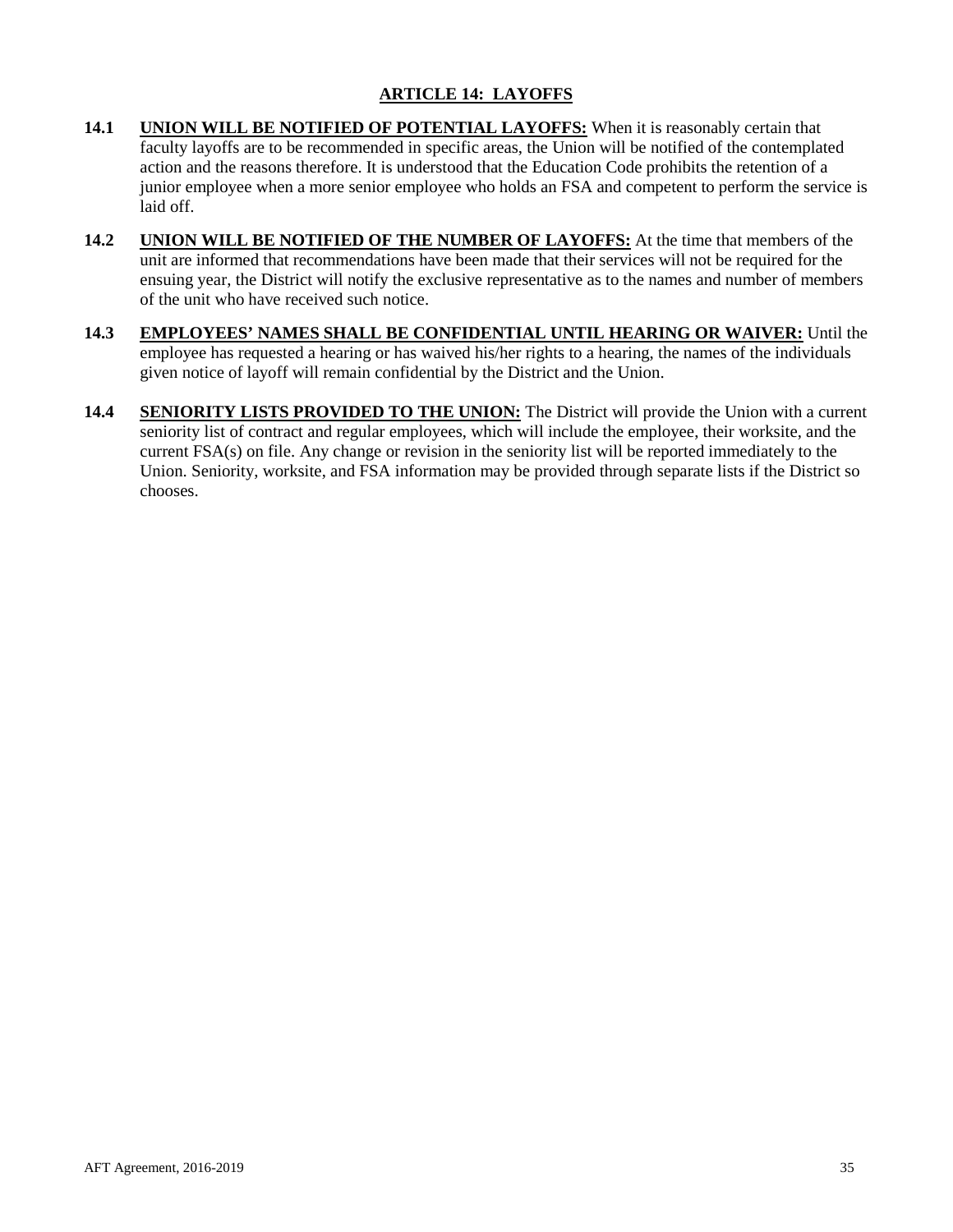## **ARTICLE 15: PERFORMANCE EVALUATION PROCEDURES**

- <span id="page-35-0"></span>**15.1 DISTRICT WILL ESTABLISH UNIFORM STANDARDS FOR EVALUATIONS:** As provided by law, the Board will establish uniform standards for evaluation of academic employees as part of the rules and regulations of the District.
- **15.2 ALL EVALUATIONS CONDUCTED PURSUANT TO THIS ARTICLE:** All required evaluations of academic employees, who are members of this unit, shall be conducted in accordance with the procedures specified in this article.
- **15.3 EVALUATION DEFINITIONS:** In this article, the following terms will be given the meaning specified:
	- **15.3.1** The "immediate supervisor" of the employee is the person so designated in the organizational diagram of the College or the District Office.
	- **15.3.2** "Peer" shall be, except in unusual circumstances, a regular academic employee within the same division or other administrative unit as the person to be evaluated.
	- **15.3.3** "Client" shall be recipient of the services performed by the person to be evaluated.
	- **15.3.4** A "full-employment" year is one during which the employee serves for more than 75% of the school days at more than 60% of the assignment of a full-time employee with comparable duties.
- **15.4 EVALUATION POLICIES:** Evaluation policies and procedures for regular, contract, and part-time faculty are contained in Appendix G. Each policy is subject to the grievance process stated in this agreement.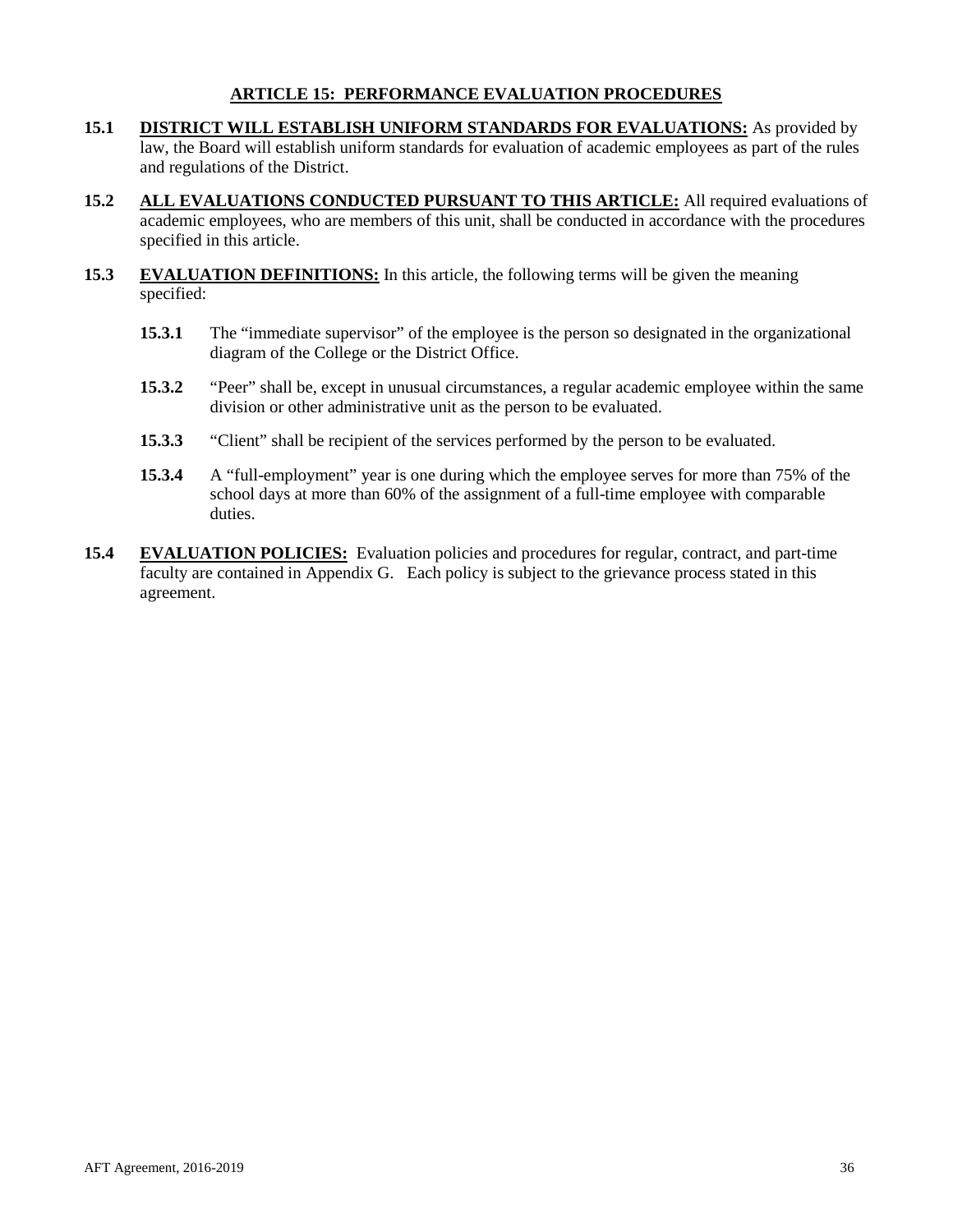## **ARTICLE 16: SAFETY CONDITIONS OF EMPLOYMENT**

- <span id="page-36-0"></span>**16.1 DISTRICT ASSUMES RESPONSIBILITY FOR SAFETY:** The Board recognizes that in providing the educational program of this District, it assumes the responsibility for the safety of District employees while they are in and on the facilities provided in furtherance of that program. The District recognizes its responsibilities to comply with relevant Cal-OSHA regulations.
- **16.2 PUBLISH/POST RULES AND PROVIDE SAFE EQUIPMENT:** The Board shall provide, publish, and post rules for safety and the prevention of accidents, provide protective devices where they are required for the safety of employees, and provide suitable and safe equipment where such equipment is necessary for the operation of the District.
- **16.3 DISTRICT SHALL MAINTAIN SAFE WORK ENVIRONMENT:** The District shall at all times maintain standards of safety and sanitation in conformance with law, and Union and District shall cooperate to eliminate hazards and correct any conditions adversely affecting the health and safety of employees.
- **16.4 EMPLOYEE SHALL NOTIFY SUPERVISOR:** Any faculty member who observes a condition in the working environment that he or she believes violates this article and feels is unsafe and creates any imminent danger of harm to any person shall immediately notify his/her immediate supervisor of the existence of such condition. Nothing herein shall be deemed to preclude such faculty member from contacting any other person or entity that may have the jurisdiction or ability to investigate or correct the alleged unsafe condition.
- **16.5 APPEAL PROCESS:** This appeal process shall be used if a complainant believes this article has been violated and the complainant has notified his/her immediate supervisor of an alleged unsafe working condition impacting a unit member, and the complainant feels that District management has failed to take appropriate corrective action, the complainant may submit a written statement of the alleged condition or violation and any proposed corrective action to the Vice President of Student Services. The Vice President shall then take appropriate corrective action or forward the complaint to the College President.
	- **16.5.1** Within five (5) working days of receipt of any such complaint, the College President or designee shall initiate appropriate corrective action, or shall initiate action to convene the Campus Safety Committee. The committee shall investigate the complaint and shall prepare written findings and recommendations within 15 working days after being convened.
	- **16.5.2** If the Campus Safety Committee recommends corrective action, and such action is not approved by the College President/designee, the complainant who submitted the complaint may, within 15 working days after receipt of his/her copy of the decision by the College President/designee, appeal to the Chancellor or his/her designee. The Chancellor/designee will render a decision in writing within 15 working days after hearing the appeal.
	- **16.5.3** The decision of the Chancellor/designee may be appealed within 15 working days after receipt of his/her copy of the decision to the Board of Trustees. The decision of the Board shall be final.
- **16.6 Safety Committee:** A Safety Committee shall be established on each campus and will include two (2) representatives appointed by AFT. A Campus Safety Committee will meet at least quarterly. A District Safety Management Committee will meet at least twice each fiscal year.
	- **16.6.1** The committees shall promulgate internal committee rules to promote and maintain a safe and healthful campus environment, educating and training personnel in safe work practice.
	- **16.6.2** The committees shall recommend consistent district-wide procedures for scheduling safety inspections to identify and correct any unsafe conditions and work practices.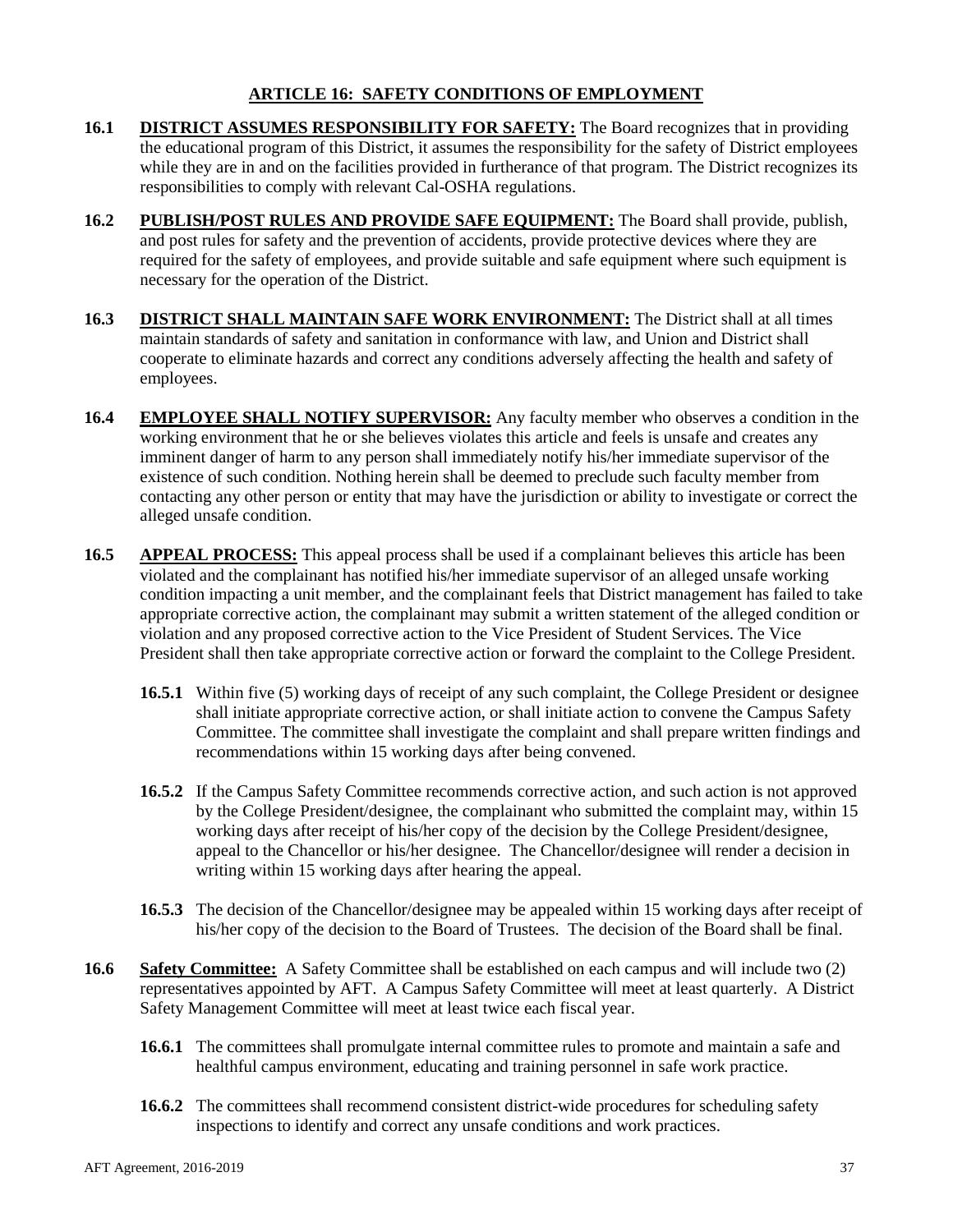- **16.6.3** The committees shall meet to discuss accident and illness prevention methods, injury and illness records, and the results of regular safety inspections.
- **16.6.4** The committees shall make recommendations to a District Safety Management Committee on the elimination of risks, on corrective actions on identified hazards, and on training needed to maintain environmental safety within the District.
- **16.7 Not Subject to Arbitration:** This Article shall not be subject to the arbitration provision of the Grievance Procedure set forth in Article 17.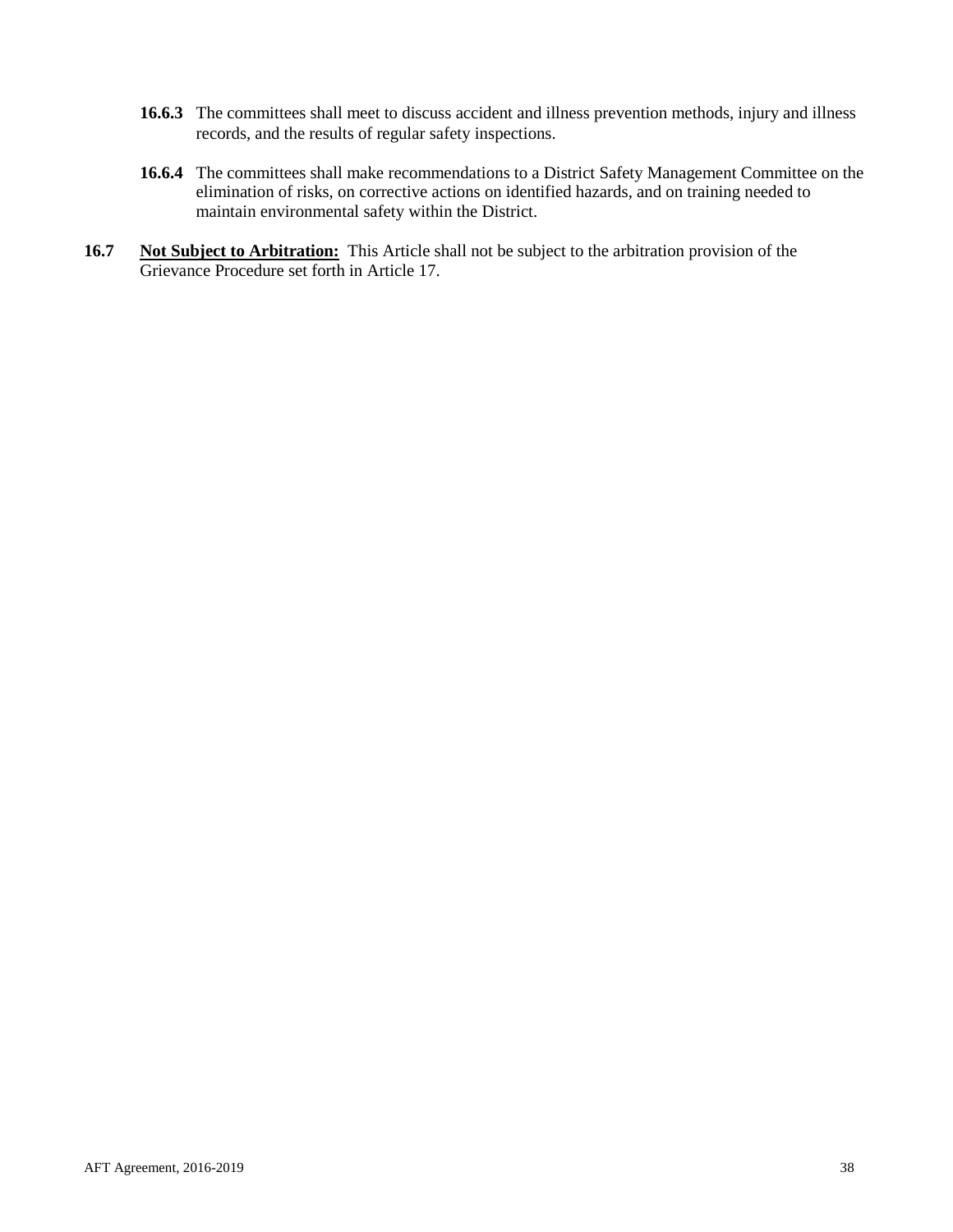## **ARTICLE 17: GRIEVANCE PROCEDURE**

- **17.1 DEFINITIONS:** The following definitions shall apply to the grievance procedure:
	- **17.1.1** A "grievance" is defined as an alleged violation of a specific article or section of this Agreement that personally and adversely affects the grievant.
	- **17.1.2** A "working day" is any day of service in the calendar year.
	- **17.1.3** A "grievant" may be an employee, group of employees, or the Union. The Union may file grievances over alleged violations of the contract.
	- **17.1.4** A "party in interest" is a person or persons making a claim of grievance or any person who might be required to take action or against whom action might be taken in order to resolve the grievance.
	- **17.1.5** A "complaint" is an allegation that there has been a misinterpretation, misapplication, inequitable application, or violation of any policy of the District to the extent that the individual believes to have been adversely affected. Complaint issues relating to District Rules and Regulations or District Policy are not subject to grievance and are heard through standard administrative channels.
- **17.2 PURPOSE:** The purpose of this grievance procedure is to provide for the processing of a claim of grievance, and to secure, at the lowest possible level, solutions to problems that arise under this Agreement.
	- **17.2.1** This grievance procedure is intended to supplement but not supplant normal and usual procedures for solving personnel problems. Problems involving matters other than alleged violations of a specific article or section of this Agreement are to be resolved through standard administrative channels.
- **17.3 LEVEL I:** A grievance will first be discussed orally with the grievant's immediate supervisor with the objective of resolving the matter informally. In the event the grievant is not satisfied with the attempted or suggested resolution by informal means, the grievant may submit a formal grievance in writing to the College President with a copy to the immediate supervisor. The date of receipt by the College President of the written grievance will be considered the "filing date."
	- **17.3.1** No grievance shall be recognized unless it shall have been presented at Level I within thirty (30) working days after the grievant knew or, with reasonable diligence, should have known of the act or condition and its aggrieving nature that forms the basis of the grievance, and if not so presented, the grievance will be considered as waived.
	- **17.3.2** A written statement at Level I shall include:
		- 1. a description of the specific grounds for the grievance, including names, dates and places necessary for a complete understanding of the grievance;
		- 2. a listing of the specific article or section of this Agreement alleged to have been violated; and
		- 3. a listing of specific actions requested of the District that will remedy the grievance.
	- **17.3.3** If a formal grievance has been filed, the grievant may: (a) discuss the grievance personally, or (b) request that a representative accompany him/her. In all cases, a Level I meeting will be scheduled within seven (7) working days of the filing date, unless a later date is mutually agreed to.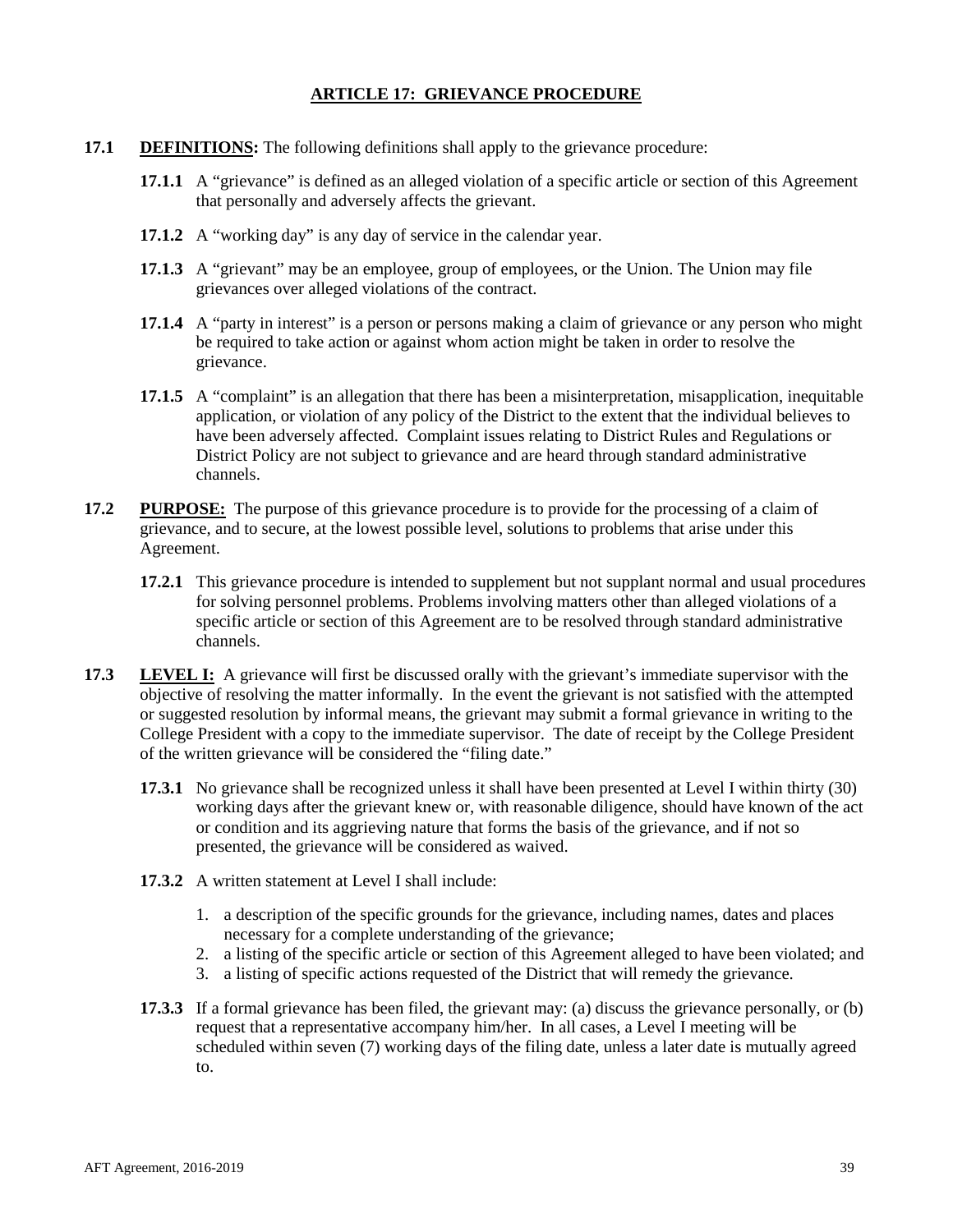- **17.3.4** The College President shall, within ten (10) working days following the meeting to discuss the grievance, render his/her decision and the reasons therefore, in writing, to the grievant. A copy of the decision at this level shall be sent to the Vice Chancellor, Human Resources and the Union.
- **17.4 LEVEL II:** If the grievant is not satisfied with the disposition of the grievance at Level I, the grievant may file for a Level II hearing within ten (10) days of the receipt of the Level I decision, or within fifteen (15) days of the close of the hearing at Level I if no Level I decision has been rendered, whichever is sooner. Grievants not complying with the above time constraints for filing at Level II will be deemed to have waived their rights to a Level II hearing. A grievant filing for a Level II hearing will forward the written grievance to the Office of the Chancellor. The written statement at Level II shall include the following:
	- 1. all of the information required for the Level I grievance statement;
	- 2. a list of the reasons why the College President's proposed resolution of the grievance is unacceptable;
	- 3. a listing of specific actions requested of the District which will remedy the grievance; and
	- 4. a request for a conference with the Chancellor or designee if desired.
	- **17.4.1** The grievant and/or Union may request a conference with the Chancellor/designee. If the grievant and/or Union requests a conference at Level II, the request shall be granted. When a hearing has been requested at a Level II meeting, it will be scheduled within ten (10) working days of the appeal date, unless a later date is mutually agreed upon. The grievant, may request the presence of a Union representative or representatives at any conference.
	- **17.4.2** The Chancellor/designee shall render a written decision to the grievant within ten (10) working days after the conference at Level II if one has been requested, or within (10) working days after receipt of the grievance if no conference is held. Information copies of the decision shall be sent by the Chancellor/designee to the grievant's immediate supervisor, the College President, the Union, and to any representative designated by the grievant.
- **17.5 LEVEL III:** If the grievant is not satisfied with the disposition of the grievance at Level II, the grievant may request, through the Union, that the grievance be arbitrated. Such written request shall be filed in the office of the Assistant Chancellor for Human Relations within ten (10) working days after receipt of the written decision at Level II. The Union shall retain the right to determine which grievances may proceed to arbitration.
	- **17.5.1** A Certified Shorthand Reporter shall be employed to record verbatim the entire arbitration hearing if requested by either the Union or the District. In any case in which a shorthand reporter is involved, the parties shall share equally the cost of such reporter including per diem, mileage, and other out-of-pocket expenses. If the arbitrator requests a shorthand reporter, the parties shall likewise share equally the cost of such reporter. The cost of transcripts shall be borne by the party ordering such transcripts. All other expenses shall be borne by the party causing them to be incurred.
	- **17.5.2** When arbitration has been requested, the parties shall contact the California State Conciliation Service for a list of arbitrators. The Union and the Vice Chancellor, Human Resources, or his/her designee, shall alternately strike names from such list until only one (1) name remains. This person shall be designated as the arbitrator, and shall proceed to hear the grievance.
	- **17.5.3** The function of the arbitrator shall be:
		- a) To hold a hearing concerning the grievance, and
		- b) To render an advisory award within thirty (30) days after the close of the hearing.
	- **17.5.4** Once the arbitrator has been selected, hearings shall commence and be held at the convenience of the arbitrator. However, hearings shall be confined to working days.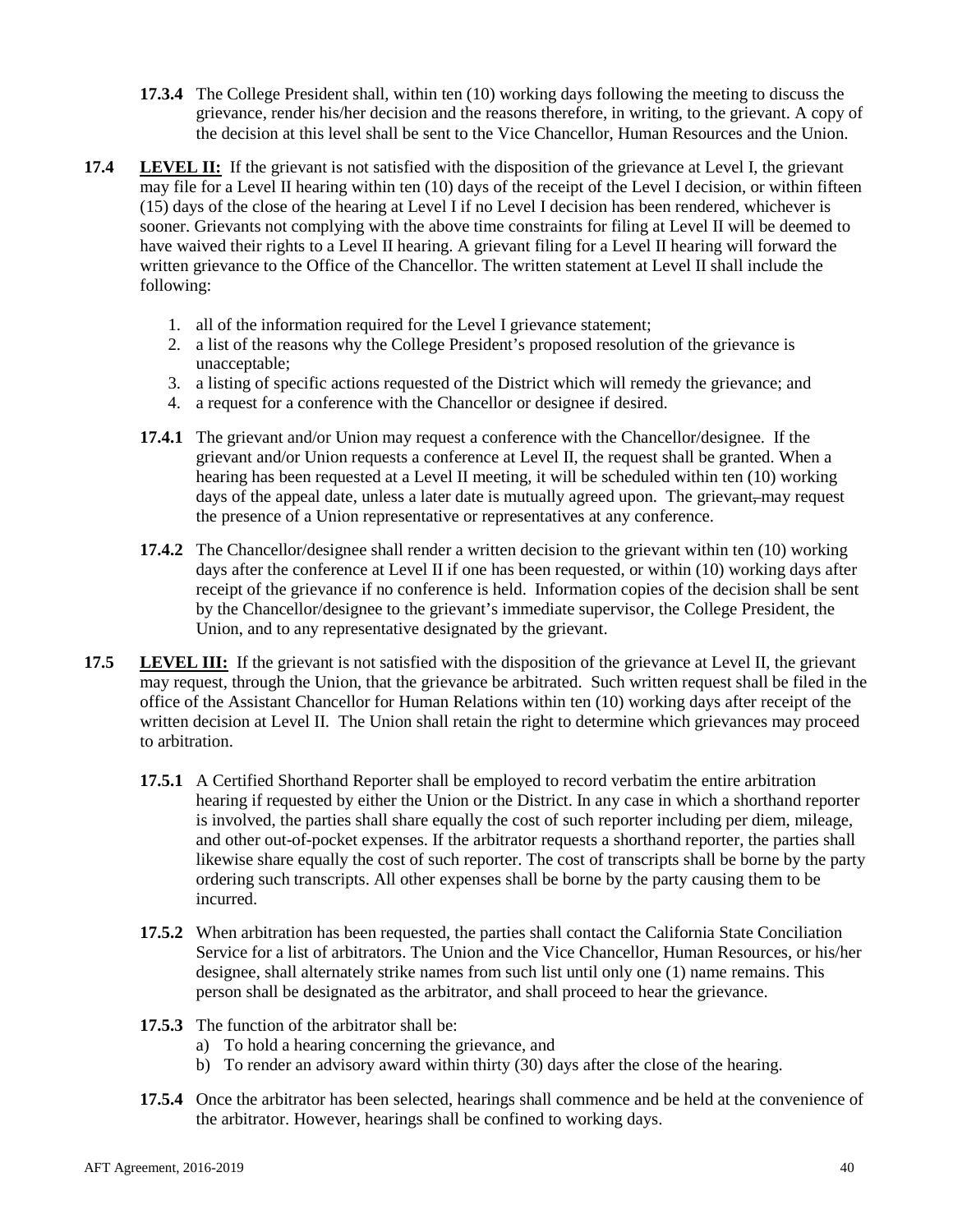- **17.5.5** Unless mutually agreed to by both parties**, n**either the District nor the Union shall be permitted to assert any grounds or evidence before the arbitrator that was not previously disclosed to the other party. The arbitrator shall consider only those issues that have been properly carried through prior steps as required by the provisions of this grievance procedure.
- **17.5.6** The arbitrator shall not render any award that conflicts with or alters this Agreement or violates State and/or Federal. It is understood, however, that the arbitrator shall interpret the Agreement in accordance with acceptable rules of contract construction.
- **17.5.7** The arbitrator is empowered to include in any award such financial reimbursements or other remedies as judged to be proper and fix the effective date of any such award or finding.
- **17.5.8** Each party shall bear the full costs for its representation in the arbitration. The arbitrator's fees and charges shall be divided equally between the Union and the District.
- **17.6 LEVEL IV:** Either the grievant or the responding party may appeal the advisory award of the arbitrator to the Board of Trustees within ten (10) working days after the receipt of such advisory award.
	- **17.6.1** The Board of Trustees shall render its decision within twenty (20) working days after receipt of the appeal at this level, or twenty (20) working days after receipt of the transcript of the arbitration hearing, whichever comes later. The decision of the Board of Trustees shall be final and binding on all parties, except that no rights of the grievant to further legal action shall be abrogated.
- **17.7 GENERAL PROVISIONS:** The following general provisions shall apply:
	- **17.7.1** A decision rendered at any level shall be considered final unless an appeal is registered within the time limits specified.
	- **17.7.2** Time allowances set forth at each level may be extended by mutual consent of the grievant and the responding party and extensions will be made based upon vacation schedules if so requested by either the Union or the District.
	- **17.7.3** Should the hearing of any grievance require that an employee be released from his/her regular assignment, he/she shall be released without loss of pay or benefits.
	- **17.7.4** No reprisals of any kind shall be taken by or against any participant in the grievance procedure by reason of such participation.
	- **17.7.5** All documents, communications, and records dealing with the processing of a grievance shall be filed separately from the personnel files of the participants.
	- **17.7.6** All parties to the grievance shall make available to other parties involved all pertinent information not privileged under the law in its possession or control that is relevant to the issues raised by the grievance.
	- **17.7.7** Any grievance that arose prior to the effective date of this Agreement shall not be processed according to these procedures.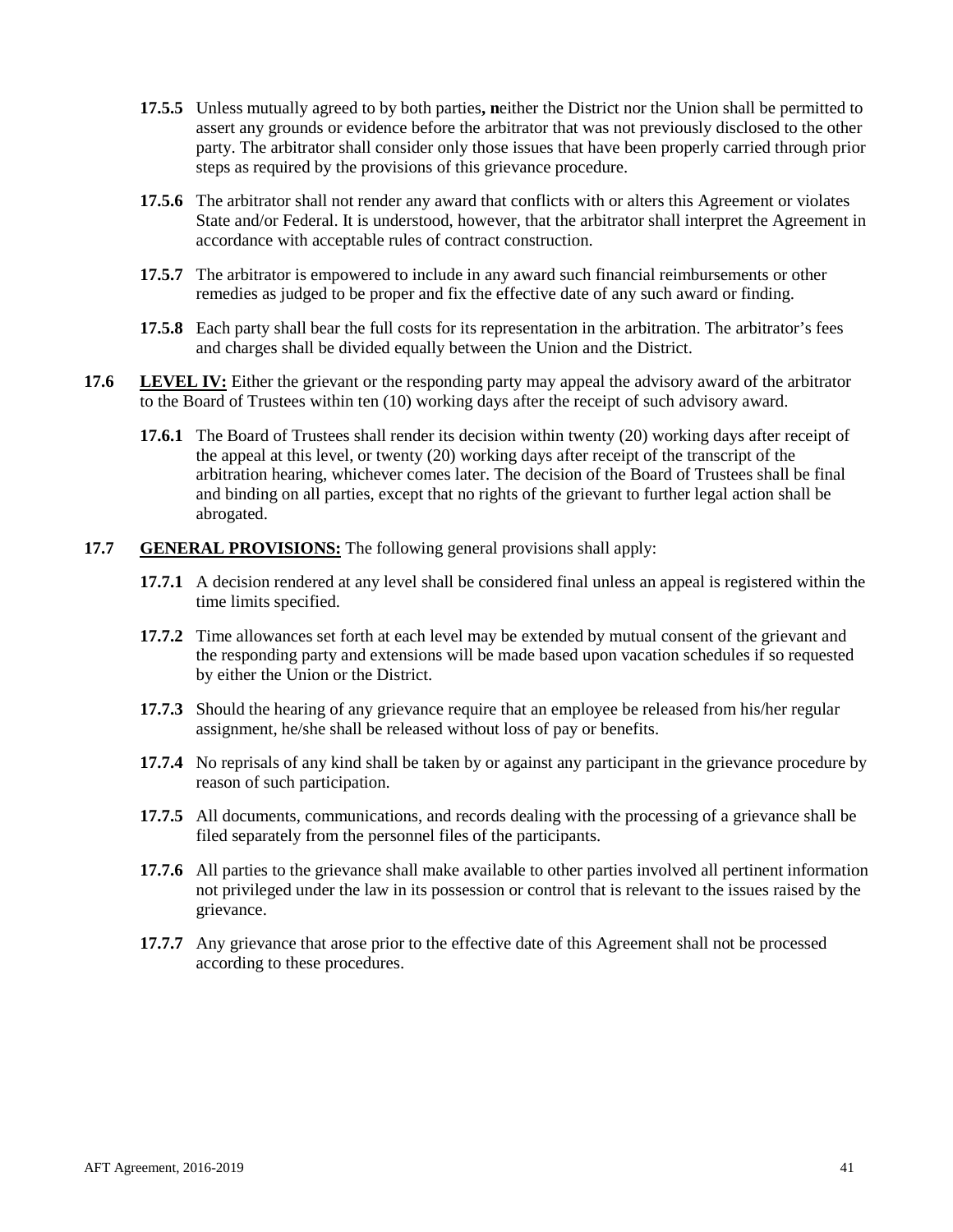## **ARTICLE 18: SUMMER SESSION EMPLOYMENT**

## <span id="page-41-0"></span>**18.1 CONTRACT ARTICLES THAT APPLY DURING SUMMER SESSION:** The only articles of this Agreement, which apply to summer session employees, are the following:

- a) Article 1: Recognition
- b) Article 2: Organizational Rights
- c) Article 3: Payroll Deductions (as per Section 3.2)
- d) Article 4: Management Rights
- e) Article 5: Peaceful Settlement of Differences
- f) Article 16: Safety Conditions of Employment
- g) Article 17: Grievance Procedure
- **18.2 SUMMER PAY:** Compensation for summer session is provided in Section 8.8.
- **18.3 SICK LEAVE FOR SUMMER:** Sick leave for summer session is provided for in Section 11.1.2.
- **18.4 Office Hours:** The District agrees to pay all part time faculty teaching summer school paid office hours pro-rated one and one-half (1.5) office hours per week for every three (3) FLCs (Faculty Load Credit) taught. The formula used by payroll for the monthly pay will be the hours worked for this course this month divided by the total contact hours for this course times the FLC for this course divided by two (2) times the total number of weeks the course meets.

Monthly office hours = Hrs worked/(total contact hrs)  $*(FLC/2) * (total weeks for the course)$ 

For part time faculty who have been assigned office space, the syllabi should reflect actual office hour availability to meet with students. For part-timers without assigned office space, the syllabi should indicate how and when students can reach them for assistance by providing e-mail and phone contact information.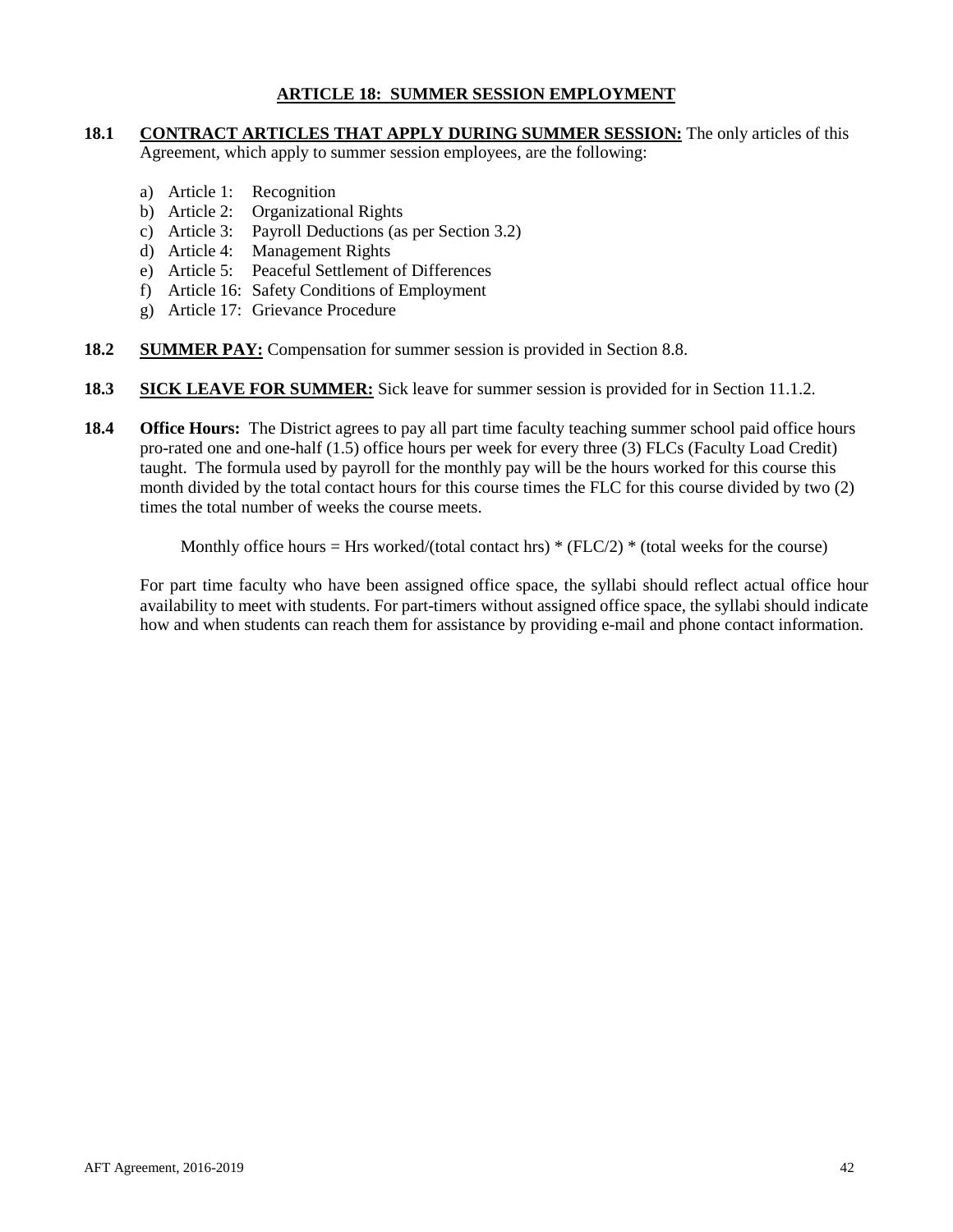## **ARTICLE 19: PART-TIME EMPLOYMENT**

- **19.1 SENIORITY LISTS:** Each Division or similar unit that employs part-time employees will establish a seniority list based on the first part-time employment at the specific college.
	- **19.1.1** Regular faculty who are assigned an overload will be included in the divisional-based part-time seniority list.
	- **19.1.2** Seniority lists shall be updated with new names and start dates that are added to the lists. Copies of the list shall be made available to faculty who make such a request. In addition a copy of the seniority lists shall be forwarded to Human Resources by the date of the fall and spring first census and copies shall be made available in the Division Office.
	- **19.1.3** If a break in service exceeds three (3) semesters, then the person's name is to be removed from the seniority list. If a part time faculty member requests, but is not given, an assignment, it will not constitute a break in service; however, if the faculty member is not given an assignment after requesting it for a period of six consecutive semesters, the person's name will be removed from the seniority list.
- **19.2 ASSIGNMENT AND RETENTION:** Among the factors considered in determining retention and all assignments, including additional assignments that become available, are seniority, as described in 19.1, relative experience/qualifications and program need.
	- **19.2.1** Factors included when giving due consideration to relative experience/qualifications include, but are not limited to:
		- General teaching experience including other institutions, not just within the District;
		- Related professional experience other than teaching:
		- Skills and experience in specialized areas;
		- Level of education/academic preparation; and
		- Previous performance record (satisfactory or better) and adherence to District Rules and Regulations.
- **19.2.2** Program need includes, but is not limited to:
	- Employee qualifications to carry out the assignment;
	- Expertise and/or demonstrated practical experience in the specific requirements of the assignment;
	- Employee ability to use and expose students to current information, technology and skills required in the assignment;
	- Employee availability at needed time;
	- Maintenance of an inclusive academic staff.
	- **19.2.3** It is the responsibility of the part-time faculty member to provide information to management to be considered when determining retention and assignment.
	- **19.2.4** When feasible, each College Division will make reasonable efforts to provide part-time faculty with the same or similar faculty load as in the previous term if the part-time faculty member has received two (2) consecutive satisfactory evaluations or has been given an assignment for six (6) semesters with no negative evaluations.
		- **19.2.4.1**In any instance in which seniority is not followed, the documented reason shall be provided to the faculty member, and AFT, at least fifteen (15) working days prior to the first day of assignment, if the faculty member requests such documentation within ten (10) working days of receipt of the assignment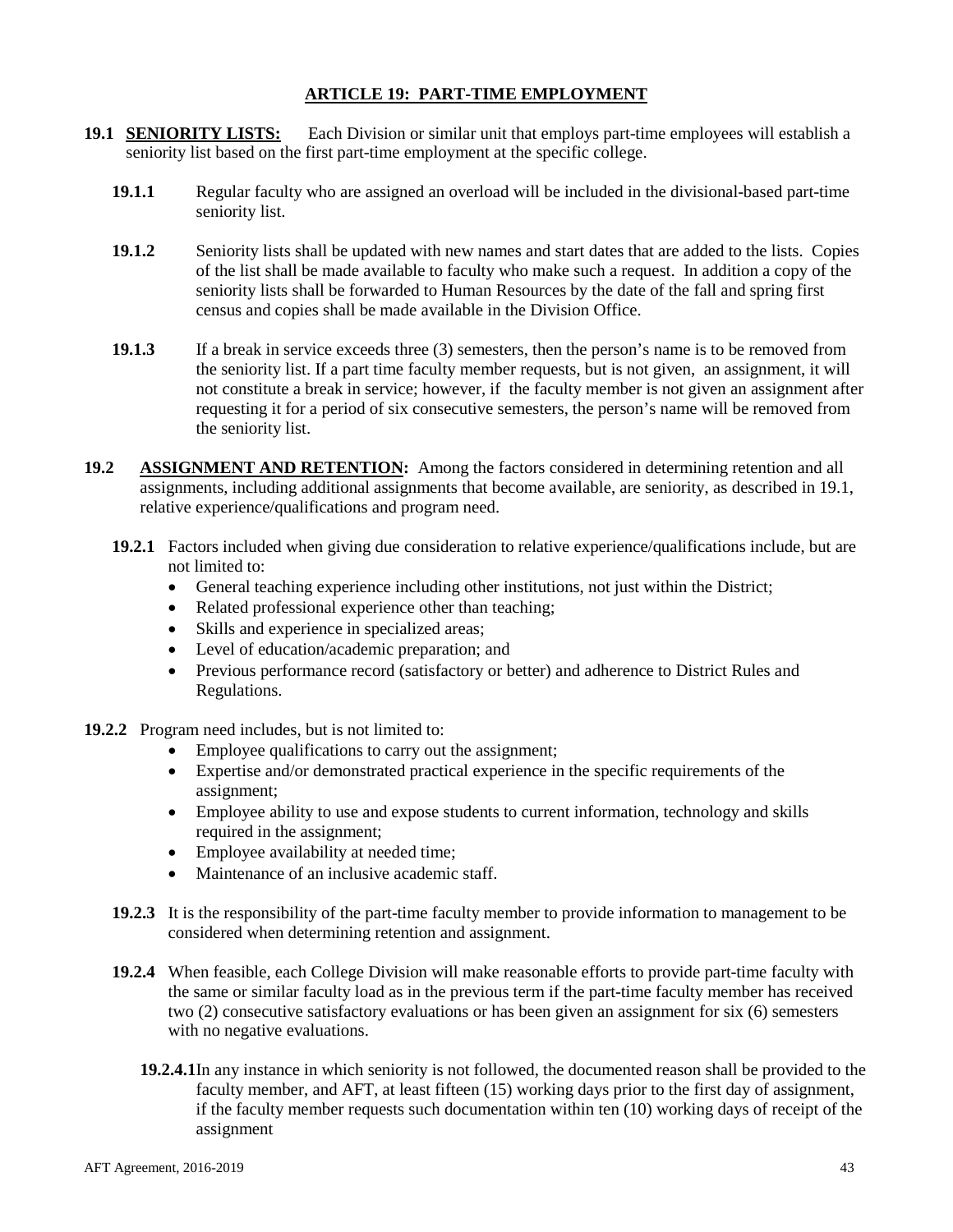- **19.2.5** If a reduction in assignment is required, the appropriate administrator will discuss the reasons for the reduction with the part-time faculty member. If requested by the affected part-time faculty member, the appropriate administrator will provide written confirmation of such reduction including the specific reason(s) for the reduction to the part-time faculty member.
- **19.2.6** If, during any semester, there are more part-time faculty members than there are available assignments, and if all of the criteria for determining assignments that are defined in 19.2.1 and 19.2.2 above have been met to the satisfaction of the appropriate administrator then the remaining available assignments shall be offered to those part-time faculty members who are most senior according to the Seniority Lists as described in 19.1, with the most senior part-timers being offered at least the same faculty load as in the previous term before a part-time faculty member with less seniority is offered an assignment.
- **19.2.7** The appropriate administrator will provide all part-time faculty a document to request assignments and loads for each subsequent semester prior to finalization of the class schedule. When feasible, part time faculty members will be notified of their proposed assignments at least fifteen (15) working days prior to the beginning of that assignment. If the assignment and load request is denied, the faculty member may submit a written request to appropriate administrator who shall provide in writing the reasons for the denial.
- **19.2.8** A part-time teaching faculty member whose assignment is reduced (e.g. class canceled due to financial exigency or low enrollment) within three weeks (fifteen working days) prior to the beginning of that assignment may not claim seniority as a reason to be reassigned in place of a less senior part-time faculty member provided that the less senior part-time faculty member had already been given an assignment prior to the three week period. However, seniority remains a factor to be considered whenever new or un-staffed assignments become available. A part-time faculty member whose assignment is reduced under this section will not lose his/her seniority or accumulated sick leave.
- **19.2.9** As provided in 19.2, 19.2.4, 19.2.6 and 19.2.8, when additional classes become available, after all the criteria for determining assignments that are defined in 19.2.1 and 19.2.2 have been met, classes will be offered to the most senior part-time faculty members until their faculty load request is met (not to exceed 67% of full time or as prescribed by law.)
- **19.3 BUYING INTO ANY DISTRICT HEALTH PLAN:** Part-time faculty who meet the basic eligibility requirements, and who are not otherwise already covered by the District's health benefit plan, shall have the right to buy into any of the District's Health Plans.
- **19.4 BUMPING BY FULL-TIME EMPLOYEE:** Bumping of a part-time instructor by a full-time instructor shall have no effect on seniority or accumulated sick leave.
- **19.5 EVALUATIONS CAN BE SUBMITTED FOR FULL-TIME OPENING:** Results of evaluations of part-time faculty may be submitted as part of an application for a full-time position.
- **19.6** Office Hours Part-time faculty will be compensated for office hours. Payment for office hours during Fall and Spring semesters shall be based on one (1) office hour for every three (3) FLCs taught times 17.5 weeks for all classes that are 17.5 weeks or less and times the actual class weeks for classes in excess of 17.5 weeks. The formula used by Payroll for the monthly pay will be the hours worked for this course this month divided by the total number of contact hours for this course times the FLC for this course divided by three (3) times (the number of weeks the course meets or seventeen and one half (17.%), whichever is greater)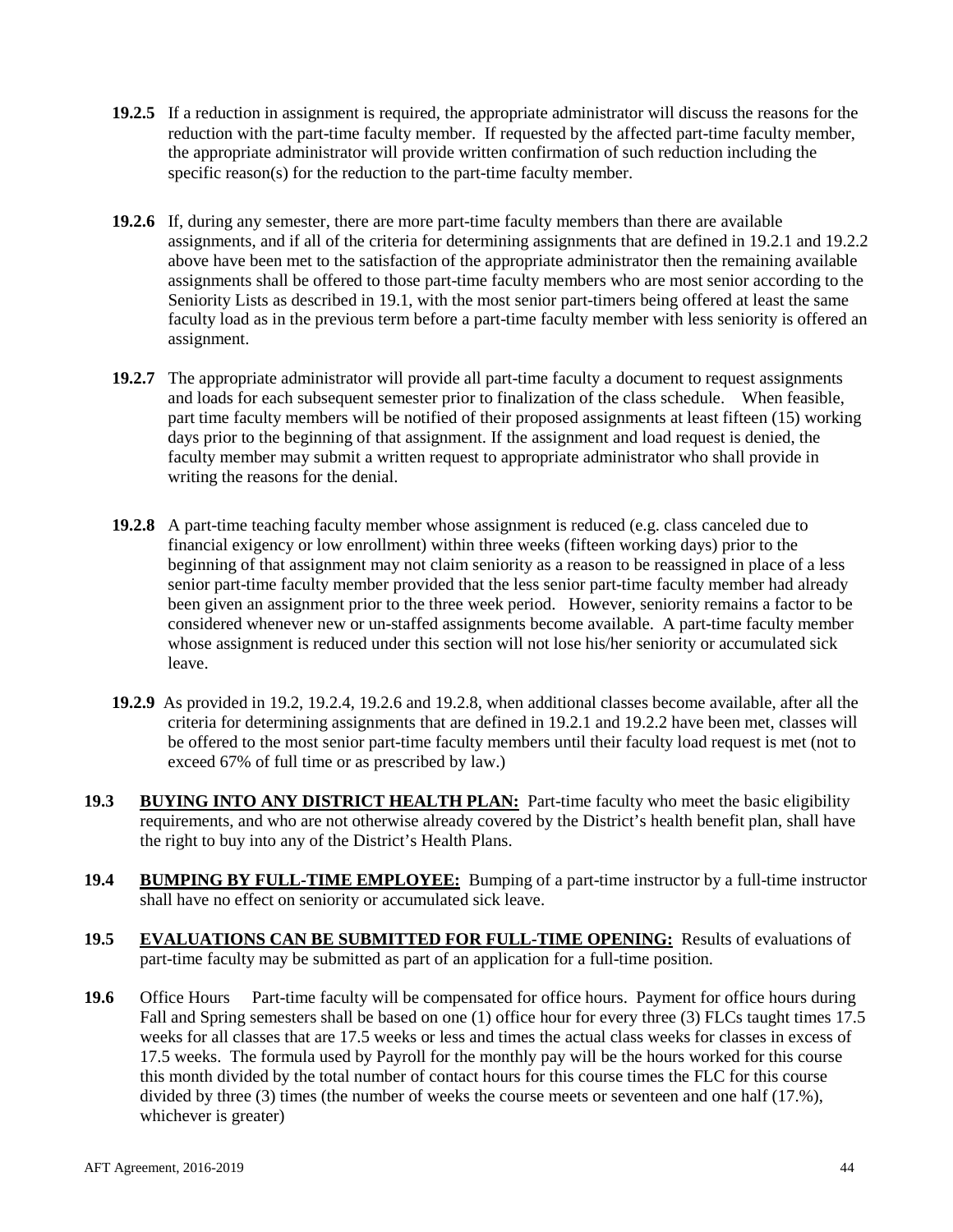Monthly office hours = Hrs worked/(total contact hrs)  $*(FLC/3) * (total weeks for the course)$ 

For part time faculty who have been assigned office space, the syllabi should reflect actual office hour availability to meet with students. For part-timers without assigned office space, the syllabi should indicate how and when students can reach them for assistance by providing e-mail and phone contact information.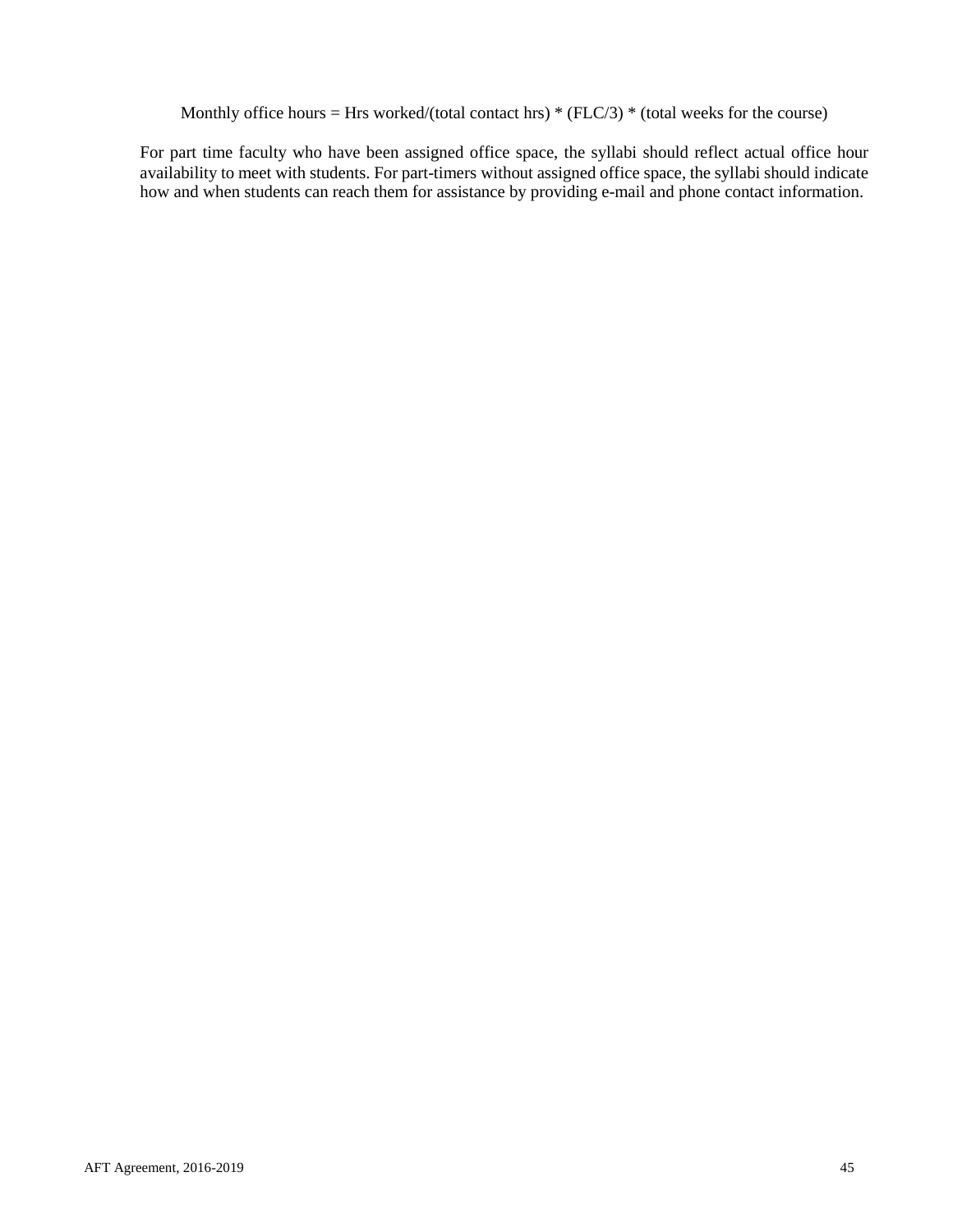## **ARTICLE 20: FACULTY SERVICE AREAS (FSA)**

<span id="page-45-0"></span>20.1 **FACULTY SERVICE AREAS:** Faculty Service Areas (FSAs) in the SMCCCD will correspond to the Disciplines List as approved by the Board of Governors. The term "competence," as related to Faculty Service Areas, will be defined as meeting the minimum qualifications approved by the Board of Trustees.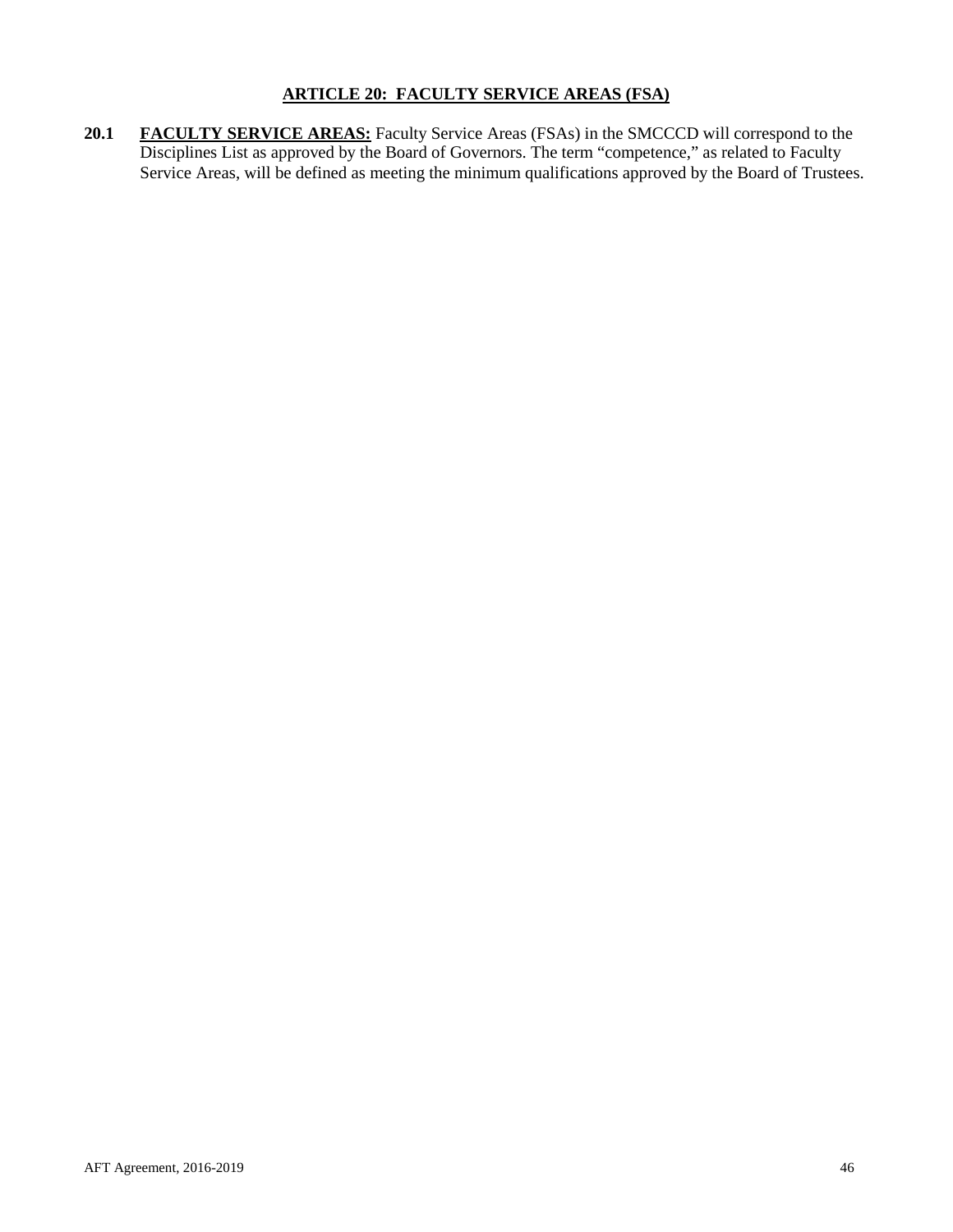## **ARTICLE 21: MISCELLANEOUS PROVISIONS**

- <span id="page-46-0"></span>**21.1 SEVERABILITY CLAUSE:** If any provisions of this Agreement are held to be contrary to law by a court of competent jurisdiction, such provisions will not be deemed valid and subsisting except to the extent permitted by law, but all other provisions will continue in full force and effect.
- **21.2 AGREEMENT SHALL SUPERSEDE RULES AND PRACTICES:** This Agreement shall supersede any rules, regulations or practices of the Board, which shall be contrary to or inconsistent with its terms. The provisions of the Agreement shall be incorporated into and be considered part of the established policies of the Board
- **21.3 FULL AND COMPLETE AGREEMENT:** This Agreement shall constitute the full and complete commitment between both parties, and shall supersede and cancel all previous agreements both written and oral. This Agreement may be altered, changed, added to, deleted from, or modified only through the voluntary, mutual consent of the parties in a written and signed amendment to this Agreement.
- **21.4 NEGOTIATING SUCCESSOR AGREEMENT:** The Board agrees to enter into negotiations with the Union over a successor agreement no later than six (6) weeks after the public meeting of the Board of Trustees at which time the Union successor agreement proposals are presented to the Board as per the requirements of Senate Bill 160. Any agreements so negotiated shall be reduced to writing after ratification by the parties.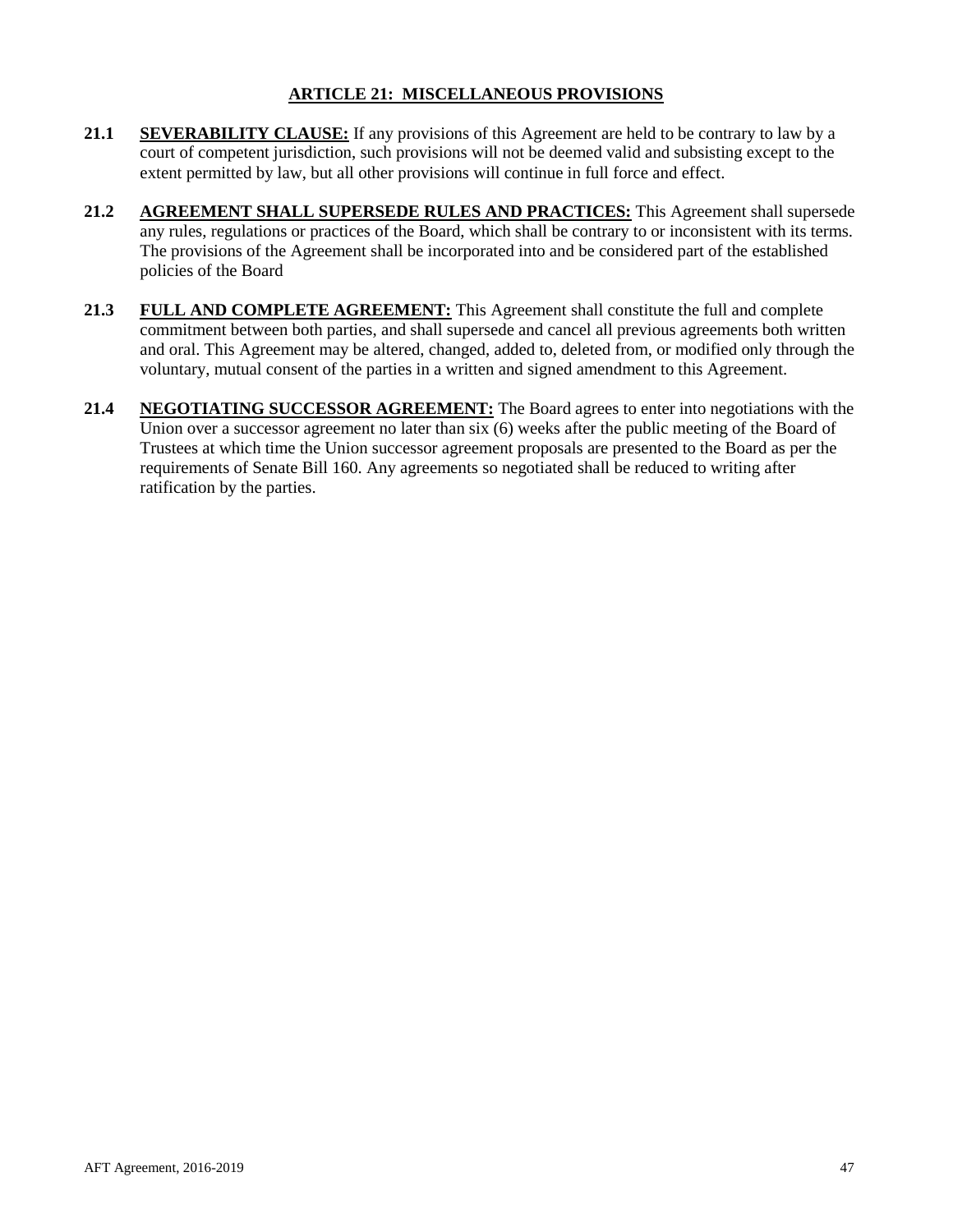## **ARTICLE 22: UNIT BANKING**

- <span id="page-47-0"></span>**22.1 UNIT BANKING CONCEPT:** The intent of unit banking is to allow a 100% full-time, tenured faculty member to accumulate earned leave. While the activities engaged in during the earned leave are entirely at the discretion of the employee, the leave is considered an opportunity for personal experimentation, renewal, and professional development that benefits the individual and ultimately his/her students. It further benefits the institution as an opportunity for flexibility and experimentation.
- **22.2 RIGHT TO UNIT BANKING:** Any 100% full-time, tenured member of the faculty who accepts an overload assignment (during day, evening, or Summer Session), may, subject to the conditions that are set forth in this article, opt to "bank" the overload faculty load credits (FLCs) to use toward future earned leave. The faculty member will work together with the appropriate Dean to develop a plan indicating when units will be banked, when they will be applied toward a leave, and what preparations are necessary to ensure proper functioning of the educational program in the faculty member's absence. If the faculty member serves under more than one Dean, each of the Deans will participate in the planning process. The plan will be submitted to the appropriate Vice President for final approval to ensure coordination with other leaves, adherence to the intent of this article, and resolution of any disputes. This plan may be revised upon mutual agreement of the faculty member and the Dean(s). The Unit Banking Plan must be agreed to by the end of the first semester in which units are being banked. Thereafter, the unit member and the responsible dean must review the Unit Banking Plan every semester until the banked units are used.
	- **22.2.1** Unit banking agreements do not create special priorities or obligations with respect to overload assignments.
- **22.3 QUALIFYING ACTIVITIES:** Most activities engaged in by 100% full-time, tenured faculty which result in extra pay at an part-time rate, such as overload teaching, laboratory work, counseling, and program coordination, are eligible for unit banking. Activities not eligible for unit banking include those funded by Trustees' grants and external grants.
- **22.4 UNIT BANKING PROCEDURES:** Normally, the total overload worked in a semester must be either banked or paid. The overload may not be split (partially paid, partially banked) without the mutual consent of the faculty member and the division dean(s) or unless a split is required to limit the total banked FLCs to the maximum allowed (see below).
	- **22.4.1** Normally, the total number of FLCs banked in a given semester may not be less than one-half or more than six. Exceptions require the mutual consent of the faculty member and the division dean(s).
	- **22.4.2** No banked time will be earned for incomplete or canceled assignments.
	- **22.4.3** Any prior under-loading of a faculty member's assignment must be cleared before banking can occur.
	- **22.4.4** The total number of banked FLCs for a faculty member shall not exceed the amount needed to take one full semester of leave (normally 15), except that up to 30 FLCs may be accumulated for use as leave in the year prior to a planned retirement.
- **22.5 STATUS OF BANKED FLCs:** The District shall establish an in-house escrow account reserved for unit banking. All monies, which would otherwise be required to pay the faculty member for the overload assignment being banked, will be deposited in the escrow account. Such funds will be held to hire necessary substitute or part-time employees during the time when the banked FLCs are applied to an earned leave or when disbursement is required to the faculty or faculty member's estate.
	- **22.5.1** If the District elects to not replace part or all of a faculty member's load while the faculty member is on leave, the District may withdraw the unneeded portion of funds from the escrow account.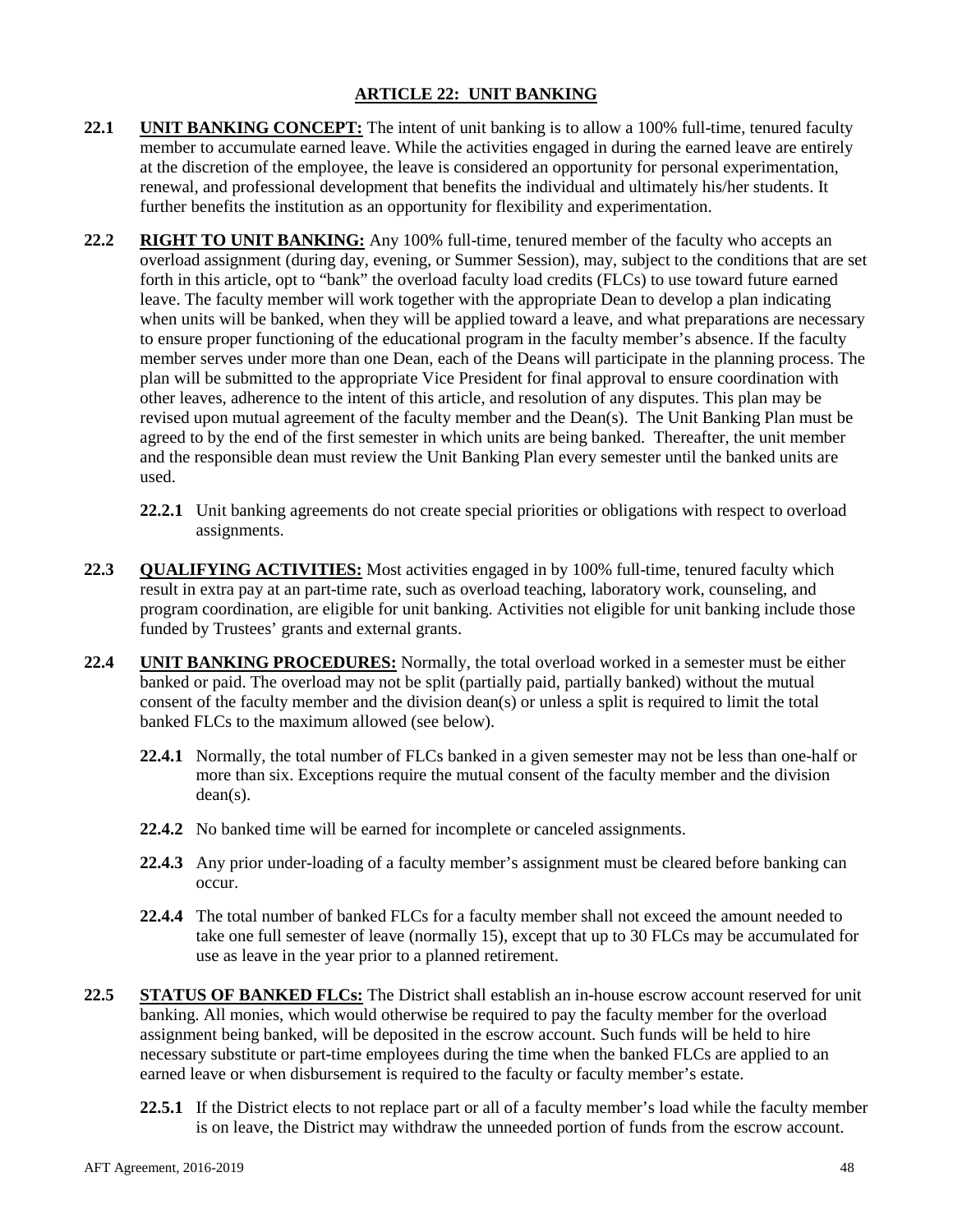- **22.6 USE OF BANKED FLC's:** Faculty members will use banked leave at the time agreed upon with their division dean(s) when establishing the plan. Requests to take leave with accumulated banked units will be granted only if the faculty member's program can operate satisfactorily in the faculty member's absence and a suitable replacement is available. The regular District procedures for advertising and evaluating applicants will be used to seek appropriate replacements.
	- **22.6.1** No more than one full-time equivalent (FTE) faculty member from a discipline, or 25% of the eligible FTE in a discipline, whichever is the larger number, may be on leave (for any reason) at the same time. If more than this amount of FTE faculty leave is applied for, selection of faculty who may take their leave will be made based on program requirements as determined by the Dean(s). Earned leave will not be treated differently from other types of leave when making these determinations. Seniority among applicants who have not taken an earned leave within the past five years is an additional factor that may be considered when determining who may take a leave.
	- **22.6.2** Faculty who wish to apply banked overload to a leave must submit to their division dean(s) a written request for such leave at least one year in advance. Exception to such notice may be made upon the mutual consent of the faculty member and the division dean(s).
	- **22.6.3** Faculty may apply banked overload to a partial or full semester leave, or to a full last year of employment, but not to part of a course assignment. The loading formula in effect at the time the FLC is earned shall be applied to the leave semester.
	- **22.6.4** Normally, earned leave can be taken only from similarly compensated activities as those for which the banked FLCs were earned (lecture, laboratory, counseling, advising, etc.). The current value of banked FLCs must equal or exceed the cost of replacement for the full assignment being vacated. Current value is considered the actual number of banked hours multiplied by the applicable current rate for Step 10 placement on the part-time pay schedule.
	- **22.6.5** While on leave, the faculty member shall be paid according to the full-time salary schedule in effect at the time the leave is taken, or a percentage thereof if a partial leave is taken.
	- **22.6.6** Employee and dependent benefits will continue in effect for the faculty member using earned leave and such leave will not be considered a break in service.
	- **22.6.7** Once enrolled in the program, a faculty member may not withdraw the banked units and receive a cash payout, except in highly unusual emergency situations outlined in the pertinent Internal Revenue Service (IRS) regulations for early payout of deferred compensation. Banked FLCs must be used within seven (7) years of the first semester of accumulation. Exceptions may be granted by the Dean(s) for unusual circumstances, such as unexpected exigencies experienced by the faculty member which prevent the taking of a leave as planned. In such a case, a new banking plan will be prepared that ensures taking the leave in a timely manner. If all or a portion of banked leave is not used, the faculty member will receive monetary compensation at the rate of pay which was in effect for overload assignments at the time credit was earned and banked.
	- **22.6.8** In the event of a faculty member's death, the value of accumulated FLCs will be paid at the same rate as unused FLCs to the estate of the deceased in the same manner as other compensation due the employee.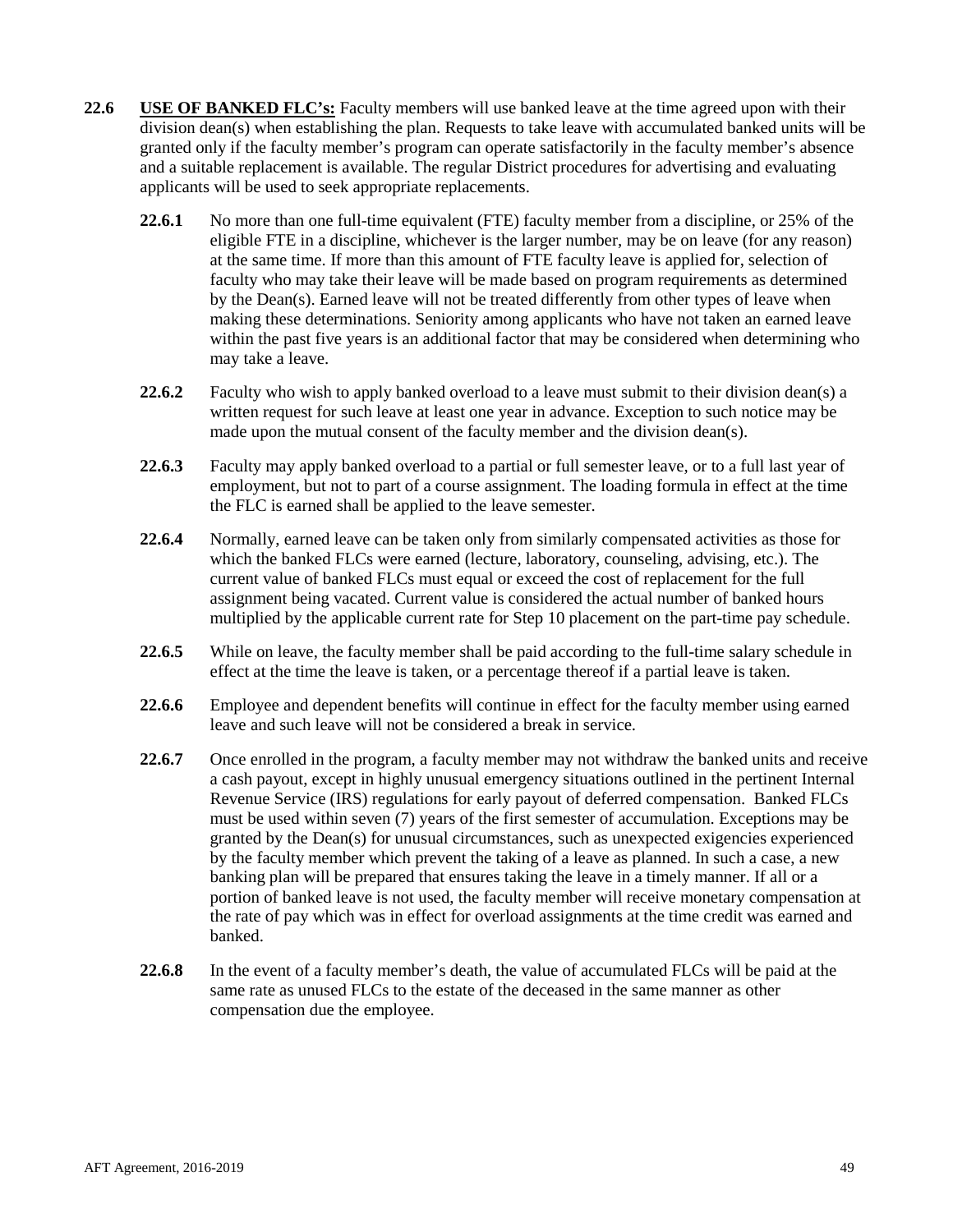## **ARTICLE 23: DURATION**

- <span id="page-49-0"></span>23.1 **EFFECTIVE DATES OF AGREEMENT:** This Agreement shall be effective on July 1, 2016 and shall continue in full force and effect through June 30, 2019.
- 23.2 **SIGNATURES:** In witness whereof, the Union has caused this agreement to be signed by its Chief Negotiator and AFT Negotiating Team, and the District has caused this Agreement to be signed by its Chief Negotiator, Chancellor and President of the Board of Trustees.

\_\_\_\_\_\_\_\_\_\_\_\_\_\_\_\_\_\_\_\_\_\_\_\_\_\_\_\_\_ \_\_\_\_\_\_\_\_\_\_\_\_\_\_\_\_\_\_\_\_\_\_\_\_\_\_\_\_\_\_

**\_\_\_\_\_\_\_\_\_\_\_\_\_\_\_\_\_\_\_\_\_\_\_\_\_\_\_\_\_ \_\_\_\_\_\_\_\_\_\_\_\_\_\_\_\_\_\_\_\_\_\_\_\_\_\_\_\_\_\_**

## FOR THE UNION FOR THE DISTRICT

**Joaquin Rivera Tom Mohr, President Chief Negotiator, AFT, Local 1493 Board of Trustees**

**AFT Local 1493**

**Monica Malamud Ron Galatolo, Chancellor** 

**\_\_\_\_\_\_\_\_\_\_\_\_\_\_\_\_\_\_\_\_\_\_\_\_\_\_\_\_\_\_\_ Kathy Blackwood, Executive Vice Chancellor**

**Dated: \_\_\_\_\_\_\_\_\_\_\_**\_\_\_\_\_\_\_\_\_\_\_\_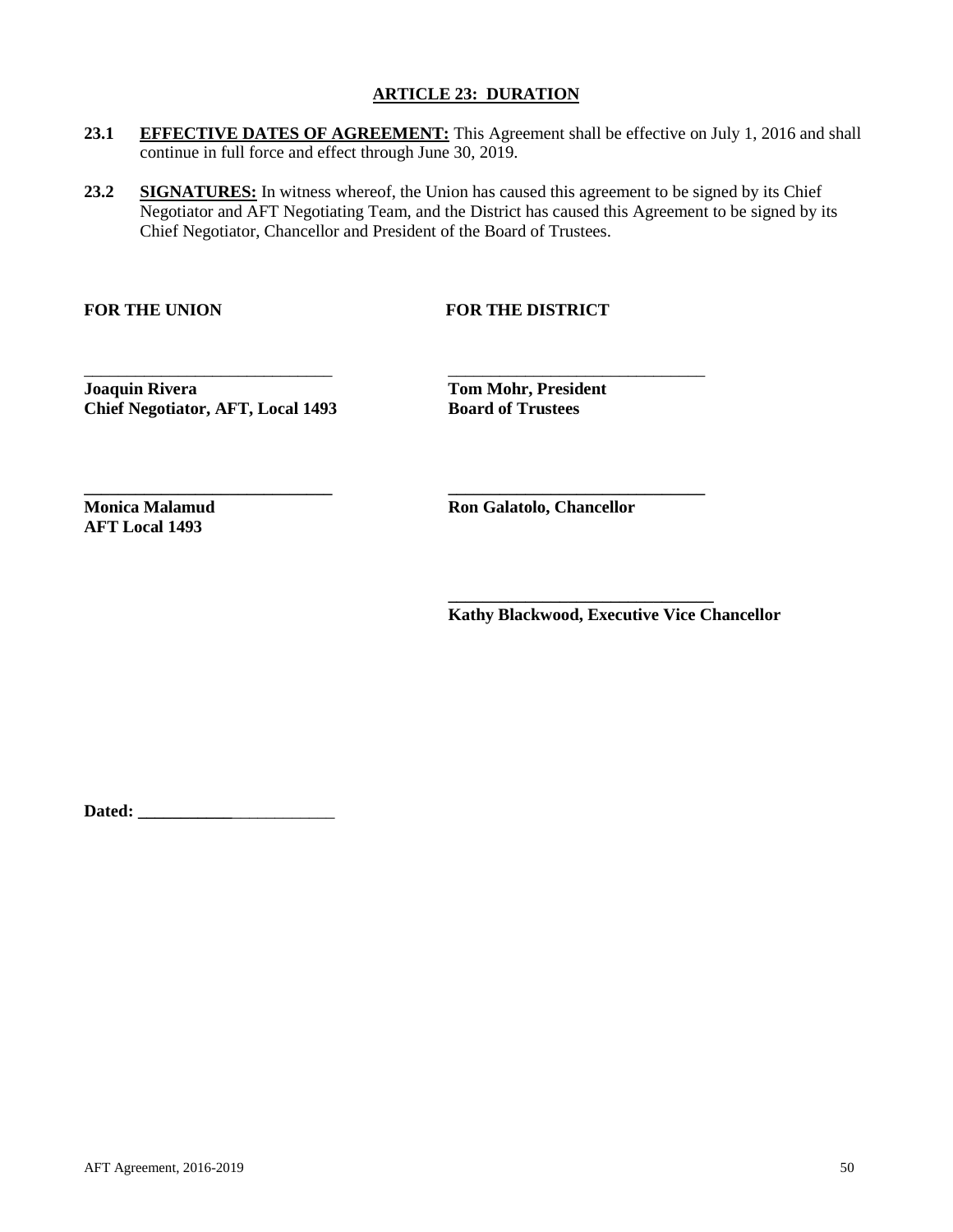## **APPENDIX A: AFT BARGAINING UNIT**

<span id="page-50-0"></span>Included in the bargaining unit are the following:

- Contract and regular academic employees
- Hourly academic employees
- Summer session academic employees

Excluded from the bargaining unit are the following:

- Management, supervisory and confidential employees
- Day-to-day substitutes
- Guest lecturers
- Teachers of credit classes who are not teachers of record, unless they are contract or regular employees
- Teachers of non-credit courses in Community Services programs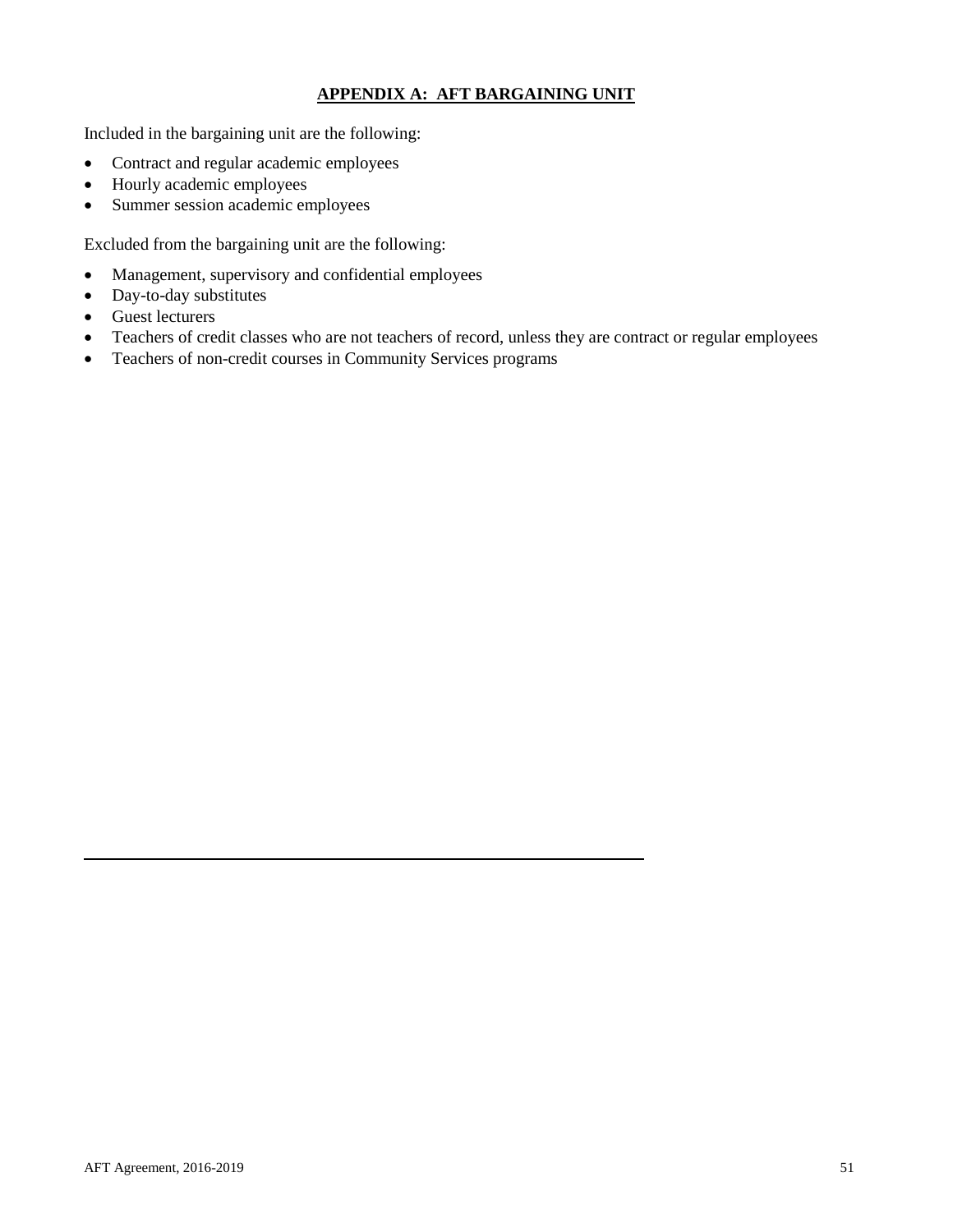## **Appendix B: Salary Schedules and Academic Titles San Mateo County Community College District Regular Salary Schedule (80) Effective: 01‐JUL‐2017**

<span id="page-51-0"></span>

| Grade          | $\mathbf{1}$ | $\mathbf{2}$                       | 3<br>MA w/45 | $\overline{\mathbf{4}}$<br>MA w/60 | 5<br>PhD/EdD       |
|----------------|--------------|------------------------------------|--------------|------------------------------------|--------------------|
| <b>Step</b>    | <b>Base</b>  | $\underline{\mathbf{M}}\mathbf{A}$ | <b>Units</b> | <b>Units</b>                       | $\sqrt{\text{ID}}$ |
| $\mathbf{1}$   | 65244        | 68568                              | 70236        | 72624                              | 78576              |
| $\overline{2}$ | 68568        | 71880                              | 73560        | 75996                              | 81888              |
| 3              | 71880        | 75228                              | 76884        | 79320                              | 85212              |
| $\overline{4}$ | 75216        | 78564                              | 80208        | 82692                              | 88500              |
| 5              | 78528        | 81864                              | 83544        | 86040                              | 91848              |
| 6              | 81852        | 85200                              | 86880        | 89400                              | 95160              |
| 7              | 85176        | 88500                              | 90192        | 92760                              | 98496              |
| 8              | 88488        | 91836                              | 93516        | 96120                              | 101808             |
| 9              | 91824        | 95160                              | 96852        | 99480                              | 105168             |
| 10             | 91824        | 95160                              | 96852        | 99480                              | 105168             |
| 11             | 95148        | 98472                              | 100164       | 102816                             | 108480             |
| 12             | 95148        | 98472                              | 100164       | 102816                             | 108480             |
| 13             | 95148        | 98472                              | 100164       | 102816                             | 108480             |
| 14             | 99384        | 102756                             | 104448       | 107172                             | 112836             |
| 15             | 99384        | 102756                             | 104448       | 107172                             | 112836             |
| 16             | 99384        | 102756                             | 104448       | 107172                             | 112836             |
| 17             | 99384        | 102756                             | 104448       | 107172                             | 112836             |
| 18             | 103812       | 107172                             | 108876       | 111672                             | 117360             |
| 19             | 103812       | 107172                             | 108876       | 111672                             | 117360             |
| 20             | 103812       | 107172                             | 108876       | 111672                             | 117360             |
| 21             | 103812       | 107172                             | 108876       | 111672                             | 117360             |
| 22             | 103812       | 107172                             | 108876       | 111672                             | 117360             |
| 23             | 107160       | 110544                             | 112248       | 115068                             | 120720             |
| 24             | 107160       | 110544                             | 112248       | 115068                             | 120720             |
| 25             | 110376       | 113868                             | 115620       | 118524                             | 124344             |

The above dollar amounts are annual salaries, based upon services performed on 175 days of the college year for full-tme employees on a regular academic year contract.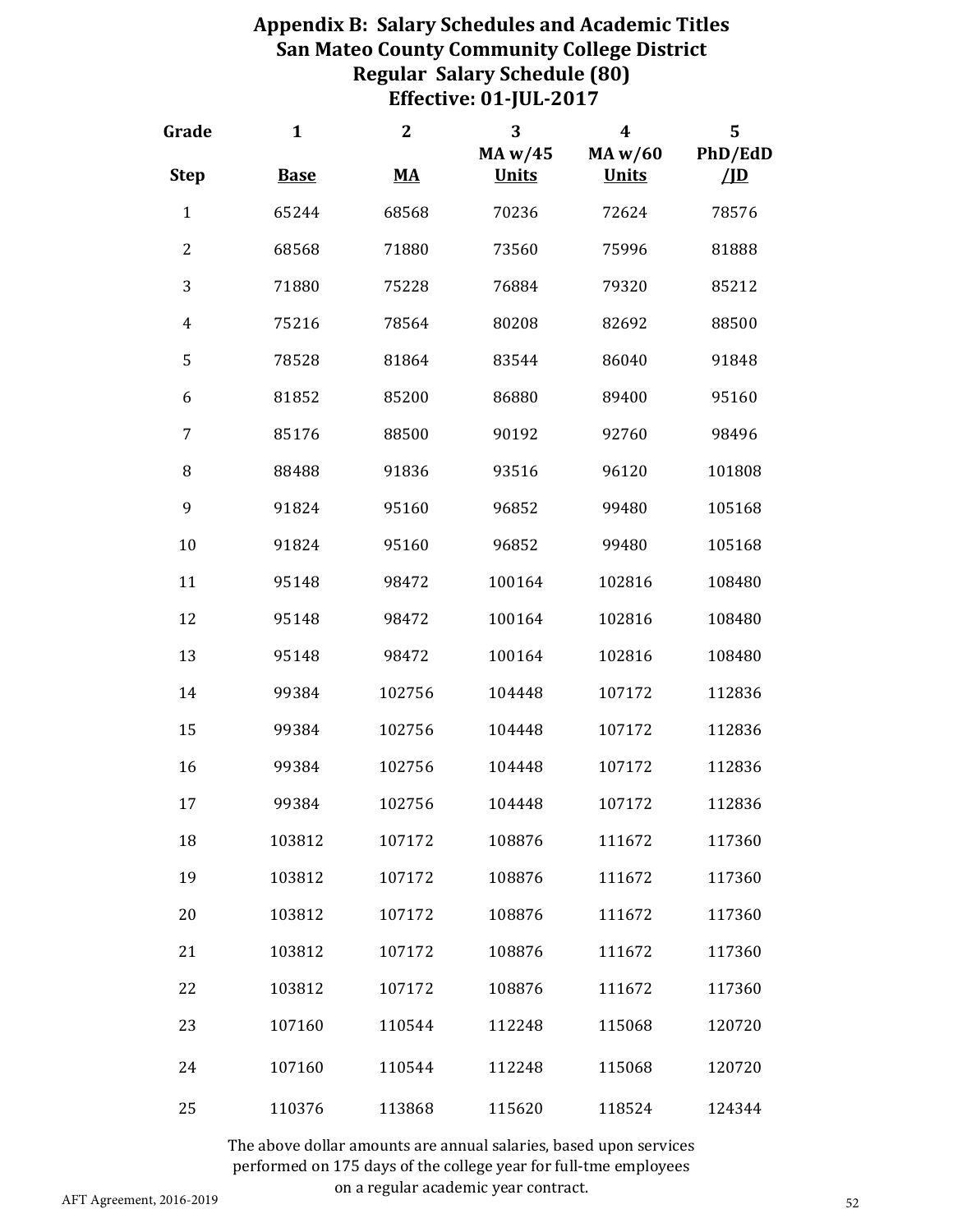# **San Mateo County Community College District Adjunct Faculty Salary Schedule Inst. (HI) Effective: 14-AUG-2017**

| <b>Step</b> | Lecture | Laboratory | <b>Special</b> |
|-------------|---------|------------|----------------|
| 2           | 68.43   | 58.78      | 42.46          |
| 3           | 72.44   | 62.62      | 45.07          |
| 4           | 76.49   | 66.40      | 47.77          |
| 5           | 80.57   | 69.82      | 50.46          |
| 6           | 84.41   | 73.18      | 53.13          |
| 7           | 88.69   | 76.60      | 55.46          |
| 8           | 92.56   | 80.23      | 57.84          |
| 9           | 96.48   | 83.91      | 60.14          |
| 10          | 100.45  | 87.34      | 62.61          |
| 11          | 103.48  | 89.99      | 64.48          |
| 12          | 106.59  | 92.69      | 66.41          |

Salary Schedule in effect during the previous semester. Note: Compensation for the summer session is based on the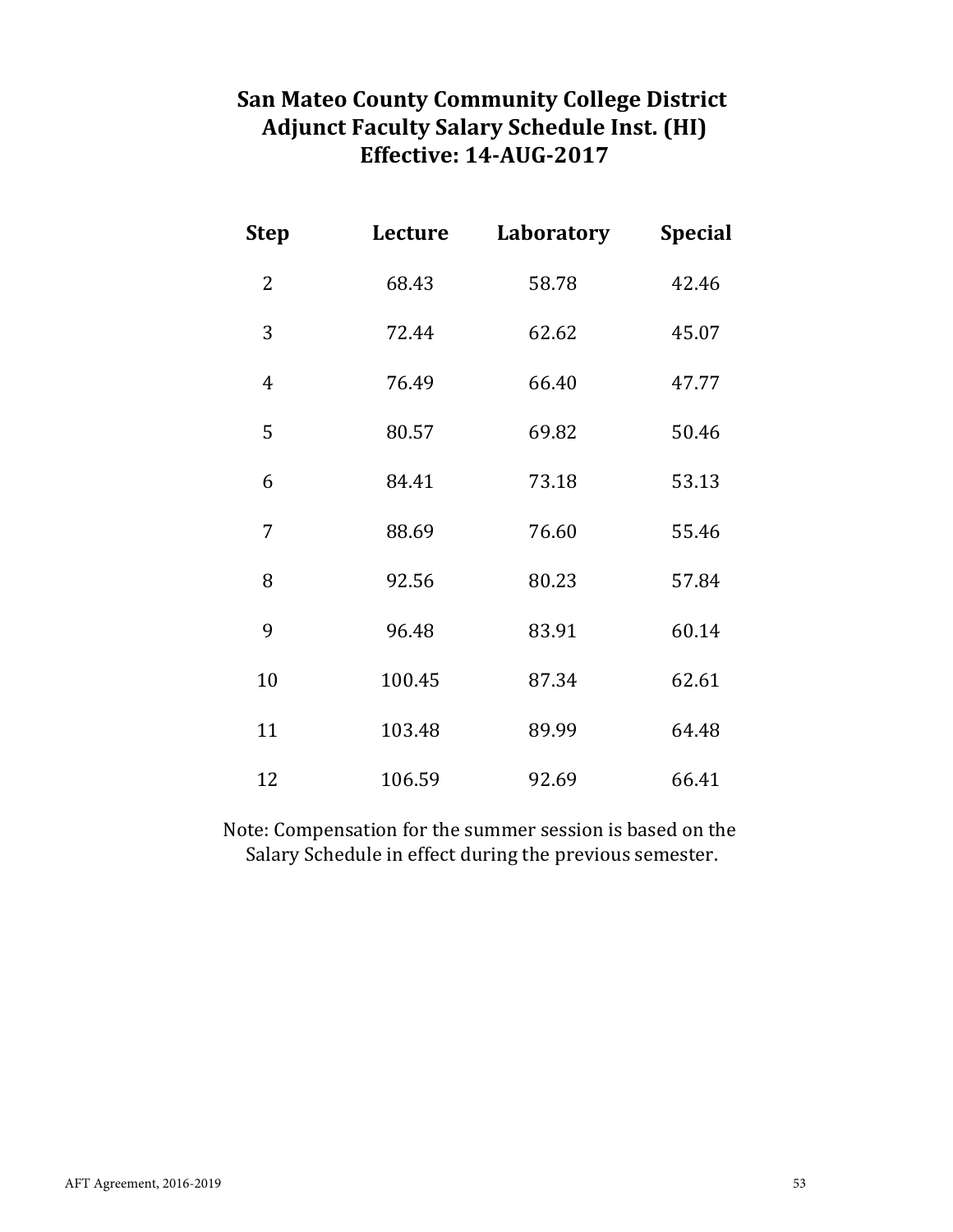# **San Mateo County Community College District Adjunct Faculty Salary Schedule Non-Inst. (AJ) Effective: 14-AUG-2017**

| Step           | Laboratory | Special |
|----------------|------------|---------|
| $\overline{2}$ | 62.22      | 44.94   |
| 3              | 66.26      | 47.70   |
| 4              | 70.27      | 50.56   |
| 5              | 73.90      | 53.40   |
| 6              | 77.44      | 56.24   |
| 7              | 81.06      | 58.70   |
| 8              | 84.94      | 61.21   |
| 9              | 88.81      | 63.66   |
| 10             | 92.44      | 66.25   |
| 11             | 95.25      | 68.23   |
| 12             | 98.10      | 70.28   |

Note: Compensation for the summer session is based on the Salary Schedule in effect during the previous semester.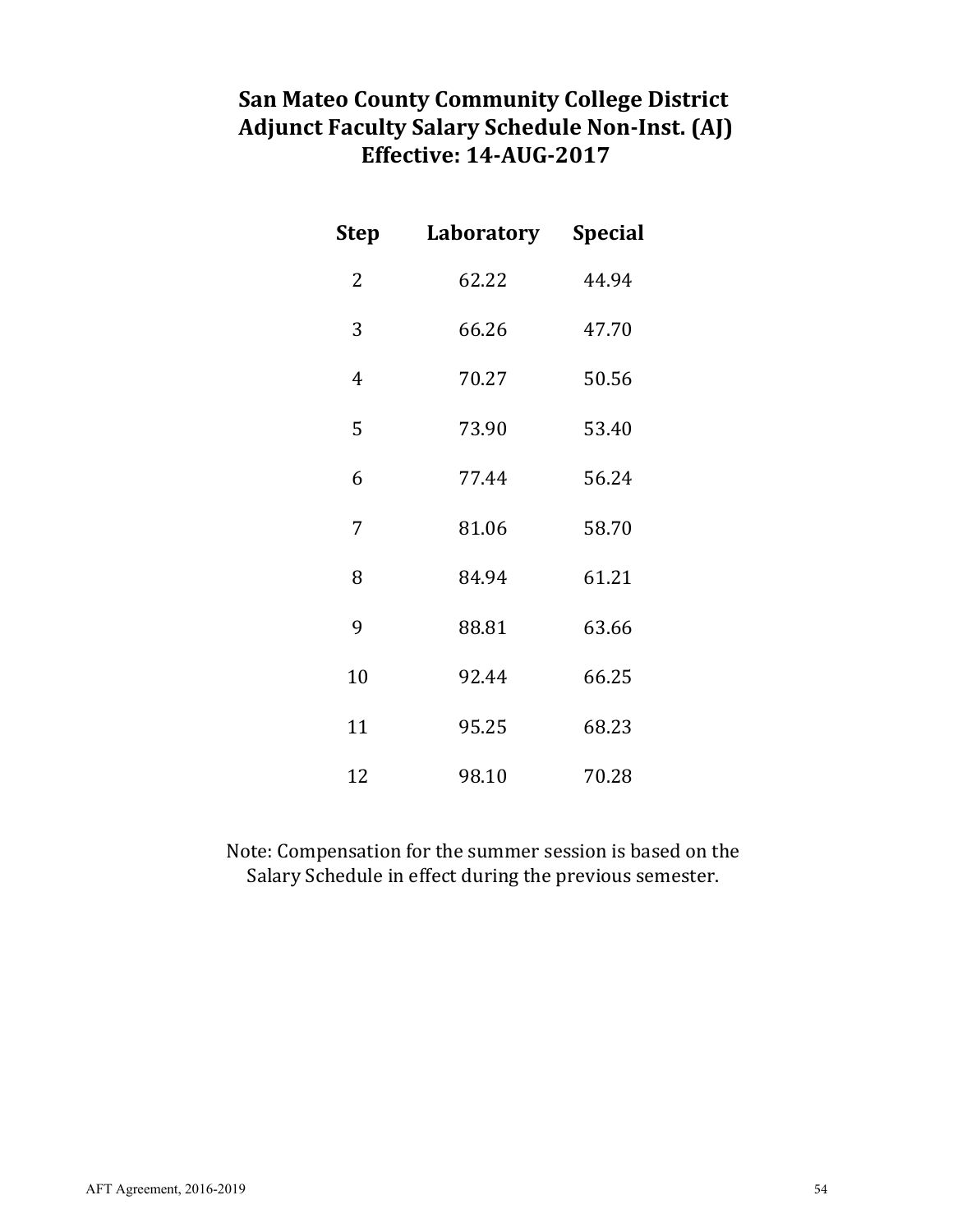# **San Mateo County Community College District Regular Faculty Salary Schedule (OL) Effective: 14-AUG-2017**

| <b>Step</b>  | Lecture | Laboratory | <b>Special</b> |
|--------------|---------|------------|----------------|
| $\mathbf{1}$ | 63.46   | 54.35      | 39.33          |
| 2            | 67.31   | 57.81      | 41.75          |
| 3            | 71.19   | 61.56      | 44.30          |
| 4            | 75.20   | 65.29      | 46.98          |
| 5            | 79.25   | 68.63      | 49.61          |
| 6            | 82.97   | 71.95      | 52.27          |
| 7            | 87.19   | 75.35      | 54.55          |
| 8            | 91.02   | 78.91      | 56.89          |
| 9            | 94.88   | 82.52      | 59.14          |
| 10           | 98.78   | 85.92      | 61.54          |

Note: Compensation for the summer session is based on the Salary Schedule in effect during the previous semester.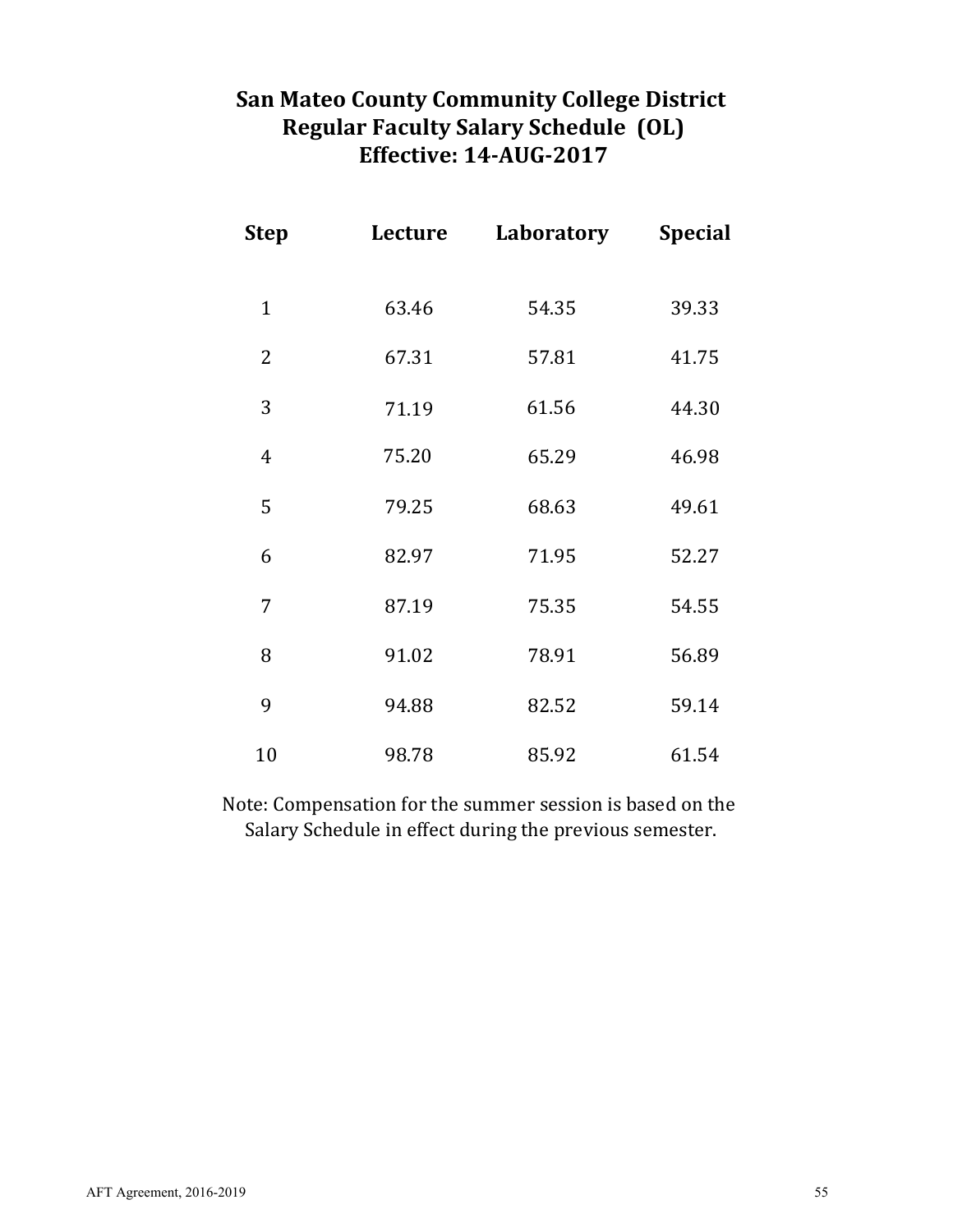## **CHART OF ACADEMIC TITLES**

## REGULAR FACULTY



## ADJUNCT FACULTY

<span id="page-55-0"></span>

| Grade         |                | $\bigcap$                  | 3              |
|---------------|----------------|----------------------------|----------------|
| <b>Step</b>   | <b>LECTURE</b> | <b>LABORATORY</b>          | <b>SPECIAL</b> |
|               |                |                            |                |
| $\mathcal{D}$ |                | <b>INSTRUCTOR</b>          |                |
| 3             |                |                            |                |
|               |                |                            |                |
| 5             |                |                            |                |
| 6             |                |                            |                |
|               |                | <b>ASSISTANT PROFESSOR</b> |                |
| 8             |                |                            |                |
| $\mathbf Q$   |                |                            |                |
| 10            |                |                            |                |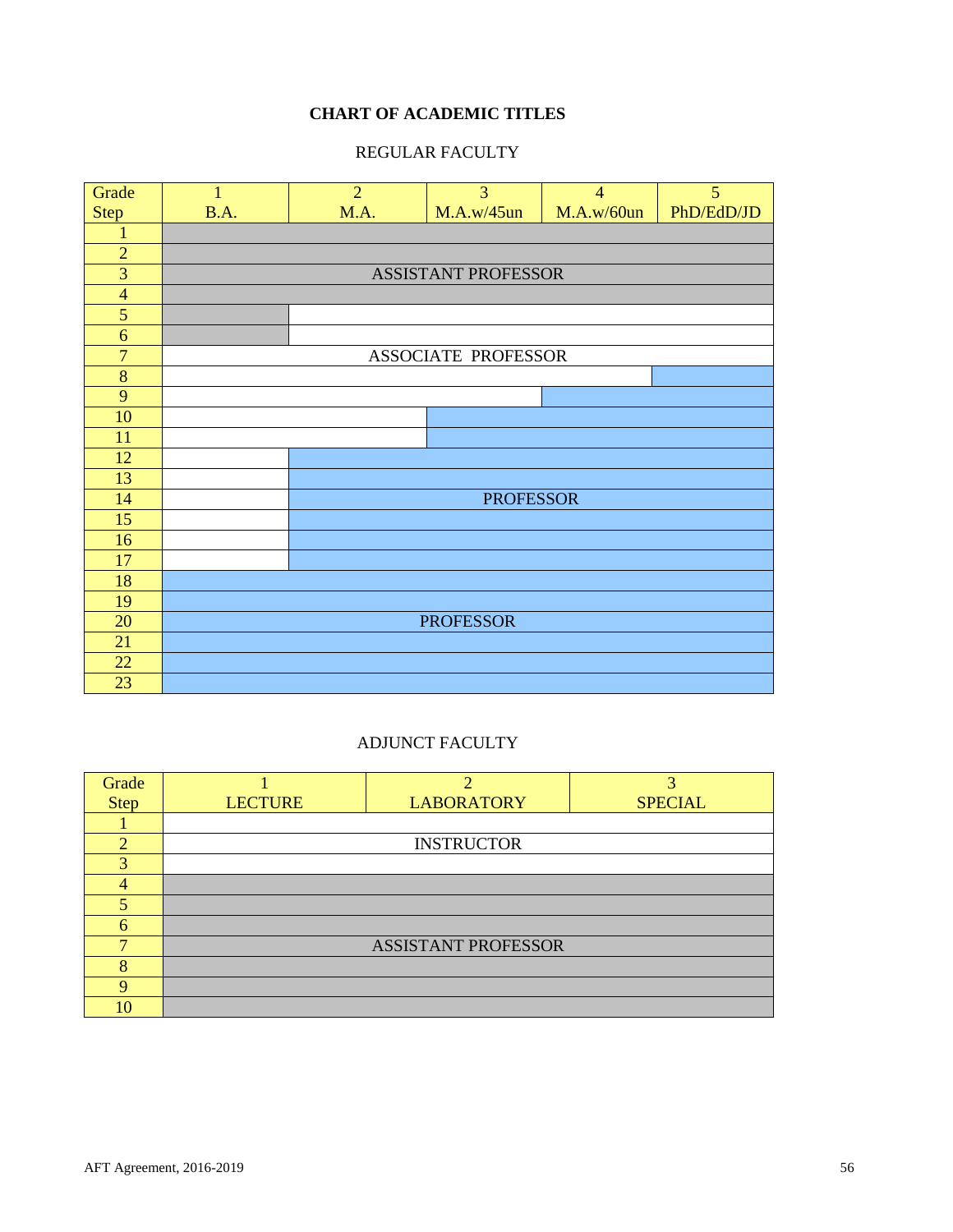## **APPENDIX C: DEFINITION OF SALARY CLASSES**

- Class 1: Base—no degree, or Bachelor's with up to 60 semester units taken after the award of the degree
- Class 2: One or more of the following:
	- Master's degree and fewer than 45 semester units taken after the award of the Bachelor's degree
	- Vocational Class A Credential issued for five years or life
	- Standard Designated Subjects Credential in Vocational Trade and Technical Training issued for life
	- California Community College Instructor Credential issued for life with a teaching subject matter area on the following list and at least 60 semester units of course work from an accredited post-secondary institution:
- 
- 
- 
- 
- Animal Production Insurance
- Architectural, Engineering & Related Technologies Marine & Related Technologies
- Building, Construction & Marketing & Distribution Related Technologies
- 
- Business and Industrial Management Nursing
- Communication Services & Related Technologies, including Painting
- Computer & Related Technologies Ornamental Horticulture
- Cosmetology & Barbering Personal Services
- 
- 
- 
- Accounting Health and Physical Care Services & Related Technologies
- Aeronautics Industrial Arts
- Agricultural Services and Processing Industrial, Machine & Related Technologies
- Aircraft An Industrial Trade
	-
	-
	- Mining, Metallurgy & Related Technologies
- A Building Trade Motel and Hotel Services & Related Technologies
	-
	- Office Services & Related Technologies
	-
	-
- Court Reporting Police Science
- Fire Science Real Estate
- Foods, Food Services & Related Technologies Textiles, Textile Services & Related Technologies
- Class 3: Master's degree and at least 45 but fewer than 60 semester units taken after the award of the Bachelor's degree
- Class 4: Master's degree and at least 60 semester units taken after the award of the Bachelor's degree
- Class 5: An earned doctorate or membership in the California Bar.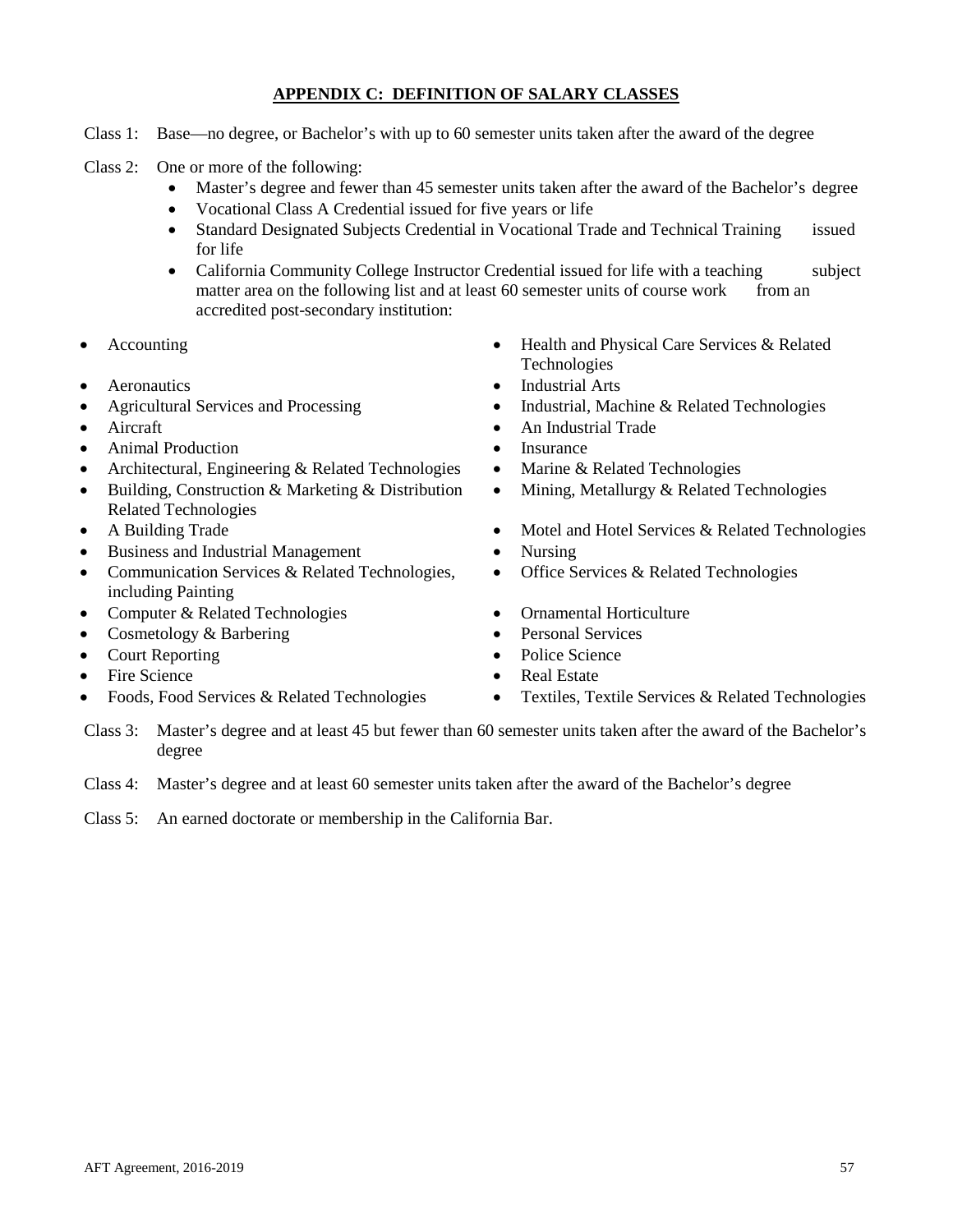## **APPENDIX D: DUTIES AND RESPONSIBILITIES**

## **D1—DUTIES AND RESPONSIBILITIES OF INSTRUCTORS**

## <span id="page-57-0"></span>A. Required of all instructors:

- teach classes at assigned times and locations;
- make necessary preparations for class instruction;
- evaluate student performance; and
- submit timely and accurate reports of attendance, grades and other matters as required.
- B. Additional professional responsibilities, not subject to additional compensation for instructors on regular academic year contract: (See Note 1)
- attend and participate in official division and college faculty meetings called by the college administration;
- develop instructional materials, course outlines, and curriculum guides;
- analyze and select text materials, and participate in course content coordination;
- evaluate, update, and revise existing courses and programs; develop new courses as needed;
- assist in the placement of students in courses;
- review current literature in appropriate fields and recommend additions to the college library collection;
- participate as a peer in the academic employee staff development and evaluation programs;
- assist in ordering supplies, and in ensuring proper utilization of instructional equipment and facilities;
- coordinate the work of student assistants and instructional aides;
- participate in commencement exercises (See Note 2);
- participate in advisory committee meetings;
- participate on official college committees (e.g., curriculum planning, accreditation self-study); and
- participate on screening committees for position vacancies.
- C. Voluntary activities performed without additional District compensation:
- participate in co-curricular activities (e.g., student club advising);
- participate in college-community relations activities (e.g., public speaking engagements); and
- participate in articulation with high schools and four-year institutions, and with business and industry.
- Note 1: It is not the intention of the parties to this Agreement to imply that all unit members will be assigned all of the responsibilities listed under B. Certain of these responsibilities may be appropriate for assignment to a given unit member who would not be paid additional District compensation for discharging them.
- Note 2: A maximum of one-half of the contract and regular faculty will be expected to participate each year. No individual will be required to participate more frequently than once in each two-year period.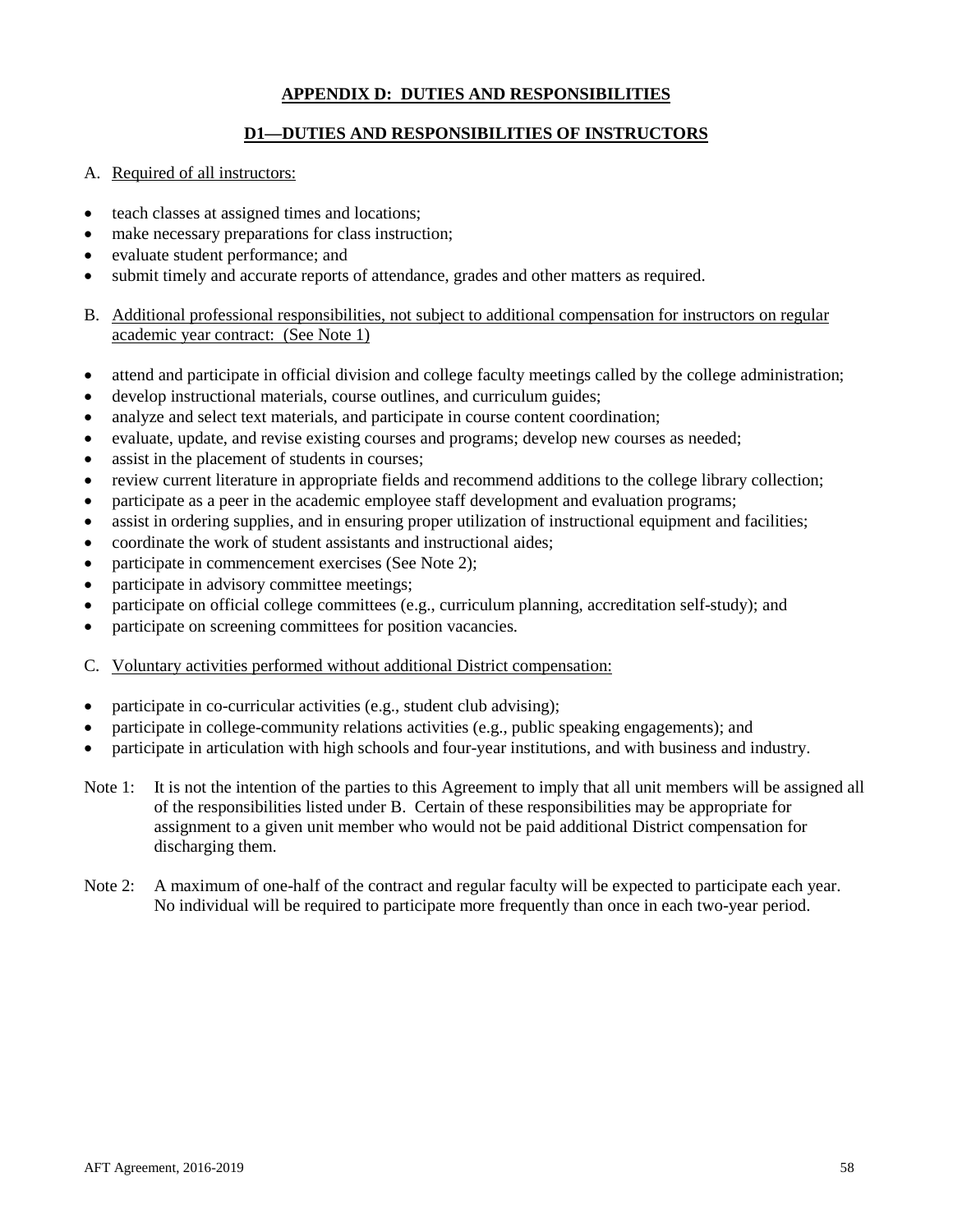## **D2—DUTIES AND RESPONSIBILITIES OF COUNSELORS**

- A. Required of all counselors:
- provide counseling services to students at assigned times and locations;
- maintain necessary counseling records; and
- submit timely and accurate reports as required.
- B. Additional professional responsibilities, not subject to additional compensation for counselors on regular academic year contract: (See Note 1)
- attend and participate in official division and college faculty meetings called by the college administration;
- develop informational counseling materials, student program outlines, and curriculum guides;
- analyze and select counseling and testing materials, and participate in course and program content coordination;
- evaluate, update, and revise existing counseling materials and programs; develop new programs as needed;
- review current literature in appropriate fields and recommend additions to the college library collection;
- participate as a peer in the academic employee staff development and evaluation programs;
- provide information for schedule and budget preparation;
- assist in ordering supplies, and in ensuring proper utilization of instructional equipment and facilities;
- coordinate the work of student assistants and instructional aides;
- participate in commencement exercises (See Note 2);
- participate in articulation with high schools and four-year institutions;
- participate in advisory committee meetings;
- participate on official college committees (e.g., curriculum planning, accreditation self-study); and
- participate on screening committees for position vacancies.
- C. Voluntary activities performed without additional District compensation:
	- participate in co-curricular activities (e.g., student club advising);
	- participate in college-community relations activities (e.g., public speaking engagements); and
	- participate in articulation with business and industry.
- Note 1: It is not the intention of the parties to this Agreement to imply that all unit members will be assigned all of the responsibilities listed under B. Certain of these responsibilities may be appropriate for assignment to a given unit member who would not be paid additional District compensation for discharging them.
- Note 2: A maximum of one-half of the contract and regular faculty will be expected to participate each year. No individual will be required to participate more frequently than once in each two-year period.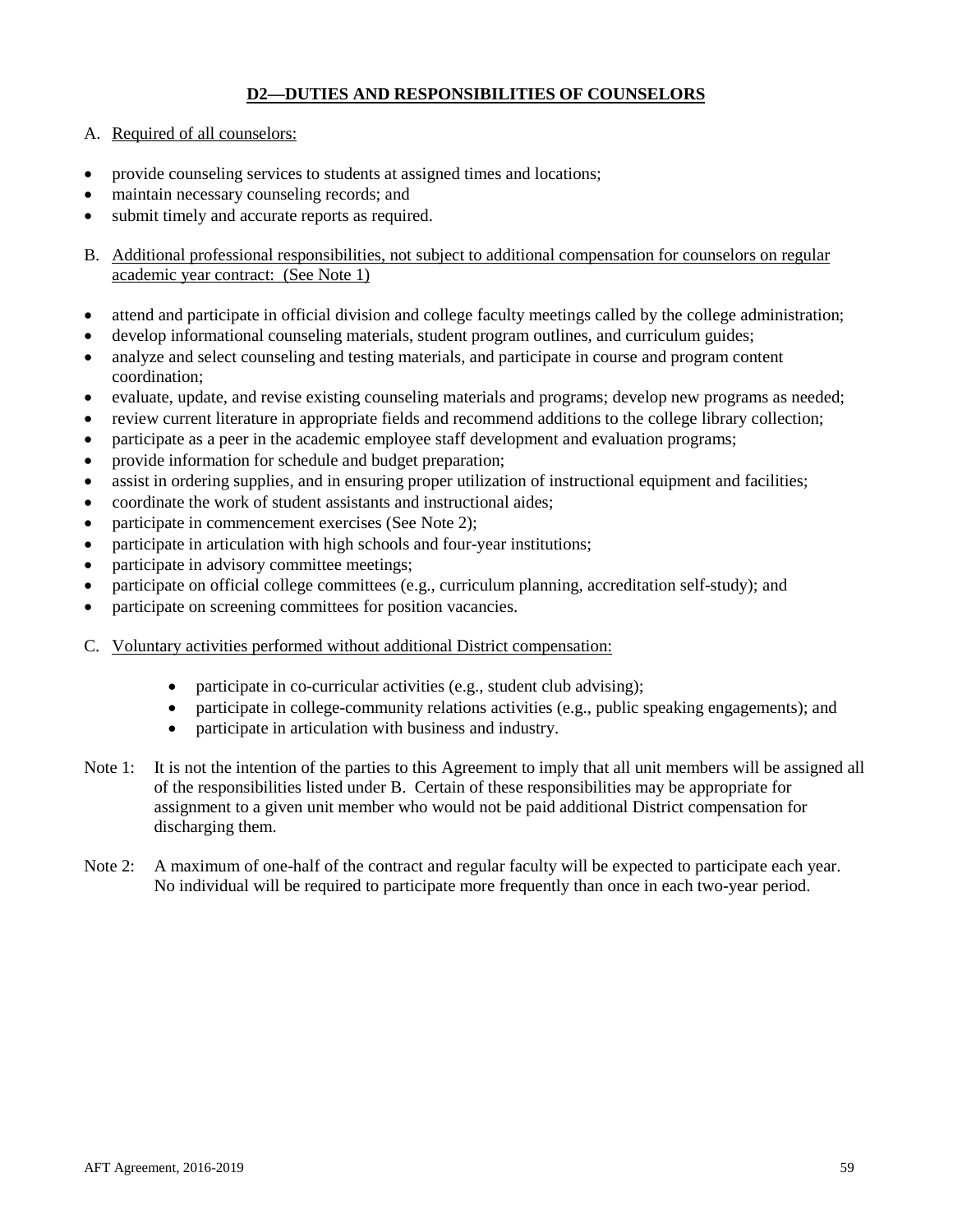## **D3—DUTIES AND RESPONSIBILITIES OF LIBRARIANS**

- A. Required of all librarians:
- provide librarian services to students at assigned times and locations;
- maintain necessary library records;
- take appropriate precautions against the theft, deterioration, or destruction of library facilities, equipment, and materials; and
- submit timely and accurate reports as required.
- B. Additional professional responsibilities, not subject to additional compensation for librarians on regular academic year contract: (See Note 1)
- attend and participate in official division and college faculty meetings called by the college administration;
- develop instructional materials on the use of the library and its resources for groups and individuals;
- consult with faculty members on resource needs in their particular fields;
- assist in the formulation and maintenance of necessary and reasonable rules for library users;
- review current literature in appropriate fields and recommend additions to the college library collection;
- participate as a peer in the academic employee staff development and evaluation programs;
- provide information for schedule and budget preparation;
- assist in ordering supplies, and in ensuring proper utilization of library equipment and facilities;
- coordinate the work of student assistants and instructional aides;
- participate in commencement exercises (See Note 2);
- assist in planning and preparing exhibits and book displays to encourage student use of books and other materials;
- participate on official college committees (e.g., curriculum planning, accreditation self-study); and
- participate on screening committees for position vacancies.
- C. Voluntary activities performed without additional District compensation:
- participate in co-curricular activities (e.g., student club advising);
- participate in college-community relations activities (e.g., public speaking engagements); and
- participate in articulation with high schools and four-year institutions.
- Note 1: It is not the intention of the parties to this Agreement to imply that all unit members will be assigned all of the responsibilities listed under B. Certain of these responsibilities may be appropriate for assignment to a given unit member who would not be paid additional District compensation for discharging them.
- Note 2: A maximum of one-half of the contract and regular faculty will be expected to participate each year. No individual will be required to participate more frequently than once in each two-year period.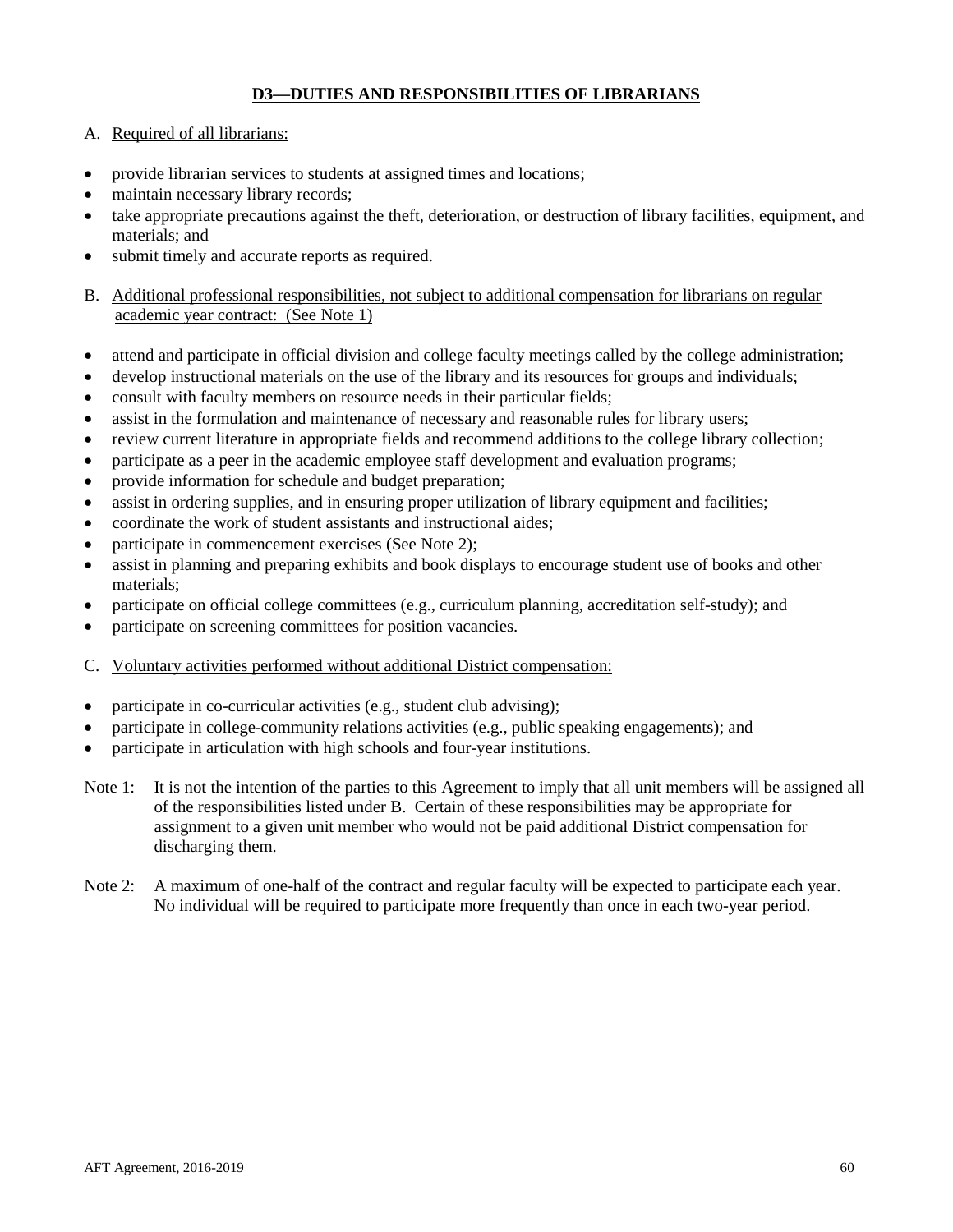## **APPENDIX E: DEFINITIONS**

- <span id="page-60-0"></span>• **BOARD:** The Board of Trustees of the San Mateo County Community College District.
- **CHANCELLOR-SUPERINTENDENT:** The chief executive officer of the San Mateo County Community College District.
- **CONTRACT EMPLOYEE:** Equivalent to "probationary employee."
- **DAY:** A calendar day unless otherwise defined.
- **DAY PROGRAM:** The portion of the college program that begins before 4:30 p.m., Monday through Friday.
- **DISTRICT:** The San Mateo County Community College District or its agents.
- **FACULTY LOAD CREDIT (FLC):** A measure of workload based on contact hours and the academic services provided during those contact hours.
- **HEALTH BENEFITS:** The combination of medical, dental and vision benefits.
- **IMMEDIATE FAMILY:** Spouse, domestic partner, child, parent, sister or brother of the employee, or any relative living in the immediate household of the employee.
- **IMMEDIATE SUPERVISOR:** The person so designated in the organization chart of the college or the District Office.
- **REASSIGNMENT:** A change of assignment that does not involve a change from one college to another and does involve an assignment in a faculty service area (FSA) other than that of the principal current assignment.
- **REGULAR EMPLOYEE:** Equivalent to "tenured employee."
- **SICK LEAVE:** Leave of absence for illness or injury.
- **TEMPORARY EMPLOYEE:** An employee who is neither a contract nor a regular employee.
- **TRANSFER:** A change of assignment that involves a move from one college to another.
- **UNION:** The San Mateo Community College Federation of Teachers, Local 1493, AFT, AFL-CIO.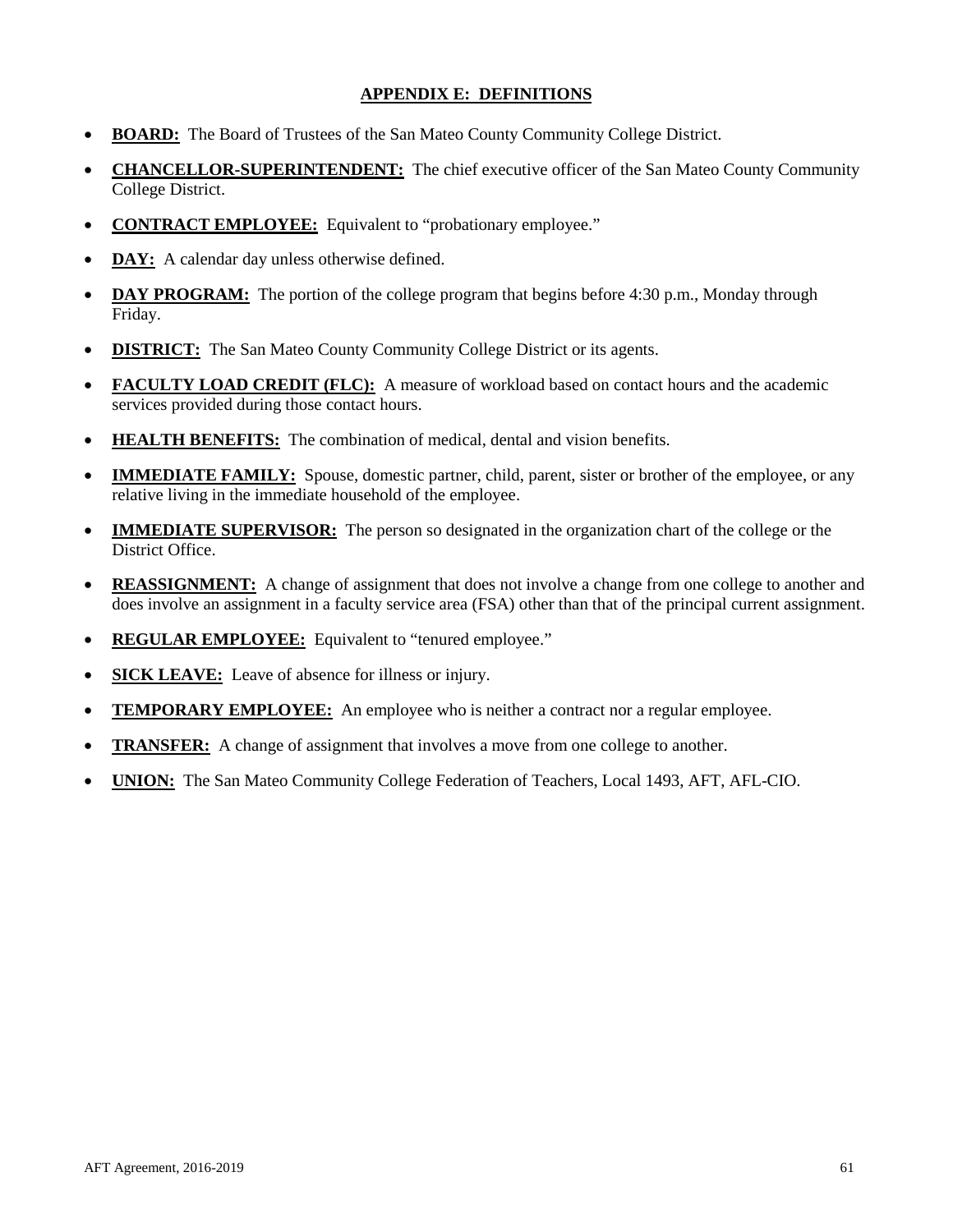## **APPENDIX F: FACULTY LOAD CREDIT (FLC) ALLOCATION**

## **LECTURE ASSIGNMENT SCHEDULE**

#### <span id="page-61-0"></span>**Definitions:**

A composition class is defined as any standard English composition (expository) course at the first-semester, transfer English composition level or above, or composition courses, included integrated writing and reading courses, one level below which are prerequisite to the first-semester, transfer English composition level.

#### **English Composition Classes:**

With 20 students maximum per class 1.00 FLC per hour With four composition classes assigned and 26 students maximum per class at census 1.25 FLCs per hour

#### **All Other Lecture Hours:**

All other lecture hours and the set of the set of the set of the set of the set of the set of the set of the set of the set of the set of the set of the set of the set of the set of the set of the set of the set of the set

## **INSTRUCTIONAL ASSIGNMENT SCHEDULE**

| Counseling                                        | 33 students per FLC; .50 FLC per hour |
|---------------------------------------------------|---------------------------------------|
| Librarian Service, College Nurse, Reassigned Time | .40 FLC per hour                      |

#### Cooperative Education

| <b>Student Coordination</b> |                                    | 8.3 students per FLC |
|-----------------------------|------------------------------------|----------------------|
|                             | Hourly rate 1 hour at special rate | 5-9 students         |
|                             | 2 hours at special rate            | 10-14 students       |
|                             | 3 hours at special rate            | 15-19 students       |
|                             | 4 hours at special rate, etc.      | 20-24 students       |
|                             |                                    |                      |

College Newspaper Advisor 3 FLCs per semester Student Magazine Advisor 2 FLCs per semester of production

## **Coaching**

Journalism

| Water Polo                  | 7.5 FLCs   | Track           | $9.0$ FLCs |
|-----------------------------|------------|-----------------|------------|
| Soccer                      | 8.0 FLCs   | Softball        | 9.0 FLCs   |
| X-Country                   | 7.5 FLCs   | <b>Baseball</b> | 9.0 FLCs   |
| Volleyball                  | 7.5 FLCs   | Tennis          | 7.5 FLCs   |
| Basketball                  | $9.0$ FLCs | Golf            | 7.5 FLCs   |
| Wrestling                   | 8.0 FLCs   | Swimming        | 7.5 FLCs   |
| <b>Football Head Coach</b>  | $9.0$ FLCs |                 |            |
| <b>Football Asst. Coach</b> | 7.5 FLCs   |                 |            |

The FLC for the various athletic coaching assignments were determined as a means of compensating for athletic activities having different lengths of season, different numbers of games played during a season, the number of students to be supervised, the requirements for faculty supervision, the nature of the sport, and the different requirements for student supervision during normally declared college vacation and semester break periods.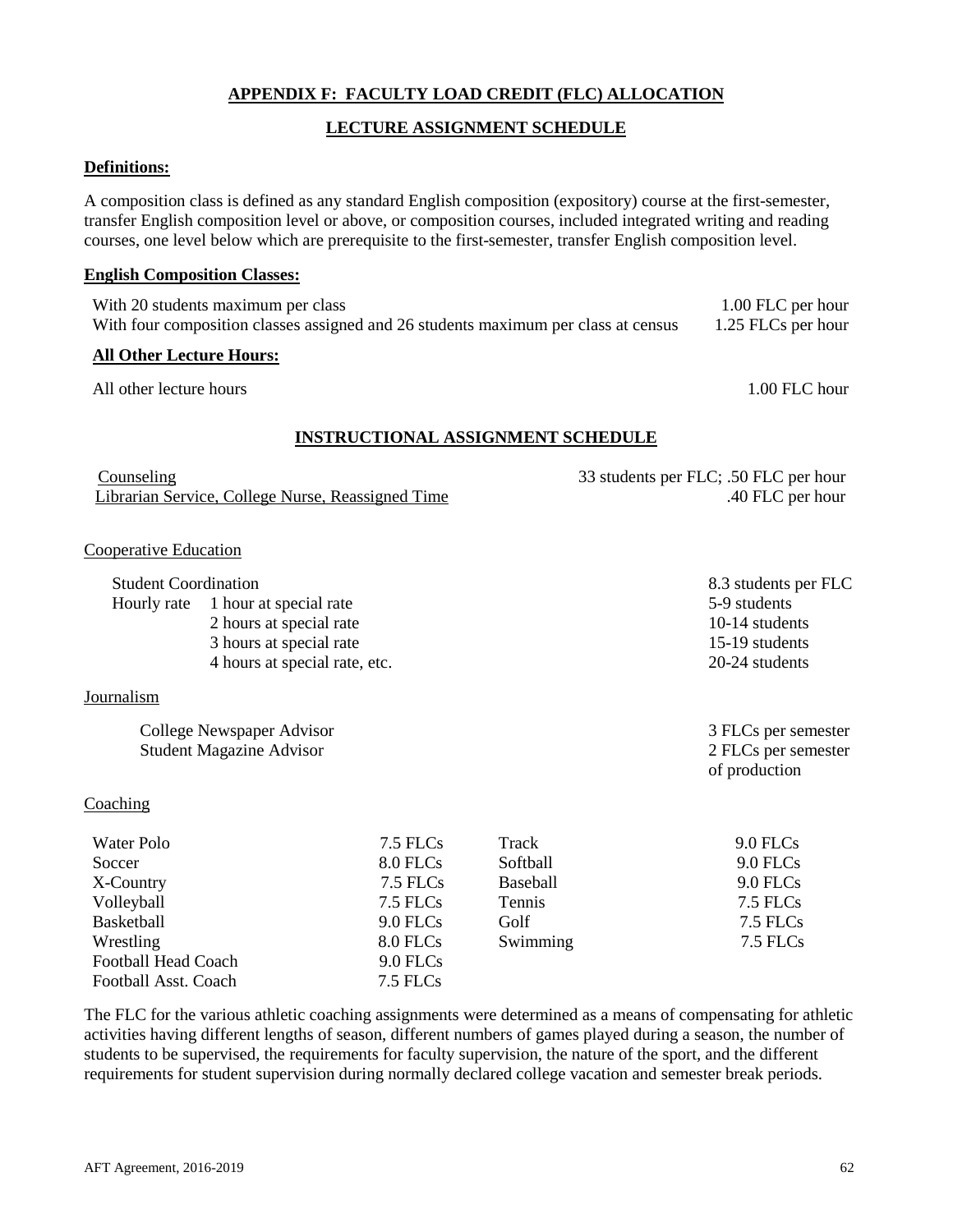## **LABORATORY ASSIGNMENT SCHEDULE**

| Biological Sciences, Ophthalmic Dispensing, Physical Sciences, and Nursing laboratory<br>assignments              | .80 FLC per hour                     |
|-------------------------------------------------------------------------------------------------------------------|--------------------------------------|
| Physical Education activity classes                                                                               | .75 FLC per hour                     |
| Skills Development laboratory (skill-development; generally no demonstration or<br>evaluation)                    | .55 FLC per hour                     |
| Cosmetology laboratory classes                                                                                    | .70 FLC per hour                     |
| Business laboratory classes                                                                                       | .75 FLC per hour                     |
| <b>Emergency Medical Technician</b>                                                                               | .75 FLC per hour                     |
| Radiologic Technology, Respiratory Therapy, Surgical Technology, Central Service<br>Technology/Sterile Processing |                                      |
| Laboratory<br>Clinic                                                                                              | .80 FLC per hour<br>.70 FLC per hour |
| Automotive Mechanic Technology (lecture/laboratory combination)                                                   | .70 FLC per hour                     |
| All other laboratory assignments                                                                                  | .70 FLC per hour                     |

Although 30 FLC is considered a full-time assignment,  $29 - 31$  FLCs is acceptable as a full-year assignment with a three-year maximum of 91 FLCs. For faculty members with a majority of their teaching load in laboratory assignments, 28-32 FLCs is acceptable as a full-year assignment with a three-year maximum of 92 FLCs. Exceptions to these limitations can be made only upon mutual agreement of the faculty member and the District.

Members of the unit who are compensated according to the hourly academic salary schedule are paid by the hour, not by FLCs.

Each course has a nominal load credit associated with it based on the typical number of contract hours for which it is scheduled. No adjustment is made in the nominal load credit for routinely expected variations in the actual total contract hours per semester. The typical range for one FLC is 16 to 19 contact hours per semester for lecture. A corresponding range of contact hours for other types of classroom assignments is based on equivalence factors spelled out in this appendix.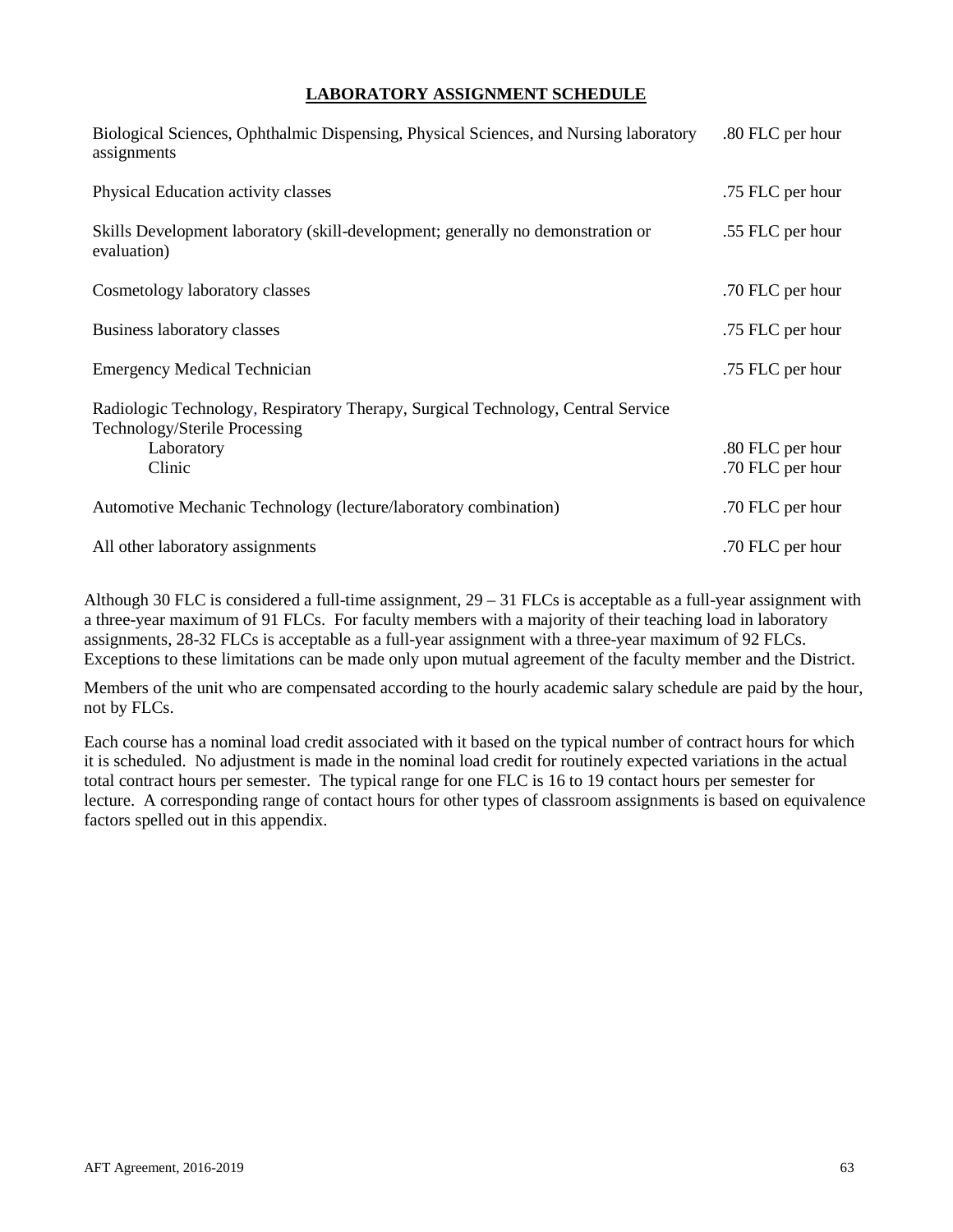# **MEMORANDA OF UNDERSTANDING**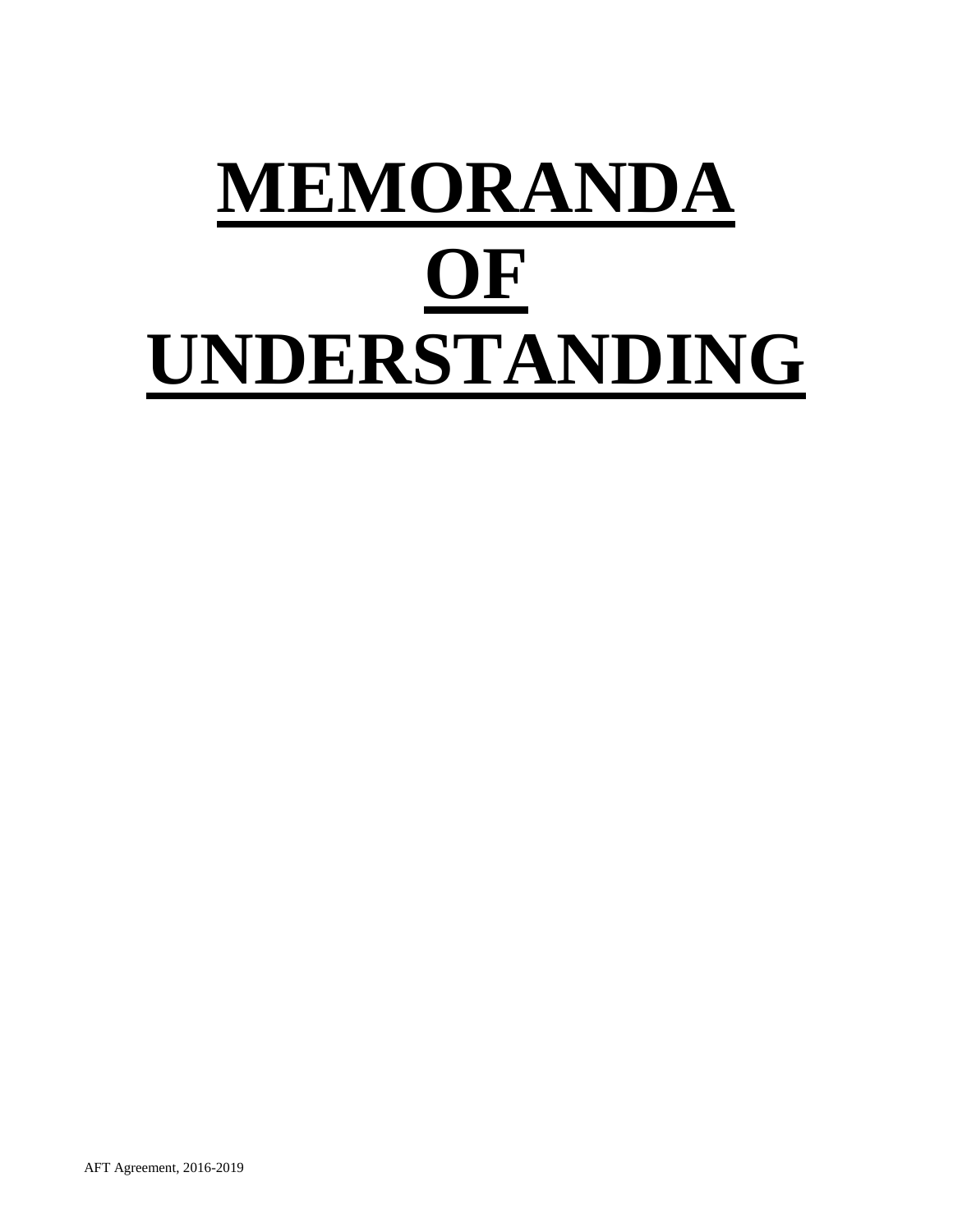## **Memorandum of Understanding between AFT Local 1493 and the SMCCD: Distance Education**

Expanding student access, program need and faculty desire and preparation to teach a distance education course shall be the primary determining factors when the College decides to offer a course through distance education. There will be no reduction in force of faculty as a result of the College's participation in distance education. The parties agree that the use of such technology shall not be used to reduce, eliminate or consolidate faculty positions within the District.

## **Definition**

Distance Education means instruction in which the instructor and student are separated by distance and interact through the assistance of communication technology. A distance education course/section or session is defined as the use of technology utilized 51 percent or more of the time to deliver instruction during the course term and where the student and instructor are separated by distance. The delivery of instruction in the distance education modality can use the Internet, email, video and class lecture to deliver instruction (hybrid course). However, if the use of the combined mediated technology is 50 percent or less, or the student and instructor are not separated by distance, the course/section/session is considered a classroom-based traditional course/section/session. (State Chancellor's Office Regulations and Guidelines on Distance Education Section 55205)

## **Policy**

The colleges shall ensure that the distance education courses and programs comply with the Standards of Accreditation, Title 5 Standards of Curriculum and Instruction, and course outlines approved by the college curriculum committee. The referencing of the particular requirement listed in this policy does not imply that they are the only requirements of the principles that apply to distance education. This policy applies to degree and certificate programs and their courses.

## **Distance Education Advisory Committee (DEAC)**

The Distance Education Advisory Committee is comprised of representatives appointed by AFT, the District Academic Senate, and District Administration. The AFT will appoint three (3) members (one from each College). The Committee will make recommendations regarding issues concerning or related to information technology and technological change in the District/College. The Committee shall consider issues of technological change and in that context the future of distance education. Where there may be an impact on the terms and conditions of employment of members of the bargaining unit, such matters shall be referred to the AFT and District negotiating team for negotiation and resolution.

The DEAC shall consider and make recommendations on issues including the following:

- A. Policies and procedures relating to distance education in the District.
- B. District-wide distance education goals, long range planning policies and enrollment trends.
- C. How support services and training opportunities for faculty can be developed and enhanced.
- D. How communications respecting such matters as changes in available technology, support services and training opportunities can be improved.
- E. Policies respecting security and surveillance of electronic work activities such as e-mail and Internet access usage.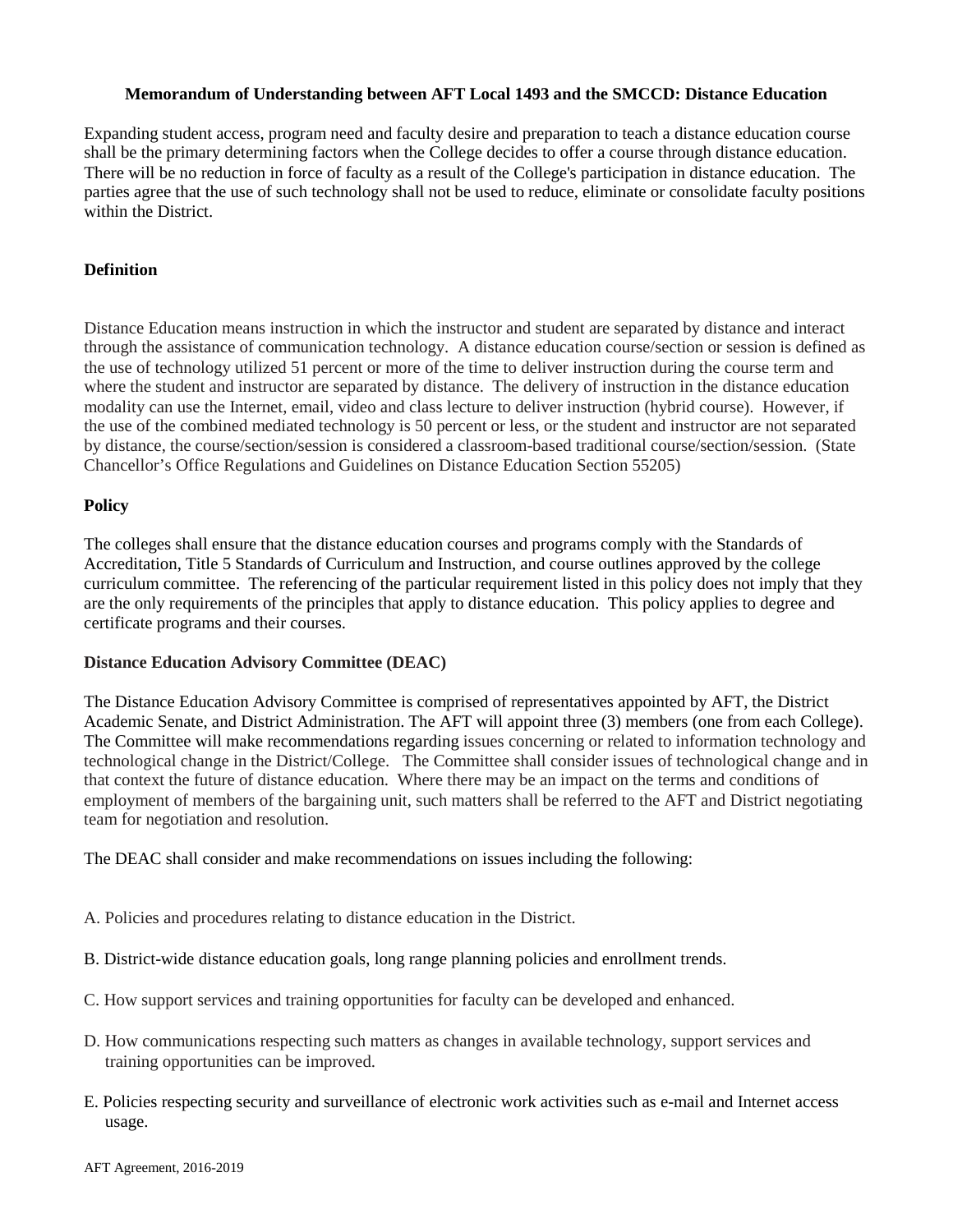## **Faculty Training and Compensation**

The District and AFT agree that a faculty member interested in receiving District designated training in how to develop an on-line distance education course will receive training if it has been determined by the appropriate administrator that the training is appropriate, applicable and necessary. Upon completion of the training the faculty member will receive a stipend in the amount of \$1,500 for the equivalent of a twenty-five (25) hour training. A faculty member developing a new distance education course, or significantly restructuring an existing distance education course, shall receive, with prior approval of the appropriate administrator, funding to support educational development in the use of new technology not to exceed \$1,500. The funding shall be paid upon offering of the new or restructured course.

## **Copyright**

1. Ownership by faculty members. The copyrights to works created by faculty members will be owned by them, even if those works are created in connection with courses they teach or other duties they perform as faulty members, while they are employed by the District and in connection with their employment, unless the work is created under the circumstances described in paragraph 2.a. below.

2. Ownership by District. The District will own the copyright to works under the following circumstances:

a. Circumstances relating to substantial support by the District. The District will own the copyright to any work created with substantial support from the District. As used in this Article, "substantial support" means financial support over and above the cost of the faculty member's normal compensation, office space, office computer, local telephone use, minimal office supplies and copy services. Substantial support would include extra compensation or the provision of reassigned time to create a work, the cost of providing secretarial, technical, legal or creative services specifically for the creation of work, as well as the cost or value of the use of expensive District equipment or facilities (such as professional film or recording studios).

b. Circumstances relating to the nature of the work. The District will also own the copyright to any work, such as a course outline, administrative policy, or information brochure that is formally reviewed by the District and becomes part of its curriculum, policies, or administrative or promotional literature.

## **Permitted uses**

1. Use of work when copyright is owned by the faculty member.

a. Uses by faculty member. The District acknowledges that faculty members may use works whose copyrights they own in any and all ways they may wish, including for example, authorizing the for-profit publication of such works in return for royalties paid solely to faculty members, subject only to the District's non-exclusive license to use those works (set forth in paragraph E.1.b below) without any further authorization from the District.

b. Uses by District and College.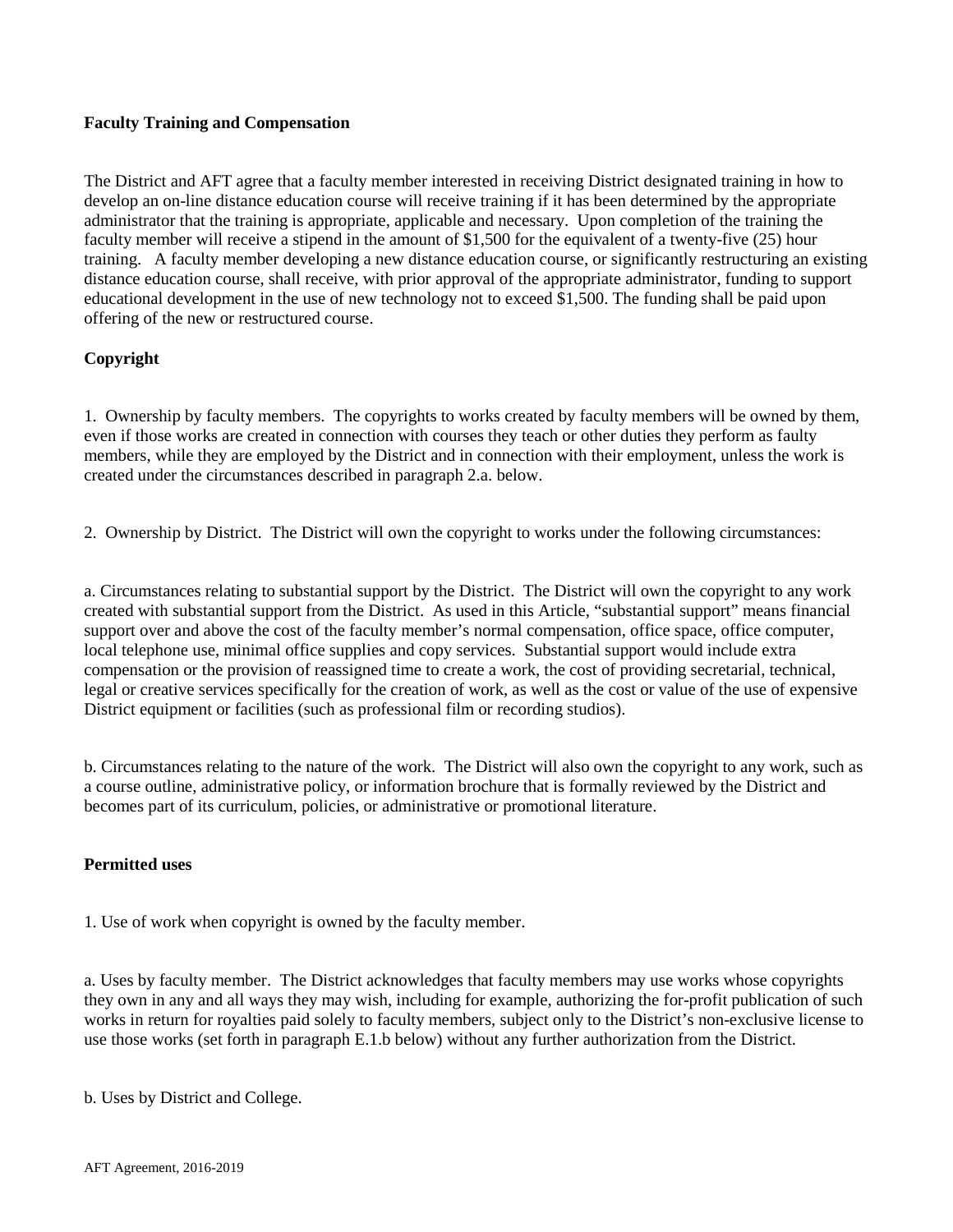The District shall have, after obtaining the written consent of the faculty member who owns the work's copyright, a non-exclusive license to use the works whose copyrights are owned by faculty members in the following ways : (1) to reproduce such works (for example, by photocopying them, by duplicating computer disks on which they have been saved, or by installing them on computer networks); (2) to distribute such works (for example to students in classes); (3) to perform such works (for example, in classroom teaching, by webcasting, or by broadcasting); (4) to display such works (for example over the web); and (5) to create derivative works (for example companion materials or updated versions).

The District and its Colleges may do these things themselves, but neither the District nor its colleges may authorize others to do them, unless the District first obtains the written consent of the faculty member who owns the work's copyright.

2. Use of work when copyright is owned by District

a. Uses by District. Faculty members acknowledge that the District may use works whose copyrights the District owns in any and all ways it may wish, including, for example authorizing the for-profit publication of such works in return for royalties paid solely to the District, subject only to the non-exclusive license of the faculty member who created the work to use it (in the manner set forth in paragraph E.2.b below), without any further authorization from the faculty members who created those works.

b. Uses by faculty member. Faculty members shall have a non-exclusive license to use works they created, whose copyrights are owned by the District, in the following ways: (1) to reproduce such works (for example, by photocopying them, by duplicating computer disks on which they have been saved, or by installing them on computer networks; (2) to distribute such works (for example, to students in classes); (3) to perform such works (for example, in classroom teaching, by webcasting, or by broadcasting); (4) to display such works (for example, over the web); and (5) to create derivative works (for example, companion materials or updated versions). Faculty members may do these things themselves, but may not authorize them to be done by others, unless they first obtain the written consent of the District.

## **Compensation**

Full time faculty teaching on-line courses will be compensated in accordance with the regular full time faculty salary schedule. Part-time faculty who teach Distance Education courses shall be paid at the appropriate Lecture Rate or Laboratory Rate.

## **Assignment**

1. Assignment to teach a distance education course shall be based on program need, the faculty member's request, and the skills and abilities of the faculty member to teach via distance education. No faculty member shall be required to teach a distance education class.

2. Where feasible, a faculty member who has developed a distance education course will be given priority to teach the distance education section of the course in accordance with paragraph 1 above.

3. If a faculty member is assigned to teach a course that is cross-listed in both distance learning and face-toface format, the faculty member will be compensated for teaching the two classes, i.e. cross listed classes taught